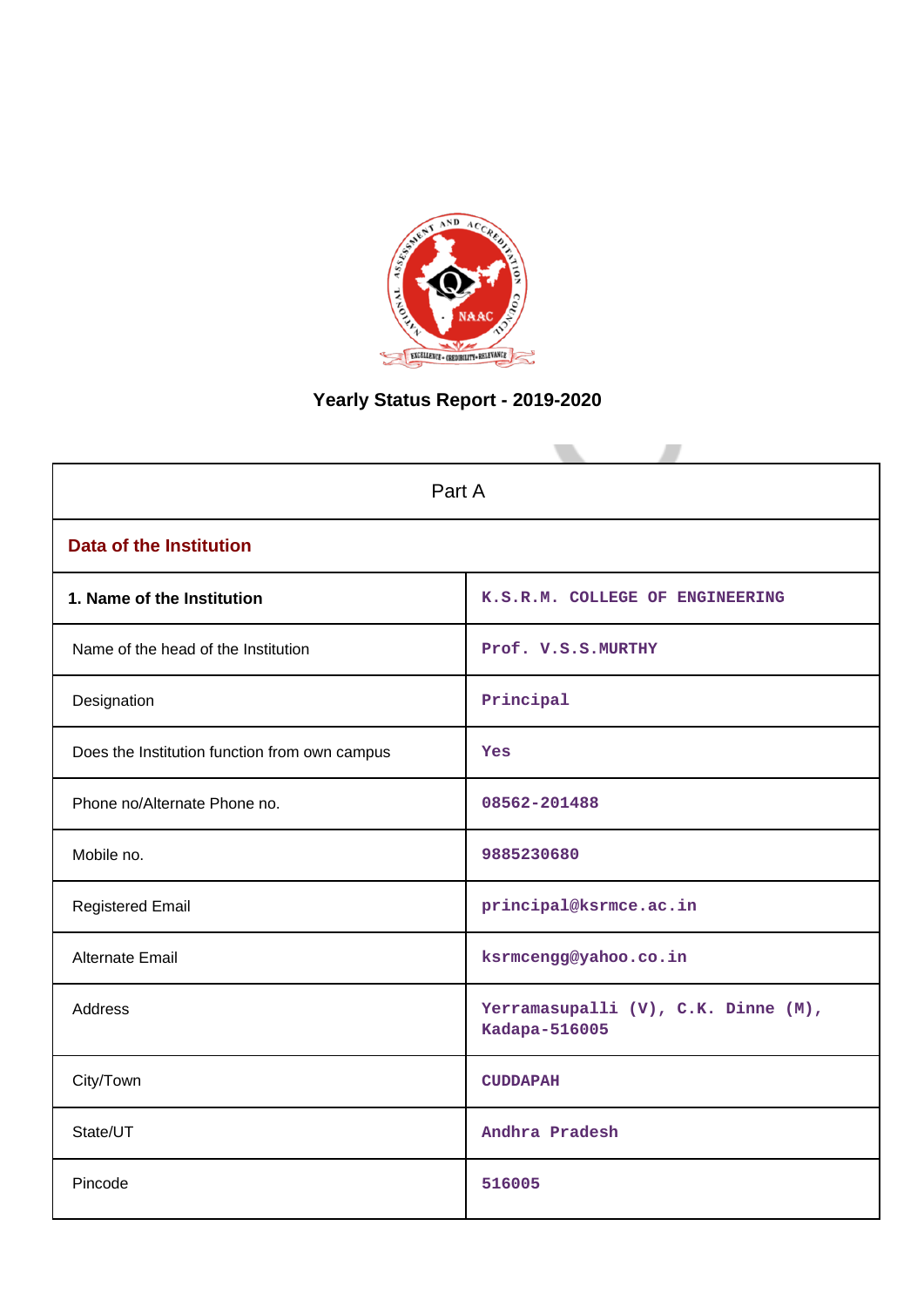| 2. Institutional Status                                                  |       |             |                                                                           |                                         |                          |
|--------------------------------------------------------------------------|-------|-------------|---------------------------------------------------------------------------|-----------------------------------------|--------------------------|
| Autonomous Status (Provide date of Conformant of<br>Autonomous Status)   |       |             | $19 - Jun - 2014$                                                         |                                         |                          |
| Type of Institution                                                      |       |             | Co-education                                                              |                                         |                          |
| Location                                                                 |       |             | Rural                                                                     |                                         |                          |
| <b>Financial Status</b>                                                  |       |             | private                                                                   |                                         |                          |
| Name of the IQAC co-ordinator/Director                                   |       |             |                                                                           | Dr. B.VENKATA RAMANA REDDY              |                          |
| Phone no/Alternate Phone no.                                             |       |             | 08562201488                                                               |                                         |                          |
| Mobile no.                                                               |       |             | 9494808622                                                                |                                         |                          |
| <b>Registered Email</b>                                                  |       |             | principal@ksrmce.ac.in                                                    |                                         |                          |
| <b>Alternate Email</b>                                                   |       |             | drbvrreddy@ksrmce.ac.in                                                   |                                         |                          |
| 3. Website Address                                                       |       |             |                                                                           |                                         |                          |
| Web-link of the AQAR: (Previous Academic Year)                           |       |             | https://www.ksrmce.ac.in/igac/AOAR-2<br>018-19.pdf                        |                                         |                          |
| 4. Whether Academic Calendar prepared during<br>the year                 |       |             | Yes                                                                       |                                         |                          |
| if yes, whether it is uploaded in the institutional website:<br>Weblink: |       |             |                                                                           | https://www.ksrmce.ac.in/examportal.php |                          |
| <b>5. Accrediation Details</b>                                           |       |             |                                                                           |                                         |                          |
| Cycle                                                                    | Grade | <b>CGPA</b> | Year of                                                                   | Validity                                |                          |
|                                                                          |       |             | Accrediation                                                              | Period From                             | Period To                |
| 1                                                                        | в     | 2.60        | 2013                                                                      | $23 - Mar - 2013$                       | $22 - \text{Mar} - 2018$ |
| $\overline{2}$                                                           | $B+$  | 2.68        | 2018                                                                      | $02 - Nov - 2018$                       | $01 - Nov - 2023$        |
| 6. Date of Establishment of IQAC                                         |       |             | $01 -$ Sep-2012                                                           |                                         |                          |
| 7. Internal Quality Assurance System                                     |       |             |                                                                           |                                         |                          |
|                                                                          |       |             | Quality initiatives by IQAC during the year for promoting quality culture |                                         |                          |
| Item /Title of the quality initiative by<br><b>IQAC</b>                  |       |             | Date & Duration                                                           | Number of participants/ beneficiaries   |                          |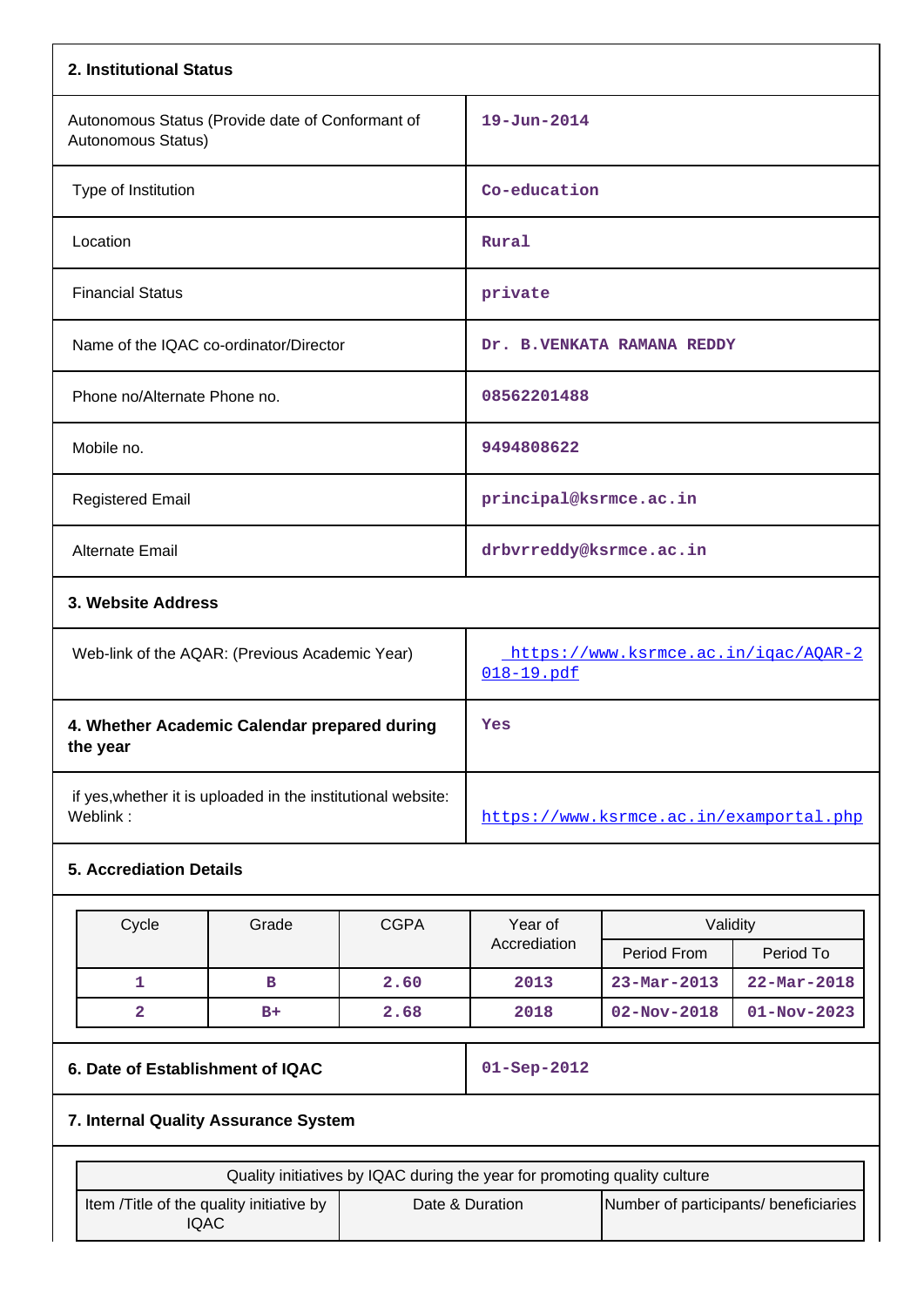| <b>Blooms Taxonomy</b>                                                 | $14 - Aug - 2019$<br>03              | 35  |  |  |
|------------------------------------------------------------------------|--------------------------------------|-----|--|--|
| Reassessment of NAAC and<br>discussion on<br>infrastructure            | $28 - Sep - 2019$<br>02              | 22  |  |  |
| Meeting of IQAC to<br>discuss NPTEL Courses                            | $01 - Jun - 2020$<br>02 <sub>1</sub> | 14  |  |  |
| Feedback from students<br>and parents                                  | $30 - Jan - 2020$<br>02              | 100 |  |  |
| Awareness on NAAC New<br>guidelines for Assessment<br>in Accreditation | $03 - \text{Feb} - 2020$<br>02       | 76  |  |  |
| Autonomous on spot<br>inspection visit and NAAC<br><b>AQAR</b>         | $18 - May - 2020$<br>02              | 40  |  |  |
| <u>View File</u>                                                       |                                      |     |  |  |

# **8. Provide the list of Special Status conferred by Central/ State Government-UGC/CSIR/DST/DBT/ICMR/TEQIP/World Bank/CPE of UGC etc.**

|                                                                                                                    | Institution/Departmen<br>t/Faculty                                                                                | Scheme  |           | <b>Funding Agency</b> | Year of award with<br>duration | Amount      |
|--------------------------------------------------------------------------------------------------------------------|-------------------------------------------------------------------------------------------------------------------|---------|-----------|-----------------------|--------------------------------|-------------|
|                                                                                                                    | <b>UGC</b>                                                                                                        | 2f 12 B |           | <b>UGC</b>            | 2011<br>01                     | $\mathbf 0$ |
|                                                                                                                    |                                                                                                                   |         |           | View File             |                                |             |
| 9. Whether composition of IQAC as per latest<br><b>NAAC guidelines:</b>                                            |                                                                                                                   |         | Yes       |                       |                                |             |
| Upload latest notification of formation of IQAC                                                                    |                                                                                                                   |         | View File |                       |                                |             |
| 10. Number of IQAC meetings held during the<br>year :                                                              |                                                                                                                   | 4       |           |                       |                                |             |
| The minutes of IQAC meeting and compliances to the<br>decisions have been uploaded on the institutional<br>website |                                                                                                                   | Yes     |           |                       |                                |             |
| Upload the minutes of meeting and action taken report                                                              |                                                                                                                   |         | View File |                       |                                |             |
|                                                                                                                    | 11. Whether IQAC received funding from any of<br>the funding agency to support its activities<br>during the year? |         |           | <b>No</b>             |                                |             |
| 12. Significant contributions made by IQAC during the current year(maximum five bullets)                           |                                                                                                                   |         |           |                       |                                |             |

**1. Awareness on initiatives for taken on abroad education.**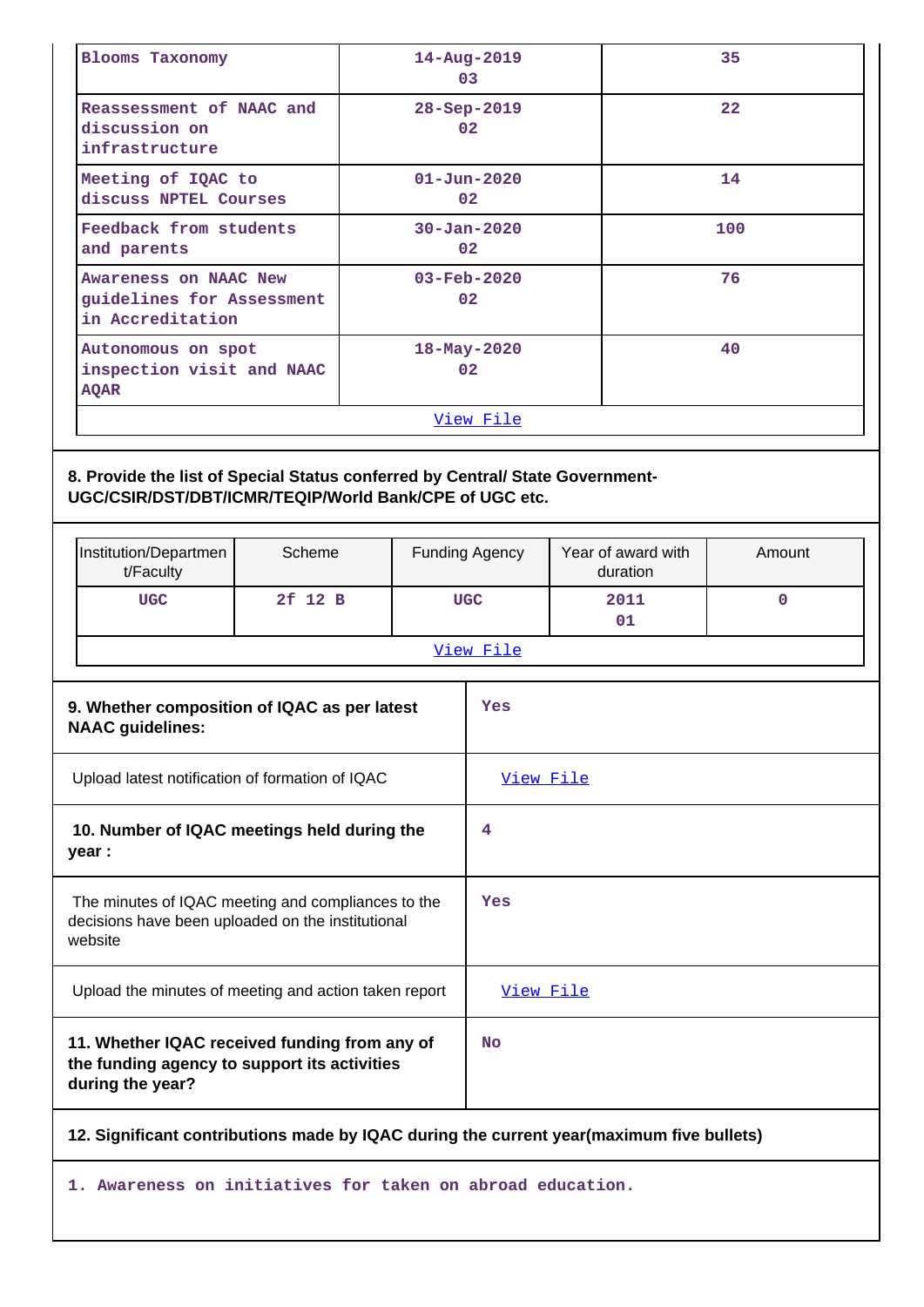**2. Improvement in the system and team work**

**3. Effective running of online classes to students.**

**4. Faculty participation in Faculty Development Programmes.**

**5. Improvement in Research Publications.**

## [View File](https://assessmentonline.naac.gov.in/public/Postacc/Contribution/8587_Contribution.xlsx)

**13. Plan of action chalked out by the IQAC in the beginning of the academic year towards Quality Enhancement and outcome achieved by the end of the academic year**

| Plan of Action                                                                 | Achivements/Outcomes                                                                                |
|--------------------------------------------------------------------------------|-----------------------------------------------------------------------------------------------------|
| To increase the overall development of<br>students congenial for industry.     | Placements were improved                                                                            |
| Awareness on patents in this academic<br>year some faculty filed their patents | Number of patents were filed.                                                                       |
| To increase Research culture in the<br>institution                             | Research Publications were reviewed                                                                 |
| To bring awareness on abroad education<br>among students.                      | Students were motivated and in future<br>course of times our students will study<br>in foreign univ |

[View File](https://assessmentonline.naac.gov.in/public/Postacc/Quality/8587_Quality.xlsx)

**14. Whether AQAR was placed before statutory body ?**

**Yes**

| Name of Statutory Body                                                                                               | <b>Meeting Date</b>      |
|----------------------------------------------------------------------------------------------------------------------|--------------------------|
| General Body Meeting                                                                                                 | $21 - Dec - 2020$        |
|                                                                                                                      |                          |
| 15. Whether NAAC/or any other accredited<br>body(s) visited IQAC or interacted with it to<br>assess the functioning? | <b>No</b>                |
| 16. Whether institutional data submitted to<br>AISHE:                                                                | Yes                      |
| Year of Submission                                                                                                   | 2020                     |
| Date of Submission                                                                                                   | $08 - \text{Feb} - 2020$ |
| 17. Does the Institution have Management<br><b>Information System?</b>                                               | Yes                      |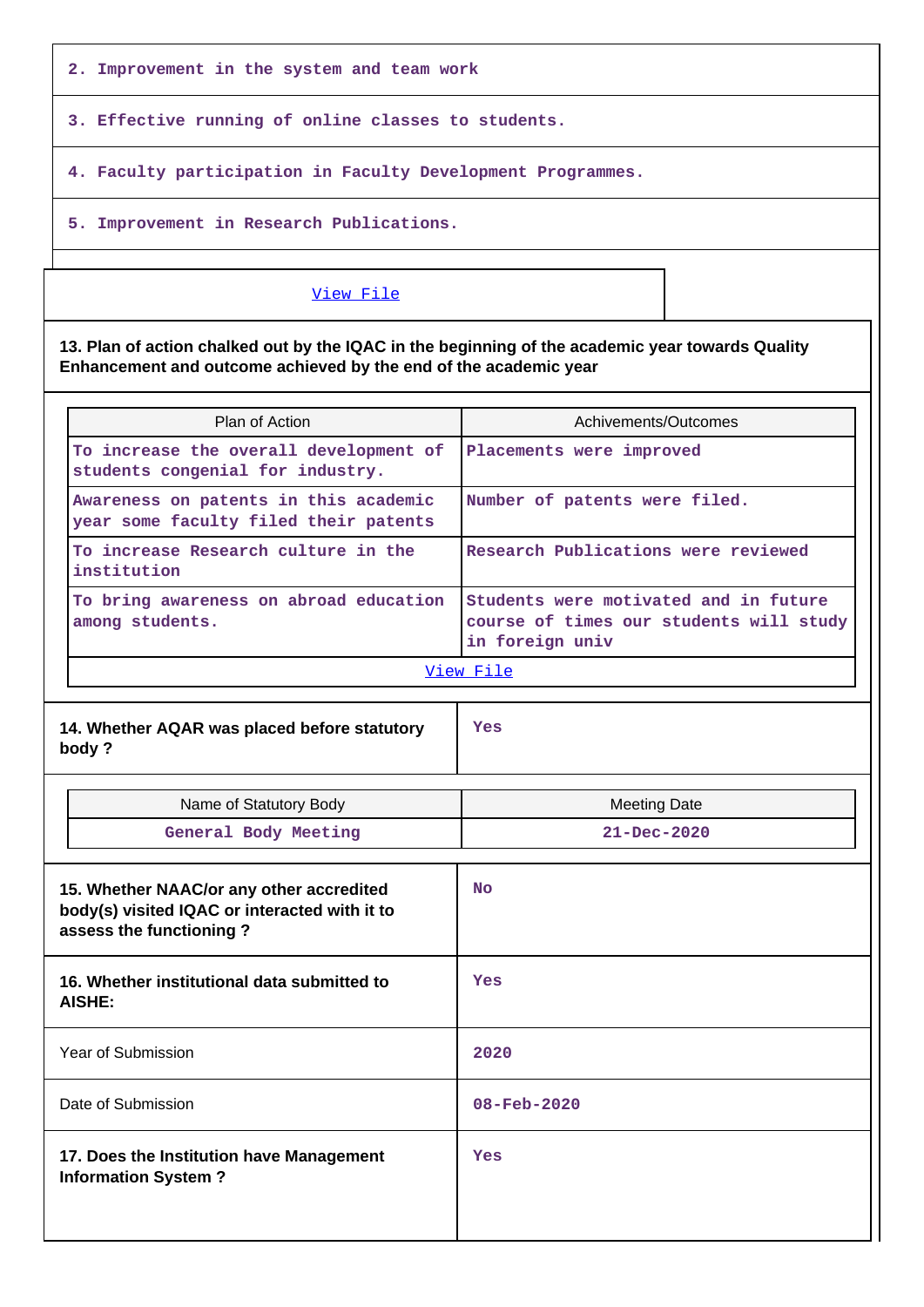| If yes, give a brief descripiton and a list of modules<br>currently operational (maximum 500 words) | The management, Principal and Head of<br>the departments meet frequently to<br>review plans and update academic and<br>administrative matters. Performance of<br>the departments is discussed in<br>meetings of Head of Departments. The<br>information discussed and decisions of<br>management are communicated to the<br>staff of the institution through<br>departmental meetings by head of the<br>respective departments. The management<br>get the information from Academics<br>Branch, Examination Branch,<br>Administration Branch, Accounts Audit<br>Branch, head of the departments,<br>teaching staff and non teaching staff<br>to review the activities of the<br>institution. Management encourages and<br>supports the staff in the decision<br>making process for improvement of the<br>effectiveness and efficiency of the<br>institute. |
|-----------------------------------------------------------------------------------------------------|------------------------------------------------------------------------------------------------------------------------------------------------------------------------------------------------------------------------------------------------------------------------------------------------------------------------------------------------------------------------------------------------------------------------------------------------------------------------------------------------------------------------------------------------------------------------------------------------------------------------------------------------------------------------------------------------------------------------------------------------------------------------------------------------------------------------------------------------------------|
|-----------------------------------------------------------------------------------------------------|------------------------------------------------------------------------------------------------------------------------------------------------------------------------------------------------------------------------------------------------------------------------------------------------------------------------------------------------------------------------------------------------------------------------------------------------------------------------------------------------------------------------------------------------------------------------------------------------------------------------------------------------------------------------------------------------------------------------------------------------------------------------------------------------------------------------------------------------------------|

| <b>CRITERION I - CURRICULAR ASPECTS</b>                                                 |             |                                                        |            |  |  |  |  |
|-----------------------------------------------------------------------------------------|-------------|--------------------------------------------------------|------------|--|--|--|--|
| 1.1 - Curriculum Design and Development                                                 |             |                                                        |            |  |  |  |  |
| 1.1.1 – Programmes for which syllabus revision was carried out during the Academic year |             |                                                        |            |  |  |  |  |
| Programme Specialization<br>Date of Revision<br>Name of Programme<br>Programme Code     |             |                                                        |            |  |  |  |  |
| <b>BTech</b>                                                                            | 01(R18 UG)  | Civil Engineering                                      | 03/06/2019 |  |  |  |  |
| Mtech                                                                                   | 12(R18 PG)  | Geo-Technical<br>Engineering                           | 03/06/2019 |  |  |  |  |
| <b>BTech</b>                                                                            | 02(R18 UG)  | Electrical and<br><b>Electronics Engg</b>              | 03/06/2019 |  |  |  |  |
| Mtech                                                                                   | 07(R18PG)   | Power Systems                                          | 03/06/2019 |  |  |  |  |
| <b>BTech</b><br>03(R18 UG)                                                              |             | Mechanical<br>Engineering                              | 03/06/2019 |  |  |  |  |
| Mtech                                                                                   | 53(R18PG)   | CAD/CAM                                                | 03/06/2019 |  |  |  |  |
| 04(R18 UG)<br><b>BTech</b>                                                              |             | Electronics and<br>communication Engg                  | 03/06/2019 |  |  |  |  |
| Mtech                                                                                   | 38(R 18 PG) | Digital<br>Electronics and<br>Communication<br>Systems | 03/06/2019 |  |  |  |  |
| <b>BTech</b>                                                                            | 05(R18 UG)  | Computer Science<br>Engineering                        | 03/06/2019 |  |  |  |  |
| Computer Science<br>Mtech<br>55(R18 PG)<br>03/06/2019<br>Engineering                    |             |                                                        |            |  |  |  |  |
| View File                                                                               |             |                                                        |            |  |  |  |  |

1.1.2 – Programmes/ courses focussed on employability/ entrepreneurship/ skill development during the Academic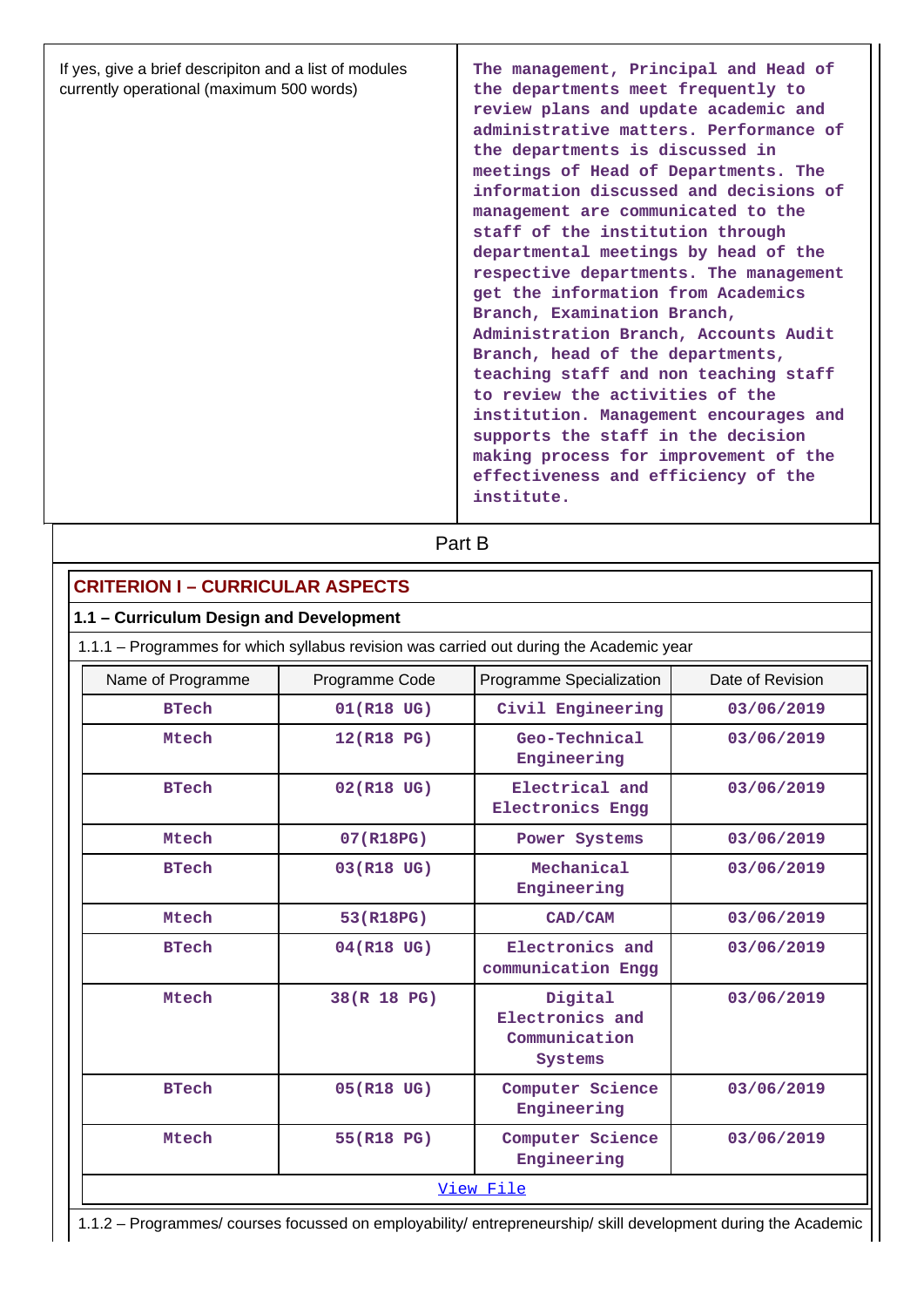| year                                                               |                                              |                                                  |                      |                                              |                                                        |                       |
|--------------------------------------------------------------------|----------------------------------------------|--------------------------------------------------|----------------------|----------------------------------------------|--------------------------------------------------------|-----------------------|
| Programme with<br>Code                                             | Programme<br>Specialization                  |                                                  | Date of Introduction |                                              | Course with Code                                       | Date of Introduction  |
| <b>BTech</b>                                                       | Electrical<br>and Electronics<br>Engineering |                                                  | 03/06/2019           | Mathematics -<br>III (1821401)               |                                                        | 03/06/2019            |
| <b>BTech</b>                                                       | Electrical<br>and Electronics<br>Engineering |                                                  | 03/06/2019           |                                              | Engineering<br>Chemistry<br>(1823102)                  | 03/06/2019            |
| <b>BTech</b>                                                       | civil<br>engineering                         |                                                  | 03/06/2019           |                                              | Engineering<br>graphics and<br>design (180237)         | 03/06/2019            |
| <b>BTech</b>                                                       | civil<br>engineering                         |                                                  | 03/06/2019           |                                              | Building<br>materials and<br>construction<br>(1801306) | 03/06/2019            |
| <b>BTech</b>                                                       | Mechanical<br>Engineering                    |                                                  | 03/06/2019           |                                              | Manufacturing<br>Process<br>(1803304)                  | 03/06/2019            |
| <b>BTech</b>                                                       | Mechanical<br>Engineering                    |                                                  | 03/06/2019           |                                              | Thermodynamics<br>(1803303)                            | 03/06/2019            |
| <b>BTech</b>                                                       | Electronics<br>&Communication<br>Engineering |                                                  | 03/06/2019           | Analog and<br>Digital<br>Circuits<br>(180440 |                                                        | 03/06/2019            |
| <b>BTech</b>                                                       | Electronics<br>&Communication<br>Engineering | 03/06/2019<br>Systems<br>(1802404)               |                      | Control                                      | 03/06/2019                                             |                       |
| <b>BTech</b>                                                       | Computer<br>Science<br>Engineering           |                                                  | 03/06/2019           |                                              | Wireless<br>Sensor<br>(1855104)                        | 03/06/2019            |
| <b>BTech</b>                                                       | Computer<br>Science<br>Engineering           |                                                  | 03/06/2019           | Distributed<br>Systems<br>(1855107)          |                                                        | 03/06/2019            |
|                                                                    |                                              |                                                  | View File            |                                              |                                                        |                       |
| 1.2 - Academic Flexibility                                         |                                              |                                                  |                      |                                              |                                                        |                       |
| 1.2.1 - New programmes/courses introduced during the Academic year |                                              |                                                  |                      |                                              |                                                        |                       |
| Programme/Course                                                   |                                              | Programme Specialization                         |                      |                                              |                                                        | Dates of Introduction |
| Mtech                                                              |                                              | Computer Science<br>Engineering                  |                      | 03/06/2019                                   |                                                        |                       |
| <b>BTech</b>                                                       |                                              | Computer Science<br>Engineering                  |                      |                                              |                                                        | 03/06/2019            |
| Mtech                                                              |                                              | Digital Electronics and<br>Communication Systems |                      |                                              | 03/06/2019                                             |                       |
| <b>BTech</b>                                                       |                                              | Electronics and<br>communication Engg            |                      |                                              |                                                        | 03/06/2019            |
|                                                                    | Mtech<br>CAD/CAM                             |                                                  |                      | 03/06/2019                                   |                                                        |                       |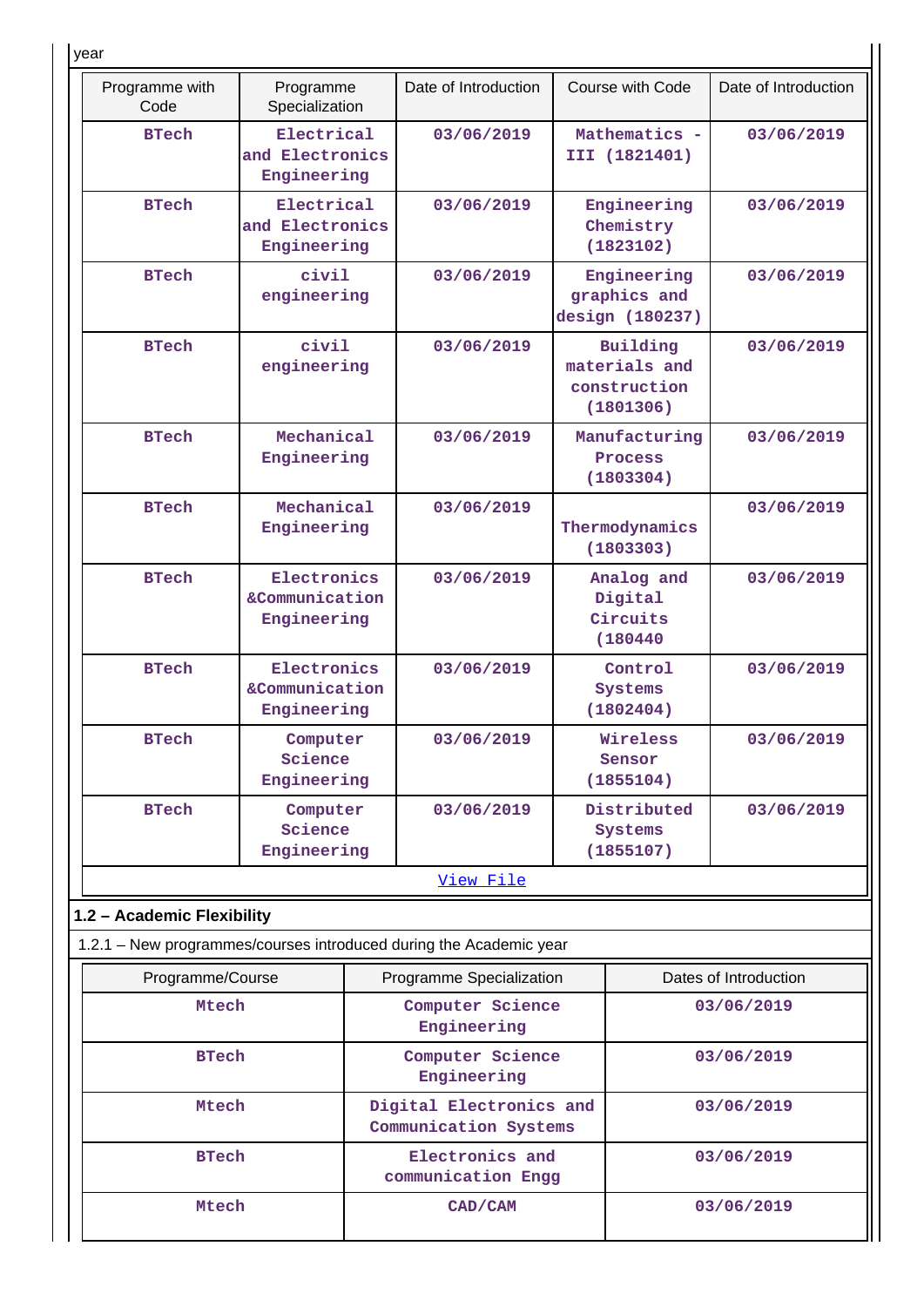| <b>BTech</b>      | Mechanical Engineering                    | 03/06/2019 |  |  |
|-------------------|-------------------------------------------|------------|--|--|
| Mtech             | Power Systems                             | 03/06/2019 |  |  |
| <b>BTech</b>      | Electrical and<br>Electronics Engineering | 03/06/2019 |  |  |
| Mtech             | Geo-Technical<br>Engineering              | 03/06/2019 |  |  |
| <b>BTech</b>      | Civil Engineering                         | 03/06/2019 |  |  |
| No file uploaded. |                                           |            |  |  |

 1.2.2 – Programmes in which Choice Based Credit System (CBCS)/Elective Course System implemented at the College level during the Academic year.

| Name of programmes adopting<br><b>CBCS</b> | Programme Specialization             | Date of implementation of<br><b>CBCS/Elective Course System</b> |
|--------------------------------------------|--------------------------------------|-----------------------------------------------------------------|
| <b>BTech</b>                               | Civil Engineering                    | 03/06/2019                                                      |
| <b>BTech</b>                               | Electrical and<br>Electronics Engg   | 03/06/2019                                                      |
| <b>BTech</b>                               | Electronics &<br>Communications Engg | 03/06/2019                                                      |
| <b>BTech</b>                               | Mechanical Engineering               | 03/06/2019                                                      |
| <b>BTech</b>                               | Computer Science &<br>Engineering    | 03/06/2019                                                      |

# **1.3 – Curriculum Enrichment**

1.3.1 – Value-added courses imparting transferable and life skills offered during the year

| Value Added Courses                                              | Date of Introduction     | Number of Students Enrolled                                  |
|------------------------------------------------------------------|--------------------------|--------------------------------------------------------------|
| Computer Aided Analysis<br>and simulation                        | 19/07/2020               | 70                                                           |
| Product and process<br>design                                    | 13/08/2019               | 75                                                           |
| Computer aided Steel<br>Structures                               | 19/07/2019               | 60                                                           |
| 3ds max                                                          | 13/08/2019               | 70                                                           |
| MATLAB Programming                                               | 30/12/2019               | 80                                                           |
| Personality Development<br>Programme for Engineers               | 24/02/2020               | 70                                                           |
| Soft Skills                                                      | 13/08/2019               | 100                                                          |
| Android Application<br>Development                               | 10/12/2019               | 70                                                           |
| Electrical Design<br>Engineering                                 | 19/07/2019               | 70                                                           |
| <b>MATLAB/SIMULINK</b>                                           | 10/01/2020               | 80                                                           |
|                                                                  | View File                |                                                              |
| 1.3.2 – Field Projects / Internships under taken during the year |                          |                                                              |
| Project/Programme Title                                          | Programme Specialization | No. of students enrolled for Field<br>Projects / Internships |
| <b>BTech</b>                                                     | Civil Engineering        | 160                                                          |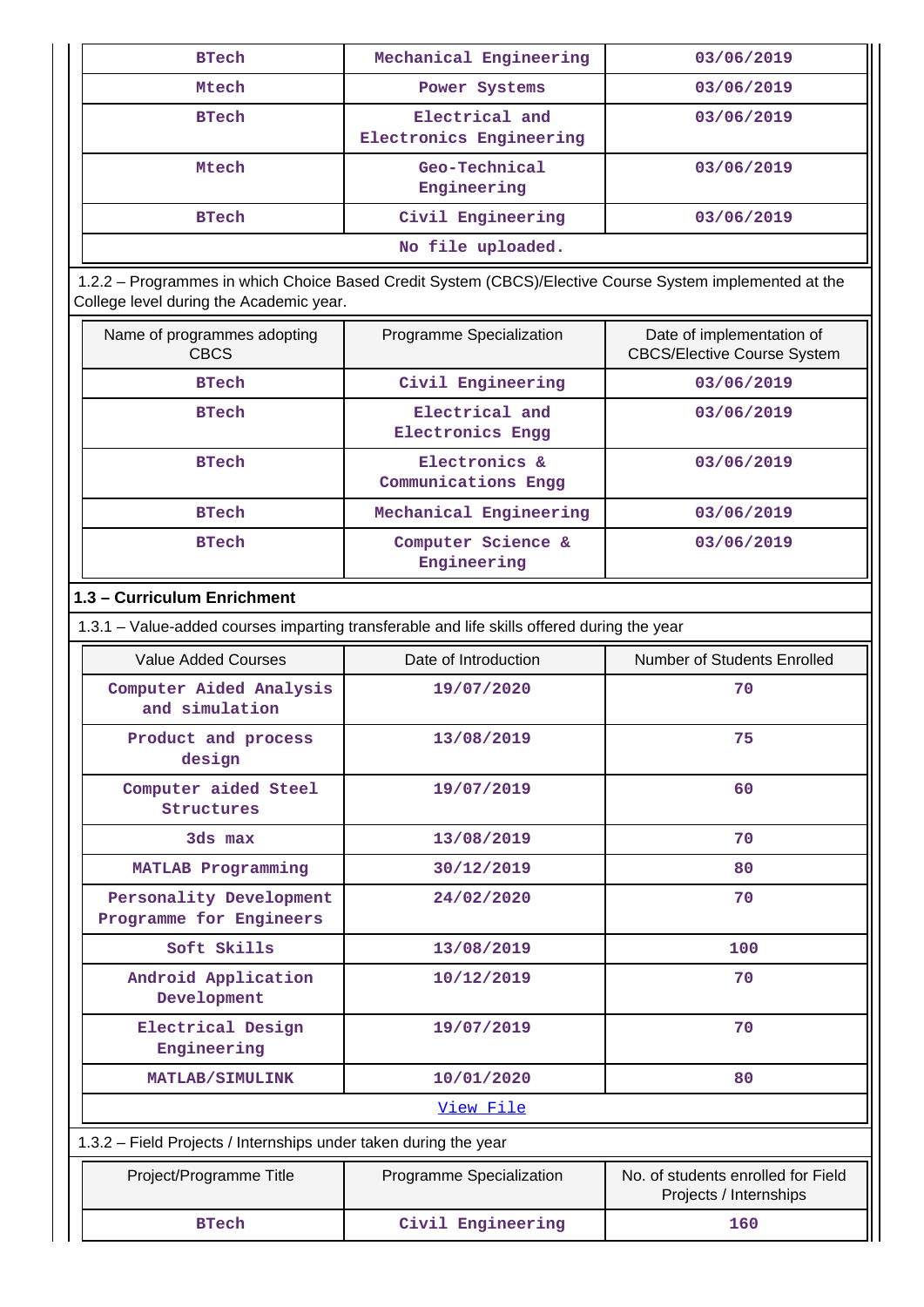| <b>BTech</b>          | Electrical and<br><b>Electronics Engg</b> | 77             |  |  |  |  |  |
|-----------------------|-------------------------------------------|----------------|--|--|--|--|--|
| <b>BTech</b>          | Electronics &<br>Communications Engg      | 105            |  |  |  |  |  |
| <b>BTech</b>          | Mechanical Engineering                    | 117            |  |  |  |  |  |
| <b>BTech</b>          | Computer Science &<br>Engineering         | 122            |  |  |  |  |  |
| Mtech                 | Geo-Technical<br>Engineering              | $\overline{2}$ |  |  |  |  |  |
| Mtech                 | Power Systems                             | 7              |  |  |  |  |  |
| Mtech                 | CAD/CAM                                   | $\overline{2}$ |  |  |  |  |  |
|                       | View File                                 |                |  |  |  |  |  |
| 1.4 – Feedback System |                                           |                |  |  |  |  |  |

1.4.1 – Whether structured feedback received from all the stakeholders.

| <b>Students</b>  | Yes |
|------------------|-----|
| Teachers         | Yes |
| <b>Employers</b> | Yes |
| Alumni           | Yes |
| Parents          | Yes |

 1.4.2 – How the feedback obtained is being analyzed and utilized for overall development of the institution? (maximum 500 words)

Feedback Obtained

**The purpose of this Policy is to provide a framework for obtaining, summarizing and documenting information on student and stakeholder perceptions of the quality and effectiveness of the Institute's curriculum for use in program evaluation, accreditation and other academic quality assurance processes and activities. The scope of this Policy covers all the programs run by K.S.R.M. College of Engineering, KADAPA, Specifically, this Policy provides a framework for: 1. Monitoring and improving the quality of students' learning experiences through the timely collection, analysis and reporting of student feedback concerning teaching, learning and assessment. 2. Providing students and stakeholders with the opportunity to actively participate in the continual improvement of programs. 3. Recognizing, documenting, supporting and extending good practices for effective implementations of curriculum provided by affiliating JNTUA, ANANTHAPURAMU. 4. Ensuring the provision of information to students and stakeholders regarding the consideration of feedback collected over time, including actions taken to address concerns raised in any feedback received. Responsibilities • The Academic Coordinator and the Administrative officer are jointly responsible for the collection, analysis and reporting of stakeholder feedback relating to academic programs. • Coordination of responses to feedback will be the responsibility of the Heads of Departments. Policy Provisions General Provisions • All students and stakeholders have the opportunity to provide feedback. • Student feedback is a core component of program evaluation but feedback is also sought from Alumni, Graduates, Parents, Industry partners and Academic peers. • Feedback processes will be systematic, rigorous and respectful of the rights of students and staff and will incorporate strategies to maximize student participation. • A range of feedback mechanisms including surveys, focus groups, informal comments and other participatory activities will be employed as appropriate. Collecting Feedback: • The Institute seeks student feedback in a form which can be captured,**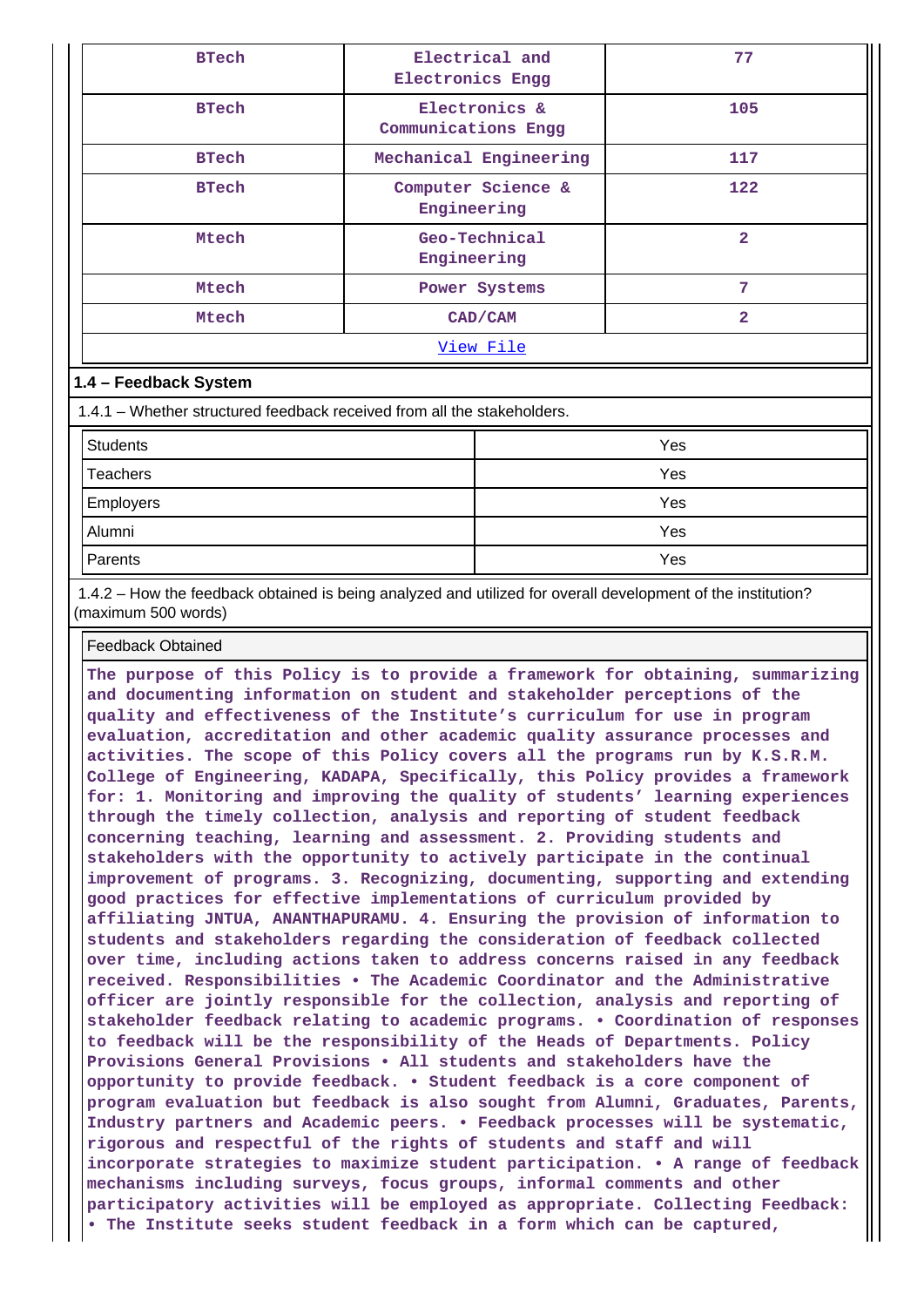**analyzed and reported every time a course is delivered through course end survey. • A core set of questions will form the basis of a survey deployed to systematically evaluate teaching and learning in all UG PG courses. • Stakeholder feedback will be collected as required for specific purposes using methods appropriate for the specific feedback sought. Actions on summarized feedback: • All the feed backs received from various stakeholders are summarized and analysis is carried out at department level. • Recommendations made from the feedback comprise, recommendations to Board of studies for changes in the syllabus of the university and the suggestions made to management on procurement of facilities and equipments. • Recommendations received from the heads are discussed in HODs meeting and forwarded to management for approval/sanctions. The whole objective of the this policy is effective implementation of Curriculum for better learning and continuous improvement of the processes and practices**

# **CRITERION II – TEACHING- LEARNING AND EVALUATION**

# **2.1 – Student Enrolment and Profile**

| $2.1.1 -$ Demand Ratio during the year                        |                                                        |  |                              |           |    |                                   |  |                          |
|---------------------------------------------------------------|--------------------------------------------------------|--|------------------------------|-----------|----|-----------------------------------|--|--------------------------|
| Name of the<br>Programme                                      | Programme<br>Specialization                            |  | Number of seats<br>available |           |    | Number of<br>Application received |  | <b>Students Enrolled</b> |
| <b>BTech</b>                                                  | Civil<br>Engineering                                   |  |                              | 193       |    | 74                                |  | 74                       |
| <b>BTech</b>                                                  | Electrical<br>and Electronics<br>Engineering           |  |                              | 64        |    | 57                                |  | 57                       |
| <b>BTech</b>                                                  | Mechanical<br>Engineering                              |  |                              | 128       |    | 60                                |  | 60                       |
| <b>BTech</b>                                                  | Electronics<br>and<br>Communication<br>Engineering     |  |                              | 192       |    | 190                               |  | 190                      |
| <b>BTech</b>                                                  | Computer<br>Science<br>Engineering                     |  |                              | 193       |    | 188                               |  | 188                      |
| Mtech                                                         | <b>GEO</b><br>Technology                               |  |                              | 18        |    | 10                                |  | 10                       |
| Mtech                                                         | Power Systems                                          |  | 18                           |           | 14 |                                   |  | 14                       |
| Mtech                                                         | <b>CADCAM</b>                                          |  |                              | 18        |    | 5                                 |  | 5                        |
| Mtech                                                         | Digital<br>Electronics and<br>Communication<br>Systems |  |                              | 18        |    | 6                                 |  | $6\overline{6}$          |
| Mtech                                                         | Computer<br>Science<br>Engineering                     |  |                              | 18        |    | 5                                 |  | 5                        |
| View File                                                     |                                                        |  |                              |           |    |                                   |  |                          |
| 2.2 - Catering to Student Diversity                           |                                                        |  |                              |           |    |                                   |  |                          |
| 2.2.1 - Student - Full time teacher ratio (current year data) |                                                        |  |                              |           |    |                                   |  |                          |
| Year                                                          | Number of                                              |  | Number of                    | Number of |    | Number of                         |  | Number of                |

students enrolled | students enrolled | fulltime teachers | fulltime teachers

teachers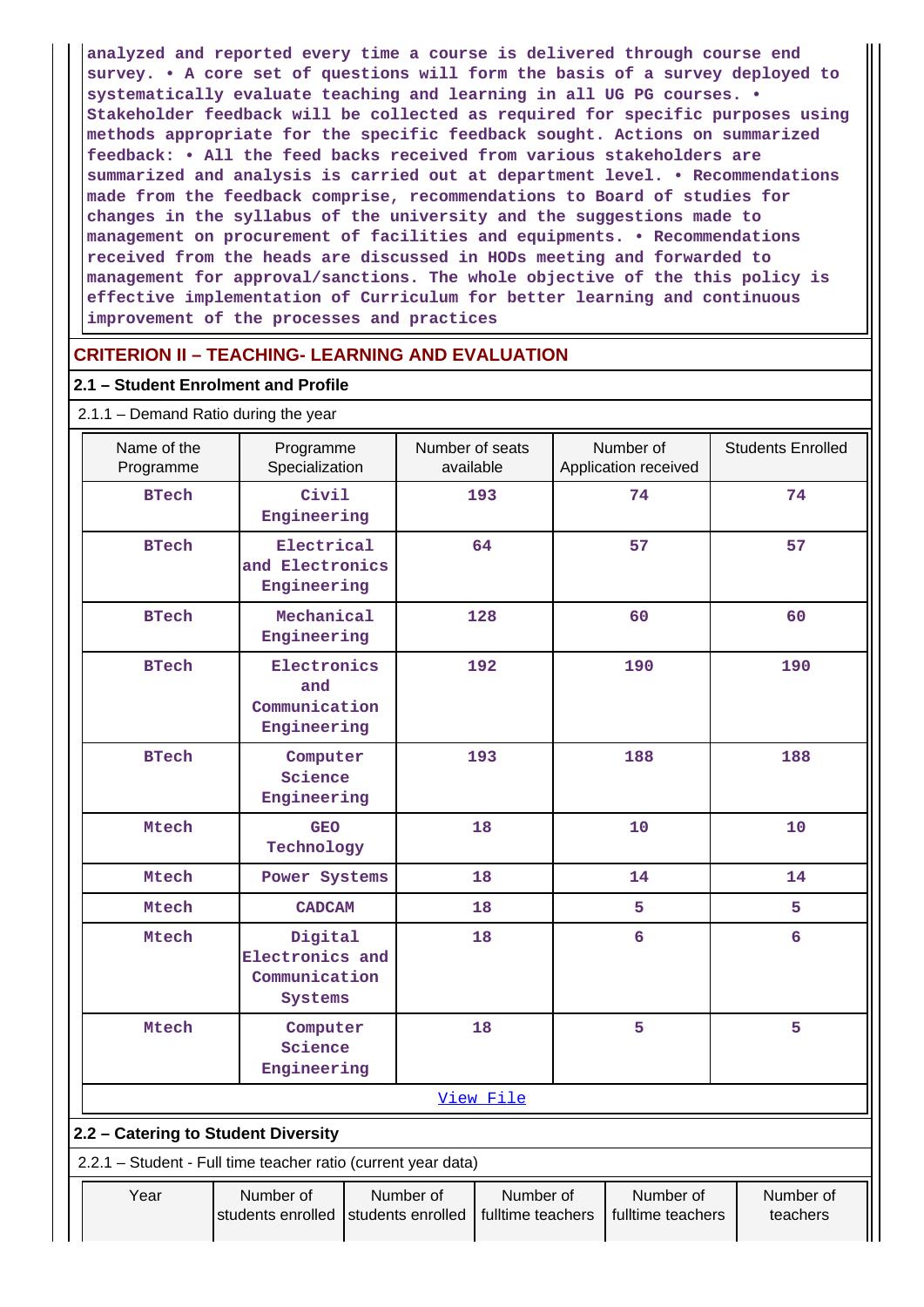|      | in the institution<br>(UG) | in the institution<br>(PG) | available in the<br>institution<br>teaching only UG teaching only PG<br>courses | available in the<br>institution<br>courses | teaching both UG<br>and PG courses |
|------|----------------------------|----------------------------|---------------------------------------------------------------------------------|--------------------------------------------|------------------------------------|
| 2019 | 2576                       | 71                         | 168                                                                             |                                            |                                    |

# **2.3 – Teaching - Learning Process**

 2.3.1 – Percentage of teachers using ICT for effective teaching with Learning Management Systems (LMS), Elearning resources etc. (current year data)

| Number of<br>Teachers on Roll        | Number of<br>teachers using<br>ICT (LMS, e-<br>Resources) | <b>ICT Tools and</b><br>resources<br>available | Number of ICT<br>enabled<br>Classrooms | Numberof smart<br>classrooms | E-resources and<br>techniques used |  |  |
|--------------------------------------|-----------------------------------------------------------|------------------------------------------------|----------------------------------------|------------------------------|------------------------------------|--|--|
| 183                                  | 183                                                       | 13                                             | 45                                     | 15                           |                                    |  |  |
| View File of ICT Tools and resources |                                                           |                                                |                                        |                              |                                    |  |  |

[View File of E-resources and techniques used](https://assessmentonline.naac.gov.in/public/Postacc/e_resource/8587_e_resource_1609325757.xlsx)

2.3.2 – Students mentoring system available in the institution? Give details. (maximum 500 words)

 Since the inception of the institution KSRMCE implements a vibrant Student Mentoring and Performance Monitoring system. The mentoring system is followed strictly as per the AICTE mandate where in each faculty will mentor 15 or 16 students, the faculty will monitor the progress of the students and offer guidance to the students in all the aspects required. The IQAC along with the Mentoring and Performance Monitoring Committee of the institute has prepared a mentor book, from the enrolment of the student with the institution the mentoring committee will allot every 15 students to a mentor who has to maintain a separate mentoring book for their mentees. These mentors are always approachable at any point of time to the students. The primary objective of mentoring is to build self-esteem in students and bring about a behavioral change whereby they realize their potential and achieve their goals. At regular intervals the mentors will counsel their mentee and update them in their mentor books. Minimum of 4 meetings will be conducted by the Mentor in every semester. The mentor will be continuously monitoring the academic, co - curricular and extracurricular activities of the mentee and well document them in their mentoring record. If the mentee is struggling, the mentor gives proper counseling and also intimates the same to the concern faculty members, HOD to their parents. The career guidance, elective selections are supported by mentors. The Mentor will periodically interact with the parents once in every month and update the continuous assessment test reports and attendance of their ward, it will be noted down in the parent interaction form of each mentee along with the remarks. A periodical review with all the mentors is conducted by the Coordinator, Head of the Departments, IQAC Principal and Director to check the status. A special attention assistance is given to the rural background students till they mingle with the other students without any language / cultural related barriers. In addition to the mentoring program the students are provided with a special mentoring from the Entrepreneurship Development Cell, Career Development Cell, Research Development Cell, Incubation Centre, and Placement Cell of the Institute as and when necessary. The Mentor always boost up their mentees to do internships, participate in various conferences, symposiums, project expo publish papers etc. Mentors will also document their Mentoring success stories and share it with their colleagues. At KSRMCE the teaching and mentoring go in hand in hand, in this context a special and high attention is given to the slow learners, all the mentors identify the slow learner and inform the Head's and also the subject faculties, class teachers for a special care and academic issues. Every year the IQAC Mentoring Committee of KSRMCE is organizing special intensive workshops in order to understand the challenges in mentoring the students and also to update about the innovative perspectives in student mentoring. Services of a Psychologist/Counselor are available on campus for students with special needs.

| Number of students enrolled in the<br>Number of fulltime teachers<br>institution |                         | Mentor: Mentee Ratio |                  |  |                                             |                             |  |
|----------------------------------------------------------------------------------|-------------------------|----------------------|------------------|--|---------------------------------------------|-----------------------------|--|
|                                                                                  | 2576<br>183             |                      | 1:14             |  |                                             |                             |  |
| 2.4 - Teacher Profile and Quality                                                |                         |                      |                  |  |                                             |                             |  |
| 2.4.1 – Number of full time teachers appointed during the year                   |                         |                      |                  |  |                                             |                             |  |
| No. of sanctioned<br>positions                                                   | No. of filled positions |                      | Vacant positions |  | Positions filled during<br>the current year | No. of faculty with<br>Ph.D |  |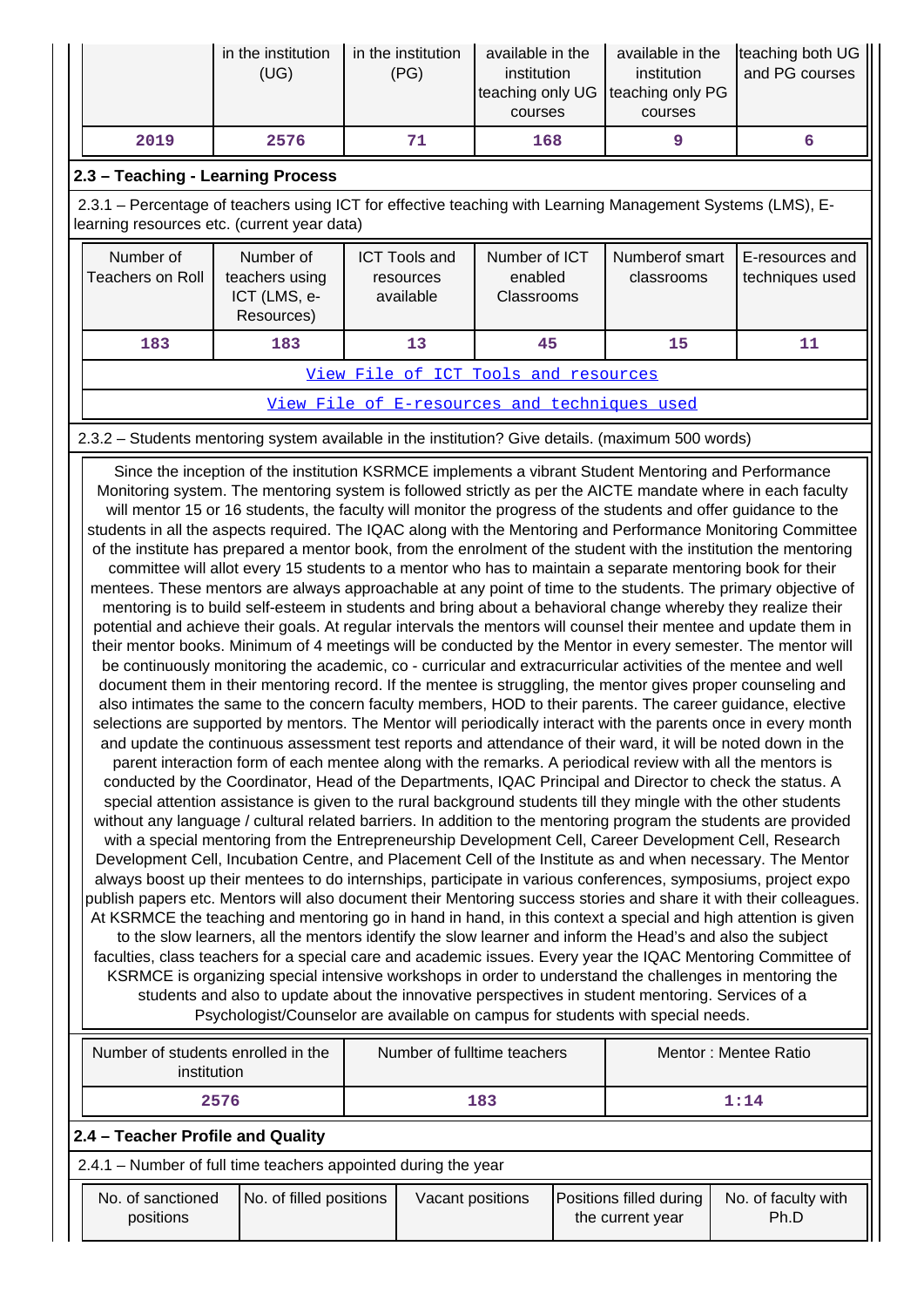| 183                                                                                                                                                                                            | 183                                                                                                        | Nill            |  | 24                     |  | 61                                                                                    |  |  |  |
|------------------------------------------------------------------------------------------------------------------------------------------------------------------------------------------------|------------------------------------------------------------------------------------------------------------|-----------------|--|------------------------|--|---------------------------------------------------------------------------------------|--|--|--|
| 2.4.2 – Honours and recognition received by teachers (received awards, recognition, fellowships at State, National,<br>International level from Government, recognised bodies during the year) |                                                                                                            |                 |  |                        |  |                                                                                       |  |  |  |
| Year of Award                                                                                                                                                                                  | Name of full time teachers<br>receiving awards from<br>state level, national level,<br>international level |                 |  | Designation            |  | Name of the award,<br>fellowship, received from<br>Government or recognized<br>bodies |  |  |  |
| 2019<br><b>R.V. SREEHARI</b>                                                                                                                                                                   |                                                                                                            |                 |  | Associate<br>Professor |  | TOP PERFORMING<br><b>MENTOR</b>                                                       |  |  |  |
| 2019                                                                                                                                                                                           | <b>N.PRATHAP KUMAR</b>                                                                                     |                 |  | Assistant<br>Professor |  | <b>MENTOR</b>                                                                         |  |  |  |
| 2019                                                                                                                                                                                           | <b>R.V. SREEHARI</b>                                                                                       |                 |  | Associate<br>Professor |  | <b>IUCEE</b><br>International<br>Engineering<br>Educator                              |  |  |  |
| 2019                                                                                                                                                                                           |                                                                                                            | DR.D.ARUN KUMAR |  | Associate<br>Professor |  | <b>RESOURCE PERSON</b>                                                                |  |  |  |
| 2019                                                                                                                                                                                           | <b>K.KALYAN KUMAR</b>                                                                                      |                 |  | Assistant<br>Professor |  | TOP PERFORMING<br><b>MENTOR</b>                                                       |  |  |  |
| 2019                                                                                                                                                                                           | <b>R.V. SREEHARI</b>                                                                                       |                 |  | Associate              |  | <b>SPOC</b>                                                                           |  |  |  |

 2.5.1 – Number of days from the date of semester-end/ year- end examination till the declaration of results during the year

**2.5 – Evaluation Process and Reforms**

[View File](https://assessmentonline.naac.gov.in/public/Postacc/Honours_recieved/8587_Honours_recieved_1629526769.xlsx)

 **2019 Dr.T.KIRAN KUMAR Professor EDITORIAL BOARD**

**Professor**

**APPRECIATION CERTIFICATE**

**MEMBER**

| Programme Name | Programme Code | Semester/year     | Last date of the last<br>semester-end/year-<br>end examination | Date of declaration of<br>results of semester-<br>end/ year- end<br>examination |
|----------------|----------------|-------------------|----------------------------------------------------------------|---------------------------------------------------------------------------------|
| <b>BTech</b>   | 01             | SEM<br>Ι.         | 12/01/2020                                                     | 27/01/2020                                                                      |
| <b>BTech</b>   | 02             | ${\tt SEM}$<br>Ι. | 12/01/2020                                                     | 27/01/2020                                                                      |
| <b>BTech</b>   | 03             | I SEM             | 12/01/2020                                                     | 27/01/2020                                                                      |
| <b>BTech</b>   | 04             | <b>SEM</b><br>Ι.  | 12/01/2020                                                     | 27/01/2020                                                                      |
| <b>BTech</b>   | 05             | SEM<br>Ι.         | 12/01/2020                                                     | 27/01/2020                                                                      |
| <b>BTech</b>   | 01             | III SEM           | 14/11/2019                                                     | 03/12/2019                                                                      |
| <b>BTech</b>   | 02             | <b>IIII SEM</b>   | 14/11/2019                                                     | 03/12/2019                                                                      |
| <b>BTech</b>   | 03             | III SEM           | 14/11/2019                                                     | 03/12/2019                                                                      |
| <b>BTech</b>   | 04             | III SEM           | 14/11/2019                                                     | 03/12/2019                                                                      |
| <b>BTech</b>   | 05             | <b>IIII SEM</b>   | 14/11/2019                                                     | 03/12/2019                                                                      |
|                |                | <u>View File</u>  |                                                                |                                                                                 |

 2.5.2 – Average percentage of Student complaints/grievances about evaluation against total number appeared in the examinations during the year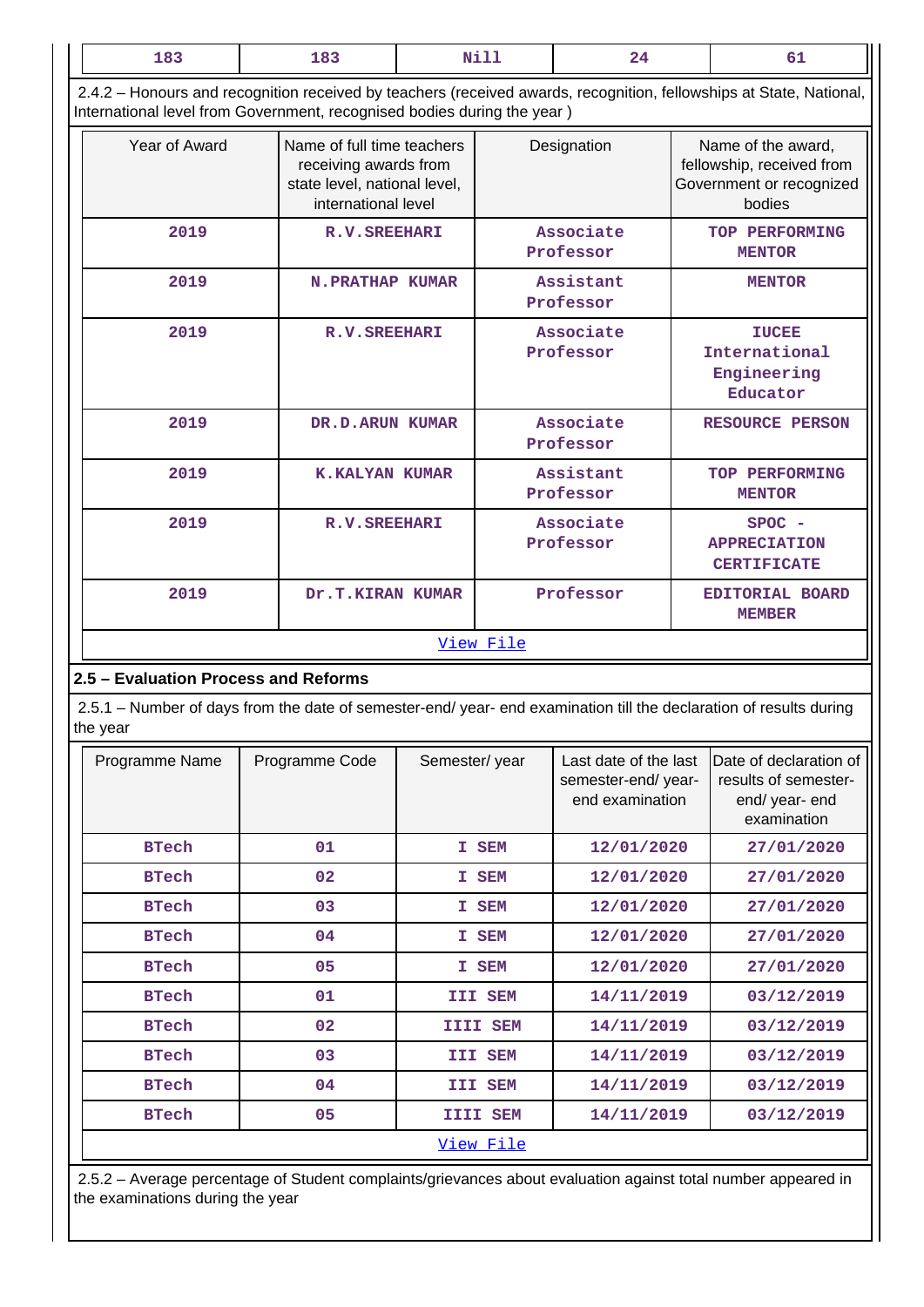|                                    | Number of complaints or grievances<br>about evaluation                                                                                                                                                 |                   | Total number of students appeared<br>in the examination                                                                                                                   |                                                                       | Percentage                                                   |                 |  |  |  |  |  |
|------------------------------------|--------------------------------------------------------------------------------------------------------------------------------------------------------------------------------------------------------|-------------------|---------------------------------------------------------------------------------------------------------------------------------------------------------------------------|-----------------------------------------------------------------------|--------------------------------------------------------------|-----------------|--|--|--|--|--|
| <b>Nill</b><br>5025<br>$\mathbf 0$ |                                                                                                                                                                                                        |                   |                                                                                                                                                                           |                                                                       |                                                              |                 |  |  |  |  |  |
|                                    | 2.6 - Student Performance and Learning Outcomes                                                                                                                                                        |                   |                                                                                                                                                                           |                                                                       |                                                              |                 |  |  |  |  |  |
|                                    | 2.6.1 – Program outcomes, program specific outcomes and course outcomes for all programs offered by the<br>institution are stated and displayed in website of the institution (to provide the weblink) |                   |                                                                                                                                                                           |                                                                       |                                                              |                 |  |  |  |  |  |
|                                    | https://ksrmce.ac.in/cen.php https://ksrmce.ac.in/csen.php<br>https://ksrmce.ac.in/eeen.php https://ksrmce.ac.in/ecen.php<br>https://ksrmce.ac.in/mech.php                                             |                   |                                                                                                                                                                           |                                                                       |                                                              |                 |  |  |  |  |  |
|                                    | 2.6.2 - Pass percentage of students                                                                                                                                                                    |                   |                                                                                                                                                                           |                                                                       |                                                              |                 |  |  |  |  |  |
|                                    | Programme<br>Code                                                                                                                                                                                      | Programme<br>Name | Programme<br>Specialization                                                                                                                                               | Number of<br>students<br>appeared in the<br>final year<br>examination | Number of<br>students passed<br>in final year<br>examination | Pass Percentage |  |  |  |  |  |
|                                    | 01                                                                                                                                                                                                     | <b>BTech</b>      | <b>CIVIL</b><br><b>ENGINEERING</b>                                                                                                                                        | 159                                                                   | 145                                                          | 91.19           |  |  |  |  |  |
|                                    | 02                                                                                                                                                                                                     | <b>BTech</b>      | <b>ELECTRICAL</b><br><b>AND</b><br><b>ELECTRONICS</b><br><b>ENGINEERING</b>                                                                                               | 77                                                                    | 73                                                           | 94.81           |  |  |  |  |  |
|                                    | 03                                                                                                                                                                                                     | <b>BTech</b>      | <b>MECHANICAL</b><br><b>ENGINEERING</b>                                                                                                                                   | 112                                                                   | 108                                                          | 96.43           |  |  |  |  |  |
|                                    | 04                                                                                                                                                                                                     | <b>BTech</b>      | <b>ELECTRONICS</b><br>AND COMMUNIC<br><b>ATION</b><br><b>ENGINEERING</b>                                                                                                  | 114                                                                   | 110                                                          | 96.49           |  |  |  |  |  |
|                                    | 05                                                                                                                                                                                                     | <b>BTech</b>      | <b>COMPUTER</b><br><b>SCIENCE</b><br><b>ENGINEERING</b>                                                                                                                   | 121                                                                   | 99                                                           | 81.82           |  |  |  |  |  |
|                                    | 12                                                                                                                                                                                                     | Mtech             | <b>GEO</b><br><b>TCHNICAL</b><br><b>ENGINEERING</b>                                                                                                                       | 7                                                                     | 5                                                            | 71.43           |  |  |  |  |  |
|                                    | 07                                                                                                                                                                                                     | Mtech             | <b>POWER</b><br><b>SYSTEMS</b>                                                                                                                                            | 13                                                                    | 13                                                           | 100             |  |  |  |  |  |
|                                    | 04                                                                                                                                                                                                     | Mtech             | CAD CAM                                                                                                                                                                   | 5                                                                     | $\overline{\mathbf{2}}$                                      | 40              |  |  |  |  |  |
|                                    | 38                                                                                                                                                                                                     | Mtech             | <b>DECS</b>                                                                                                                                                               | 5                                                                     | 4                                                            | 80              |  |  |  |  |  |
|                                    | 58                                                                                                                                                                                                     | Mtech             | CSE                                                                                                                                                                       | 4                                                                     | 3                                                            | 75              |  |  |  |  |  |
|                                    |                                                                                                                                                                                                        |                   |                                                                                                                                                                           | View File                                                             |                                                              |                 |  |  |  |  |  |
|                                    | 2.7 - Student Satisfaction Survey                                                                                                                                                                      |                   |                                                                                                                                                                           |                                                                       |                                                              |                 |  |  |  |  |  |
|                                    |                                                                                                                                                                                                        |                   | 2.7.1 - Student Satisfaction Survey (SSS) on overall institutional performance (Institution may design the<br>questionnaire) (results and details be provided as weblink) |                                                                       |                                                              |                 |  |  |  |  |  |
|                                    |                                                                                                                                                                                                        |                   |                                                                                                                                                                           |                                                                       |                                                              |                 |  |  |  |  |  |

<https://www.ksrmce.ac.in/SSS2019-20.pdf>

**CRITERION III – RESEARCH, INNOVATIONS AND EXTENSION**

**3.1 – Promotion of Research and Facilities**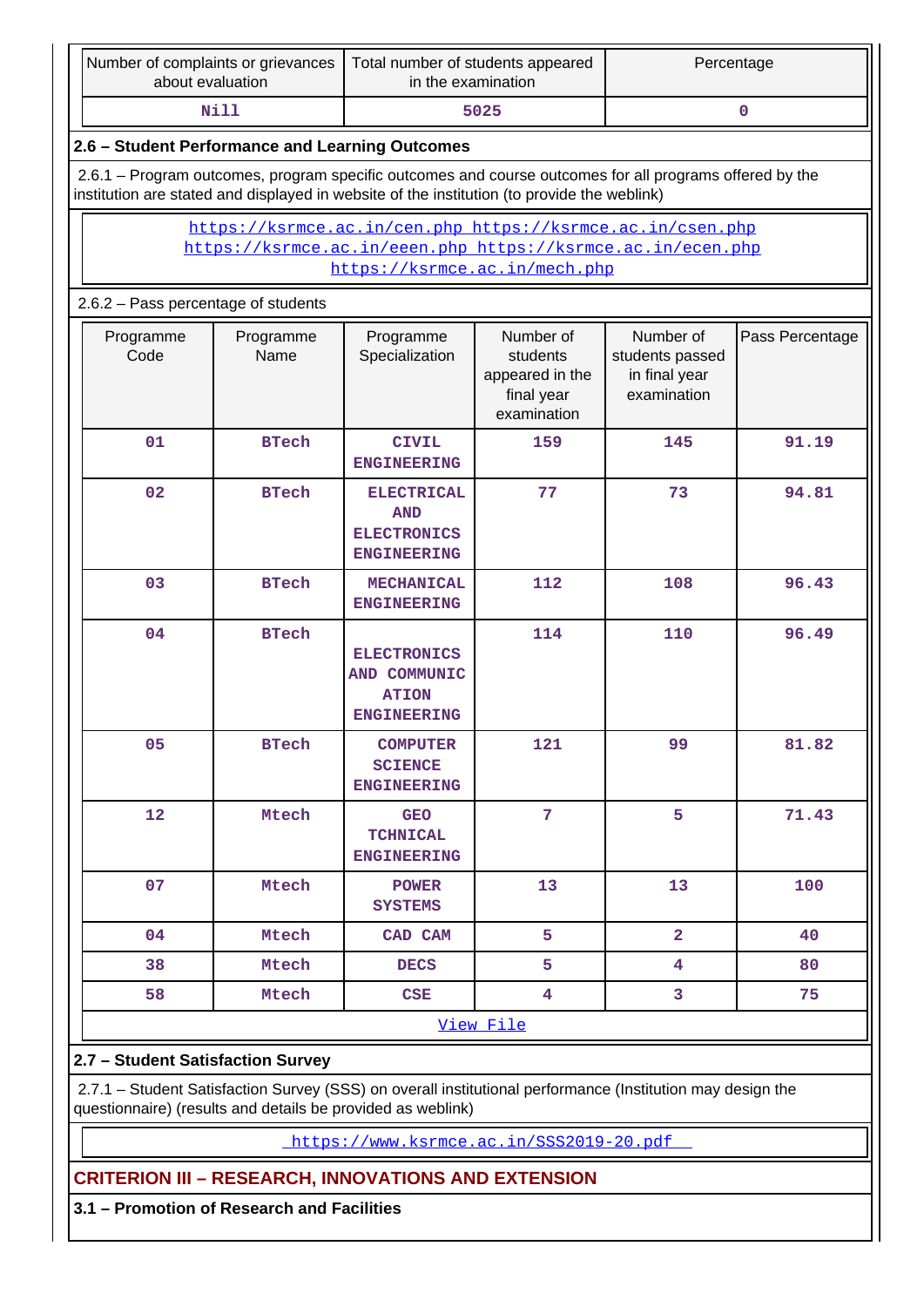| 3.1.1 - The institution provides seed money to its teachers for research                                  |                                                  |                               |                           |                                    |  |  |  |  |  |
|-----------------------------------------------------------------------------------------------------------|--------------------------------------------------|-------------------------------|---------------------------|------------------------------------|--|--|--|--|--|
|                                                                                                           | Yes                                              |                               |                           |                                    |  |  |  |  |  |
| Name of the teacher getting seed money                                                                    |                                                  |                               |                           |                                    |  |  |  |  |  |
|                                                                                                           |                                                  |                               |                           |                                    |  |  |  |  |  |
|                                                                                                           |                                                  |                               |                           |                                    |  |  |  |  |  |
|                                                                                                           |                                                  | Sri P. Suresh Praveen Kumar   |                           |                                    |  |  |  |  |  |
|                                                                                                           |                                                  |                               |                           |                                    |  |  |  |  |  |
|                                                                                                           |                                                  |                               |                           |                                    |  |  |  |  |  |
|                                                                                                           |                                                  | View File                     |                           |                                    |  |  |  |  |  |
| 3.1.2 - Teachers awarded National/International fellowship for advanced studies/ research during the year |                                                  |                               |                           |                                    |  |  |  |  |  |
| <b>Type</b>                                                                                               | Name of the teacher<br>awarded the<br>fellowship | Name of the award             | Date of award             | Awarding agency                    |  |  |  |  |  |
| National                                                                                                  | Dr. V.                                           | <b>Best Teacher</b>           | 10/12/2019                | Institution                        |  |  |  |  |  |
|                                                                                                           | Giridhar                                         |                               |                           | of Scholars-<br>Bangalore          |  |  |  |  |  |
| National                                                                                                  | N.                                               | Elitegold(Top                 | 24/01/2020                | NPTEL - SWAYAM                     |  |  |  |  |  |
|                                                                                                           | <b>RAMANJANEYA</b><br><b>REDDY</b>               | per in 5)                     |                           |                                    |  |  |  |  |  |
| National                                                                                                  | <b>KADUGURU</b>                                  | Elitegold(Top                 | 22/01/2020                | NPTEL - SWAYAM                     |  |  |  |  |  |
|                                                                                                           | <b>KALYAN KUMAR</b>                              | per in 5)                     |                           |                                    |  |  |  |  |  |
| National                                                                                                  | R V SREEHARI                                     | Elitegold                     | 24/01/2020                | NPTEL - SWAYAM                     |  |  |  |  |  |
| National                                                                                                  | <b>DURGA PRASAD</b><br><b>PUPALA</b>             | EliteSilver                   | 28/01/2020                | NPTEL - SWAYAM                     |  |  |  |  |  |
| National                                                                                                  | N.<br><b>RAMANJANEYA</b><br><b>REDDY</b>         | EliteSilver                   | 24/01/2020                | NPTEL - SWAYAM                     |  |  |  |  |  |
| National                                                                                                  | <b>POLICHERLA</b><br><b>LAVANYA</b>              | EliteSilver                   | 24/01/2020                | NPTEL - SWAYAM                     |  |  |  |  |  |
| National                                                                                                  | <b>Y. VENKATESWARA</b>                           | EliteSilver                   | 22/01/2020                | NPTEL -SWAYAM                      |  |  |  |  |  |
|                                                                                                           | <b>RAJU</b>                                      |                               |                           |                                    |  |  |  |  |  |
| National                                                                                                  | <b>S NOWSHAD</b>                                 | EliteSilver                   | 24/01/2020                | NPTEL - SWAYAM                     |  |  |  |  |  |
| National                                                                                                  | <b>SAIRAM</b><br><b>SANDHYA RANI</b>             | EliteSilver                   | 28/01/2020                | NPTEL - SWAYAM                     |  |  |  |  |  |
|                                                                                                           |                                                  | View File                     |                           |                                    |  |  |  |  |  |
| 3.2 - Resource Mobilization for Research                                                                  |                                                  |                               |                           |                                    |  |  |  |  |  |
| 3.2.1 – Research funds sanctioned and received from various agencies, industry and other organisations    |                                                  |                               |                           |                                    |  |  |  |  |  |
| Nature of the Project                                                                                     | Duration                                         | Name of the funding<br>agency | Total grant<br>sanctioned | Amount received<br>during the year |  |  |  |  |  |
| Minor<br>Projects                                                                                         | 365                                              | APIIC,<br>Kopparthy           | $\overline{2}$            | $\overline{2}$                     |  |  |  |  |  |
| Minor<br>Projects                                                                                         | 365                                              | Erudite Soft<br>Pvt. Ltd      | 0.5                       | 0.2                                |  |  |  |  |  |
| Minor                                                                                                     | 730                                              | Sahithi                       | 0.65                      | 0.25                               |  |  |  |  |  |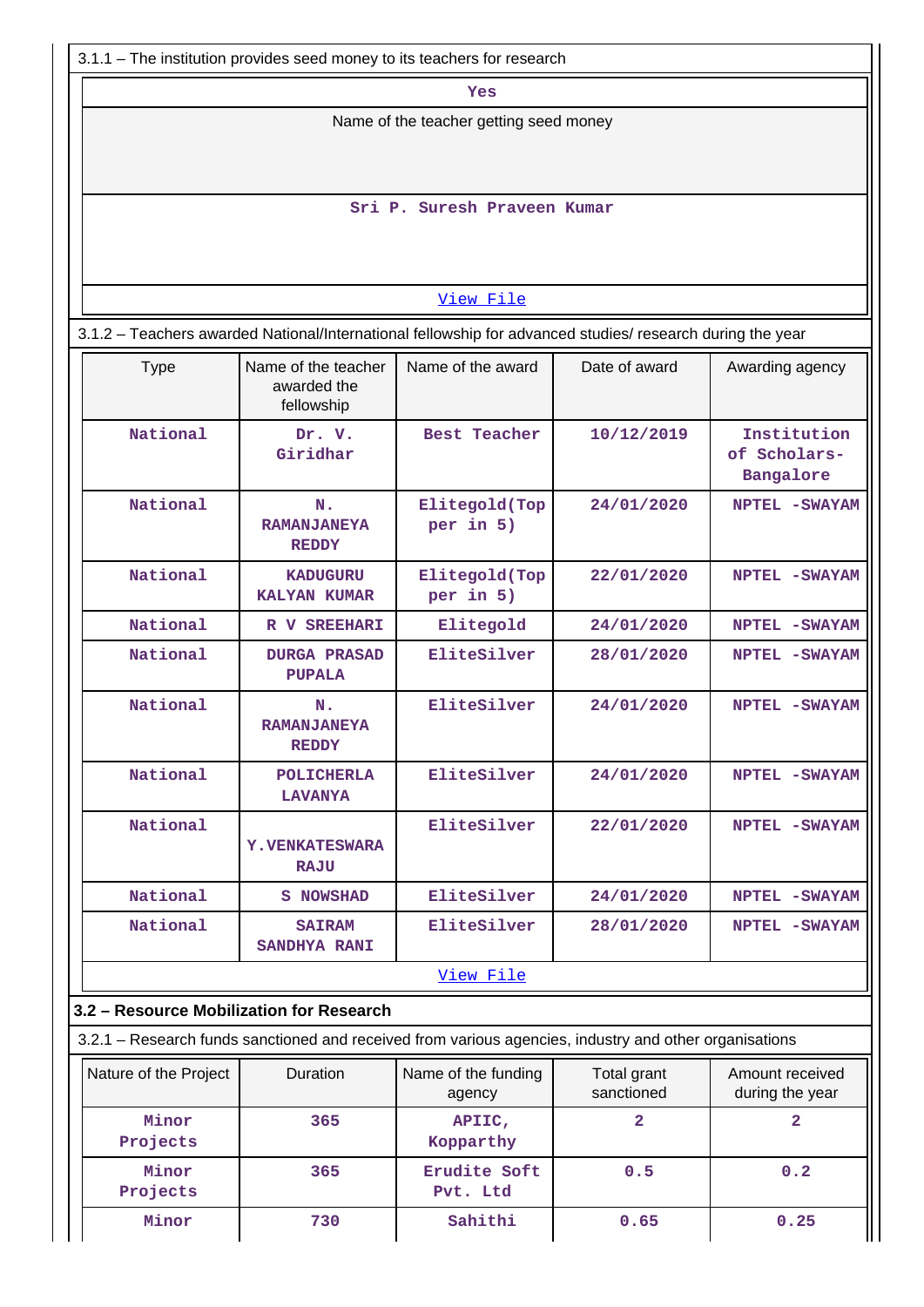| Projects          |      | Systemst Pvt.<br>Ltd                    |                |      |  |
|-------------------|------|-----------------------------------------|----------------|------|--|
| Minor<br>Projects | 1093 | <b>SLN</b><br>Technologies<br>Pvt Ltd., | $\overline{2}$ | 0.5  |  |
| Minor<br>Projects | 1093 | Virtualmaze<br>softsys Pvt Ltd          | 2.5            | 0.7  |  |
| Minor<br>Projects | 365  | Shairdi Sai<br>Electricals<br>Limited   | 0.5            | 0.5  |  |
| Minor<br>Projects | 365  | Shairdi Sai<br>Electricals<br>Limited   | 0.45           | 0.45 |  |
| Minor<br>Projects | 730  | PCC, kadapa                             | 0.49           | 0.25 |  |
| Minor<br>Projects | 730  | Cemec Technol<br>gies, Kadapa           | 0.49           | 0.24 |  |
| View File         |      |                                         |                |      |  |

 3.2.2 – Number of ongoing research projects per teacher funded by government and non-government agencies during the years

# **3.3 – Innovation Ecosystem**

**0**

 3.3.1 – Workshops/Seminars Conducted on Intellectual Property Rights (IPR) and Industry-Academia Innovative practices during the year

| Title of workshop/seminar                                      | Name of the Dept. | Date       |
|----------------------------------------------------------------|-------------------|------------|
| Workshop on STAAD Pro                                          | CE                | 23/08/2019 |
| Workshop on AutoCAD                                            | CE                | 14/09/2019 |
| Workshop on Concrete<br>Mix Design                             | CE                | 09/10/2019 |
| Workshop on Google<br>Sketchup                                 | CE                | 24/10/2019 |
| Workshop on Pile<br>Foundations                                | CE                | 10/11/2019 |
| Workshop on soft<br>computing techniques in<br>water resources | CE                | 06/01/2020 |
| Workshop on Remote<br>sensing                                  | CE                | 28/01/2020 |
| Workshop on AI in civil<br>Engineering                         | CE                | 07/02/2020 |
| Workshop on Problem<br><b>Based Learning</b>                   | CE                | 20/02/2020 |
| Seminar on Research<br>Methodology                             | CE                | 08/02/2020 |
| Workshop on importance<br>of patents in society                | CE                | 10/09/2019 |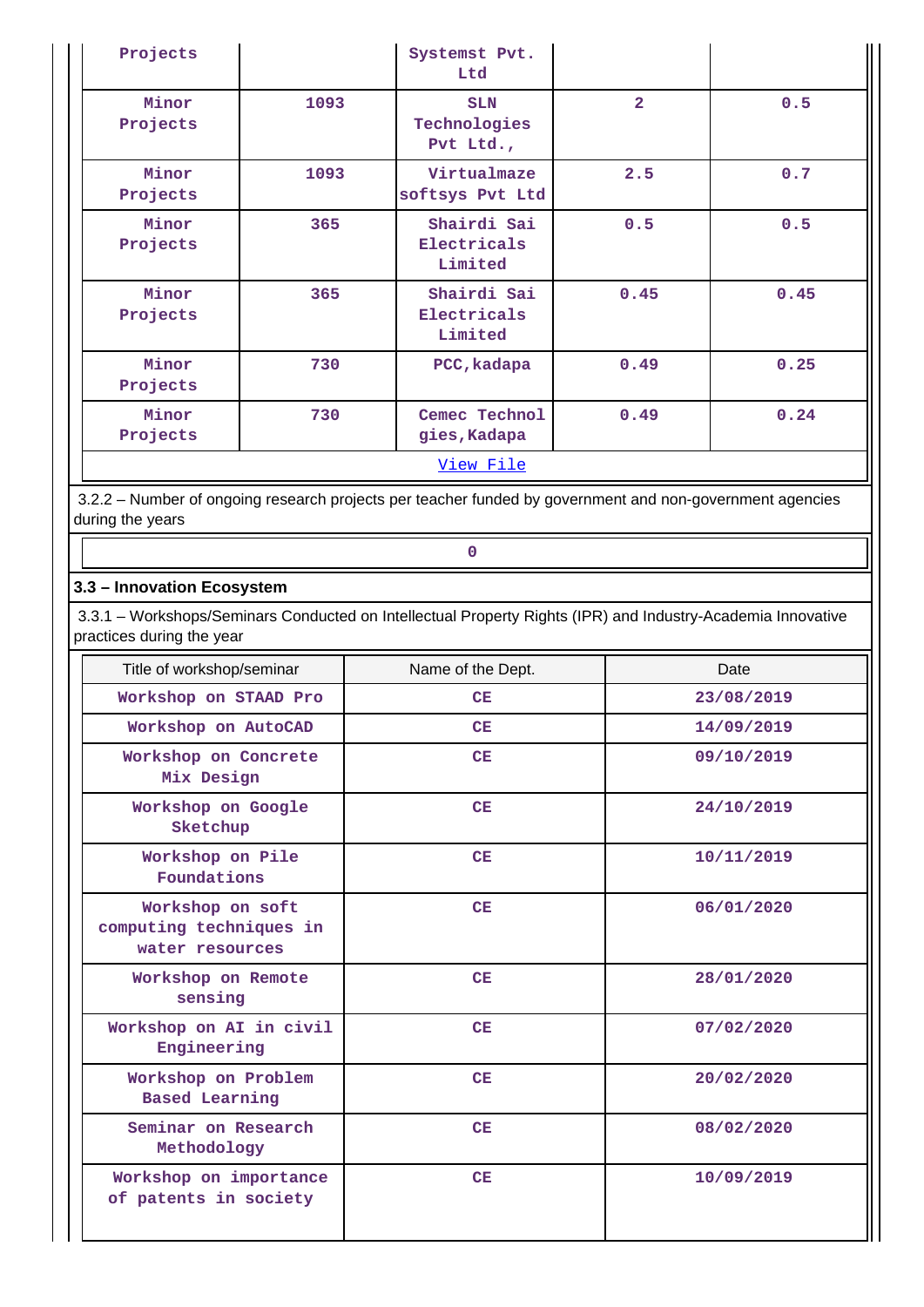| Workshop on Patent<br>filing                                                            |                                                                                                      |                         | CE                |                                 |            |                        | 03/03/2020              |  |  |
|-----------------------------------------------------------------------------------------|------------------------------------------------------------------------------------------------------|-------------------------|-------------------|---------------------------------|------------|------------------------|-------------------------|--|--|
| Seminar on Innovation<br>Techniques                                                     |                                                                                                      |                         |                   | CE                              |            |                        | 27/07/2019              |  |  |
| Seminar on Trademarks                                                                   |                                                                                                      |                         | CE                |                                 |            |                        | 07/08/2019              |  |  |
|                                                                                         |                                                                                                      |                         | No file uploaded. |                                 |            |                        |                         |  |  |
|                                                                                         | 3.3.2 - Awards for Innovation won by Institution/Teachers/Research scholars/Students during the year |                         |                   |                                 |            |                        |                         |  |  |
|                                                                                         | Title of the innovation<br>Name of Awardee                                                           |                         |                   | Awarding Agency                 |            | Date of award          | Category                |  |  |
| <b>Best</b><br>Researcher                                                               |                                                                                                      | Dr. T.<br>Mariprasath   |                   | KSRMCE,<br><b>KADAPA</b>        |            | 29/03/2020             | Research                |  |  |
| Topper 2 in<br>Digital<br>Circuits                                                      |                                                                                                      | Smt S.<br>Sharmila Banu |                   | <b>NPTEL</b>                    |            | 12/10/2020             | Academics               |  |  |
| Topper 5 in<br>Fiber optic<br>communication<br>systems and<br>Techniques                | Miss S.<br><b>Jabeen</b>                                                                             |                         |                   | <b>NPTEL</b>                    |            | 12/10/2020             | Academics               |  |  |
| Topper 5 in<br>Introduction to<br>Machine<br>learning                                   | Hemalatha                                                                                            | Dr. G.                  |                   | <b>NPTEL</b>                    |            | 12/10/2020             | Academics               |  |  |
| <b>ACHARYA RATNA</b><br>(Best Faculty<br>Award)                                         | sulu                                                                                                 | Dr.M.Sreeniva           |                   | <b>INDIAN</b><br><b>SERVERS</b> |            | 02/11/2019             | Academics               |  |  |
| <b>UTTAMA</b><br><b>ACHARYA</b><br><b>PURASKAR</b>                                      | Dr.M V<br>Rathnamma                                                                                  |                         | <b>SERVERS</b>    | <b>INDIAN</b>                   |            | 02/10/2019             | Academic                |  |  |
| <b>NPTEL</b><br><b>BELIEVERS</b>                                                        | R.V.Sreehari                                                                                         |                         |                   | <b>NPTEL</b>                    | 22/01/2020 |                        | Academic                |  |  |
| <b>NPTEL</b><br><b>BELIEVERS</b>                                                        | N.<br>Ramanjaneya<br>Reddy                                                                           |                         |                   | <b>NPTEL</b>                    |            | 22/01/2020             | Academic                |  |  |
| <b>NPTEL</b><br><b>DISCIPLINE</b><br>$(C.S.E)$ STARS                                    | N.<br>Ramanjaneya<br>Reddy                                                                           |                         |                   | <b>NPTEL</b>                    |            | 23/01/2020             | Academic                |  |  |
| <b>NPTEL</b><br><b>ENTHUSIASTS</b>                                                      | Ν.<br>Ramanjaneya<br>Reddy                                                                           |                         |                   | <b>NPTEL</b>                    |            | 14/01/2020             | Academic                |  |  |
|                                                                                         |                                                                                                      |                         |                   | View File                       |            |                        |                         |  |  |
| 3.3.3 - No. of Incubation centre created, start-ups incubated on campus during the year |                                                                                                      |                         |                   |                                 |            |                        |                         |  |  |
| Incubation<br>Center                                                                    | Name                                                                                                 |                         | Sponsered By      | Name of the<br>Start-up         |            | Nature of Start-<br>up | Date of<br>Commencement |  |  |
| $\mathbf 0$                                                                             | <b>Nill</b>                                                                                          |                         | <b>Nill</b>       | <b>Nill</b>                     |            | Nill<br>Nill           |                         |  |  |
|                                                                                         |                                                                                                      |                         | No file uploaded. |                                 |            |                        |                         |  |  |
| 3.4 - Research Publications and Awards                                                  |                                                                                                      |                         |                   |                                 |            |                        |                         |  |  |
| $3.4.1$ – Ph. Ds awarded during the year                                                |                                                                                                      |                         |                   |                                 |            |                        |                         |  |  |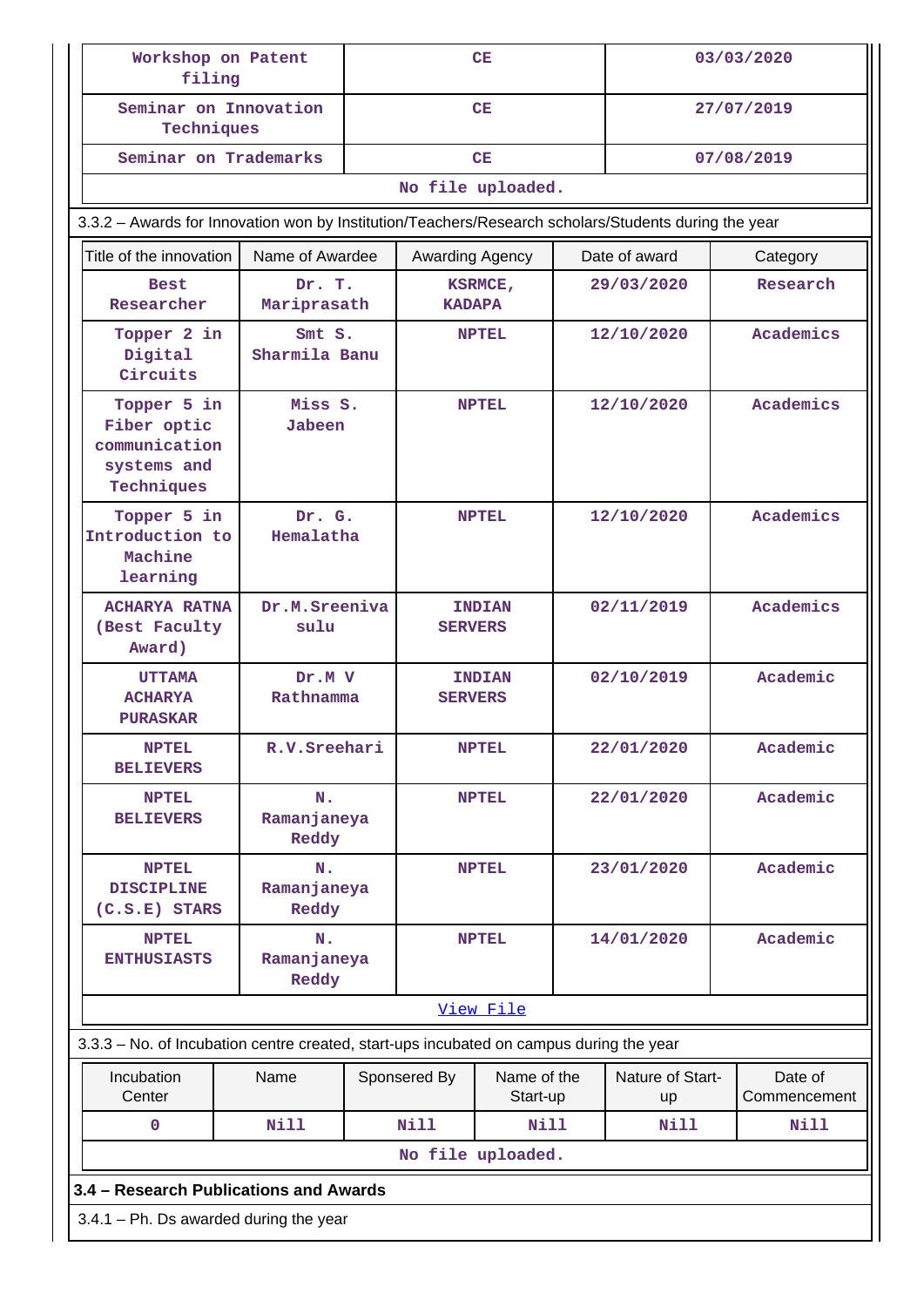| Name of the Department                                                                                                                                     |               | Number of PhD's Awarded |                                   |  |  |  |  |
|------------------------------------------------------------------------------------------------------------------------------------------------------------|---------------|-------------------------|-----------------------------------|--|--|--|--|
|                                                                                                                                                            | <b>CIVIL</b>  | $\overline{a}$          |                                   |  |  |  |  |
|                                                                                                                                                            | <b>CSE</b>    | Nill                    |                                   |  |  |  |  |
|                                                                                                                                                            | <b>ECE</b>    | Nill                    |                                   |  |  |  |  |
|                                                                                                                                                            | <b>DED</b>    | <b>Nill</b>             |                                   |  |  |  |  |
|                                                                                                                                                            | MЕ            |                         | <b>Nill</b>                       |  |  |  |  |
|                                                                                                                                                            | $_{\rm HS}$   |                         | <b>Nill</b>                       |  |  |  |  |
| 3.4.2 - Research Publications in the Journals notified on UGC website during the year                                                                      |               |                         |                                   |  |  |  |  |
| <b>Type</b>                                                                                                                                                | Department    | Number of Publication   | Average Impact Factor (if<br>any) |  |  |  |  |
| National                                                                                                                                                   | HS            | 1                       | 5.4                               |  |  |  |  |
| International                                                                                                                                              | <b>CSE</b>    | 43                      | 2.45                              |  |  |  |  |
| International                                                                                                                                              | <b>ECE</b>    | 10                      | 2.45                              |  |  |  |  |
| International                                                                                                                                              | вівів         | 25                      | 3.57                              |  |  |  |  |
| International                                                                                                                                              | MЕ            | 5                       | 3.7                               |  |  |  |  |
| International                                                                                                                                              | HS            | 8                       | 4.99                              |  |  |  |  |
| International                                                                                                                                              | CE            | 14                      | 2.3                               |  |  |  |  |
| View File                                                                                                                                                  |               |                         |                                   |  |  |  |  |
| 3.4.3 - Books and Chapters in edited Volumes / Books published, and papers in National/International Conference<br>Proceedings per Teacher during the year |               |                         |                                   |  |  |  |  |
| Department                                                                                                                                                 |               |                         | Number of Publication             |  |  |  |  |
|                                                                                                                                                            | CE            |                         | 11                                |  |  |  |  |
|                                                                                                                                                            | <b>CSE</b>    |                         | 10                                |  |  |  |  |
|                                                                                                                                                            | ME            |                         | 5.                                |  |  |  |  |
|                                                                                                                                                            | ΗS            | $\overline{a}$          |                                   |  |  |  |  |
|                                                                                                                                                            | <b>ECE</b>    | 5                       |                                   |  |  |  |  |
|                                                                                                                                                            | EEE5          |                         | 5                                 |  |  |  |  |
|                                                                                                                                                            |               | View File               |                                   |  |  |  |  |
| 3.4.4 - Patents published/awarded during the year                                                                                                          |               |                         |                                   |  |  |  |  |
| <b>Patent Details</b>                                                                                                                                      | Patent status | <b>Patent Number</b>    | Date of Award                     |  |  |  |  |
| EXCEEDED THE ATM<br>NETWORK: ACCOUNT-<br>HOLDER HAS EXCEEDED<br>THE ATM NETWORK<br><b>LIMIT</b>                                                            | Published     | 201911050943            | 03/01/2020                        |  |  |  |  |
| <b>SYSTEM FOR TIME</b><br><b>VARIANT BACK PAIN</b><br>DATA RECORDING<br>USING IOT                                                                          | Published     | 2020101847              | 06/03/2019                        |  |  |  |  |
| A HEURISTIC AND<br><b>BIASES SCALE (HBS)</b><br>MODEL OF CHANGE<br>REQUEST ARTIFACTS                                                                       | Published     | 201941038110            | 18/10/2019                        |  |  |  |  |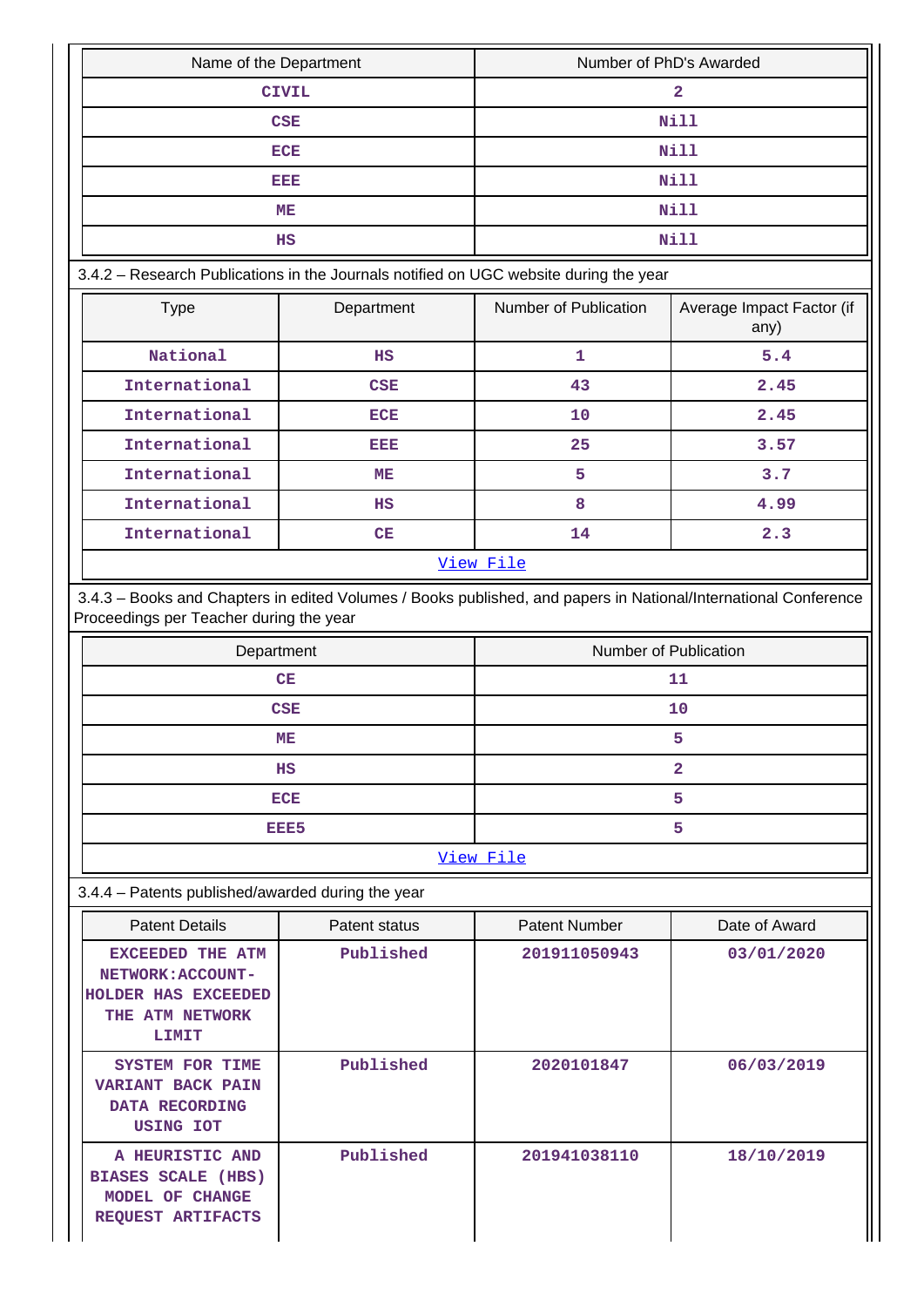| (CRA)                                                                                                                                                               |                                                |                                                                                                                                                                       |  |                        |                         |                                                                    |                                                      |  |
|---------------------------------------------------------------------------------------------------------------------------------------------------------------------|------------------------------------------------|-----------------------------------------------------------------------------------------------------------------------------------------------------------------------|--|------------------------|-------------------------|--------------------------------------------------------------------|------------------------------------------------------|--|
| <b>AN ANDROID</b><br><b>APPLICATION FOR</b><br>RAILWAY MAINTENANCE<br><b>STATUS</b>                                                                                 |                                                | Published                                                                                                                                                             |  |                        | 201941045175            |                                                                    | 16/11/2019                                           |  |
| <b>VILLAGE ATM:</b><br>MULTIMODAL<br><b>BIOMETRIC SYSTEM</b><br>FOR ONE STOPS<br><b>BANKING FOR RURAL</b><br><b>INDIA</b>                                           |                                                | Published                                                                                                                                                             |  | 201811034647           |                         |                                                                    | 20/03/2020                                           |  |
| 5-G MOBILE<br>NETWORK: MANAGE AND<br><b>UPDATE IP</b><br>CONNECTION IN A 5-G<br><b>MOBILE NETWORK</b>                                                               |                                                | Published                                                                                                                                                             |  |                        | 202041020254            |                                                                    | 29/05/2020                                           |  |
| I-KEY: INTELLIGENT<br><b>KEY PATTERN ACTIVE</b><br>THROUGH BIOMETRIC<br><b>INPUT</b>                                                                                |                                                | Published                                                                                                                                                             |  |                        | 201821049329            |                                                                    | 28/06/2019                                           |  |
| <b>RMT-AAPS: RAILWAY</b><br><b>MAINTAINANCE STATUS</b><br><b>TRACK THROUGH</b><br>MOBILE AAPS                                                                       |                                                | Published                                                                                                                                                             |  |                        | 201941041897            |                                                                    | 01/11/2019                                           |  |
| $ANS -$<br>DEVICE: ADVANCED<br>WOMEN SAFEY DEVICE<br><b>USING MICROPROCESOR</b><br>AND DEEP LEARNING<br>PROGRAMMING.                                                |                                                | Published                                                                                                                                                             |  |                        | 202041001470            |                                                                    | 17/01/2020                                           |  |
| <b>HTVM-BLOCK CHAIN</b><br><b>SYSTEM: HEALTHCARE</b><br><b>TRANCTION</b><br><b>VALIDATION AND</b><br>MEDICAL OBSERVATION<br>CARE USING BLICK<br><b>CHAIN SYSTEM</b> |                                                | Published                                                                                                                                                             |  |                        | 202041012331            |                                                                    | 08/05/2020                                           |  |
|                                                                                                                                                                     |                                                |                                                                                                                                                                       |  | View File              |                         |                                                                    |                                                      |  |
|                                                                                                                                                                     |                                                | 3.4.5 - Bibliometrics of the publications during the last academic year based on average citation index in Scopus/<br>Web of Science or PubMed/ Indian Citation Index |  |                        |                         |                                                                    |                                                      |  |
| Title of the<br>Paper                                                                                                                                               | Name of<br>Author                              | Title of journal                                                                                                                                                      |  | Year of<br>publication | <b>Citation Index</b>   | Institutional<br>affiliation as<br>mentioned in<br>the publication | Number of<br>citations<br>excluding self<br>citation |  |
| Expermim<br>ental inve<br>stigation<br>of the<br>Waste<br>Plastic as<br>an Constru<br>ctive<br>Materials                                                            | G.Sreeni<br>vasa Reddy<br>and U.<br>Arun Kumar | TEST Eng<br>ineering<br>Management                                                                                                                                    |  | 2020                   | $\overline{\mathbf{4}}$ | <b>KSRMCE</b>                                                      | 3                                                    |  |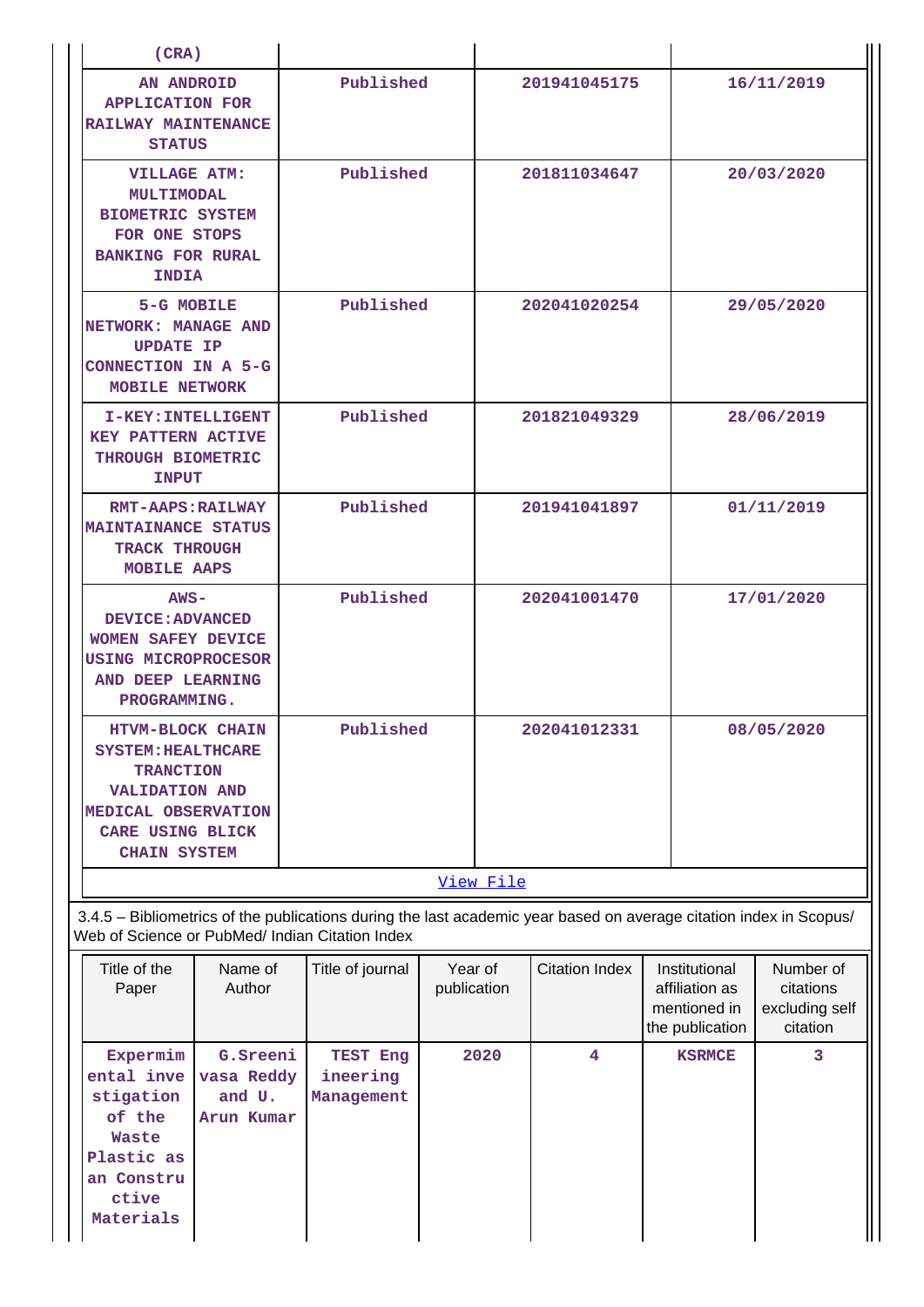| in SMA                                                                                                                                 |                                                                                    |                                                                                                                                                                                                          |      |                         |               |                |
|----------------------------------------------------------------------------------------------------------------------------------------|------------------------------------------------------------------------------------|----------------------------------------------------------------------------------------------------------------------------------------------------------------------------------------------------------|------|-------------------------|---------------|----------------|
| Performa<br>nce<br>Evaluation<br>And<br>Simulation<br>Analysis<br>On Sma Mix<br>Design<br>Technique<br>By Using<br>LDPE.               | G. Sreeni<br>vasa Reddy<br>and U.<br>Arun Kumar                                    | journal<br>of<br>Critical<br>Reviews                                                                                                                                                                     | 2020 | $\overline{2}$          | <b>KSRMCE</b> | $\overline{2}$ |
| Creating<br>irrigation<br>potential<br>in drought<br>prone area<br>through<br>lift<br>irrigation<br>project                            | ${\bf P}$ .<br>Kishore<br>Kumar Redd<br>y, N. Pratap<br>Kumar,<br>T.Kiran<br>Kumar | TEST Eng<br>ineering M<br>anagement.<br><b>The</b><br>Mattingly<br>publishing<br>Co., Inc<br>Volume 82<br>, January-<br>February<br>2020, page<br>No: 11563-<br>11570.<br>(SCOPUS<br>Indexed<br>Journal) | 2020 | $\overline{\mathbf{4}}$ | <b>KSRMCE</b> | 3              |
| Network<br>Traffic<br>Analysis<br>For<br>Diagnosing<br>Network<br>Problems<br>Using<br>Wireshark                                       | N. Raman<br>janeya<br>Reddy                                                        | Journal<br>of Xidian<br>University                                                                                                                                                                       | 2019 | $\overline{a}$          | <b>KSRMCE</b> | $\mathbf{1}$   |
| Impact<br>of<br>Artificial<br>Intelligen<br>ce on<br>Social<br>Media                                                                   | N. Raman<br>janeya<br>Reddy                                                        | Journal<br>of Xidian<br>University                                                                                                                                                                       | 2019 | $\overline{2}$          | <b>KSRMCE</b> | $\mathbf{1}$   |
| Flow-<br>based<br>Anomaly<br>Intrusion<br>Detection<br>using<br>Machine<br>Learning<br>Model with<br>Software<br>Defined<br>Networking | Dr. M.V.<br>Rathnamma                                                              | Micropro<br>cessors<br>and Micros<br>ystems (SCI                                                                                                                                                         | 2019 | $\overline{2}$          | <b>KSRMCE</b> | <b>Nill</b>    |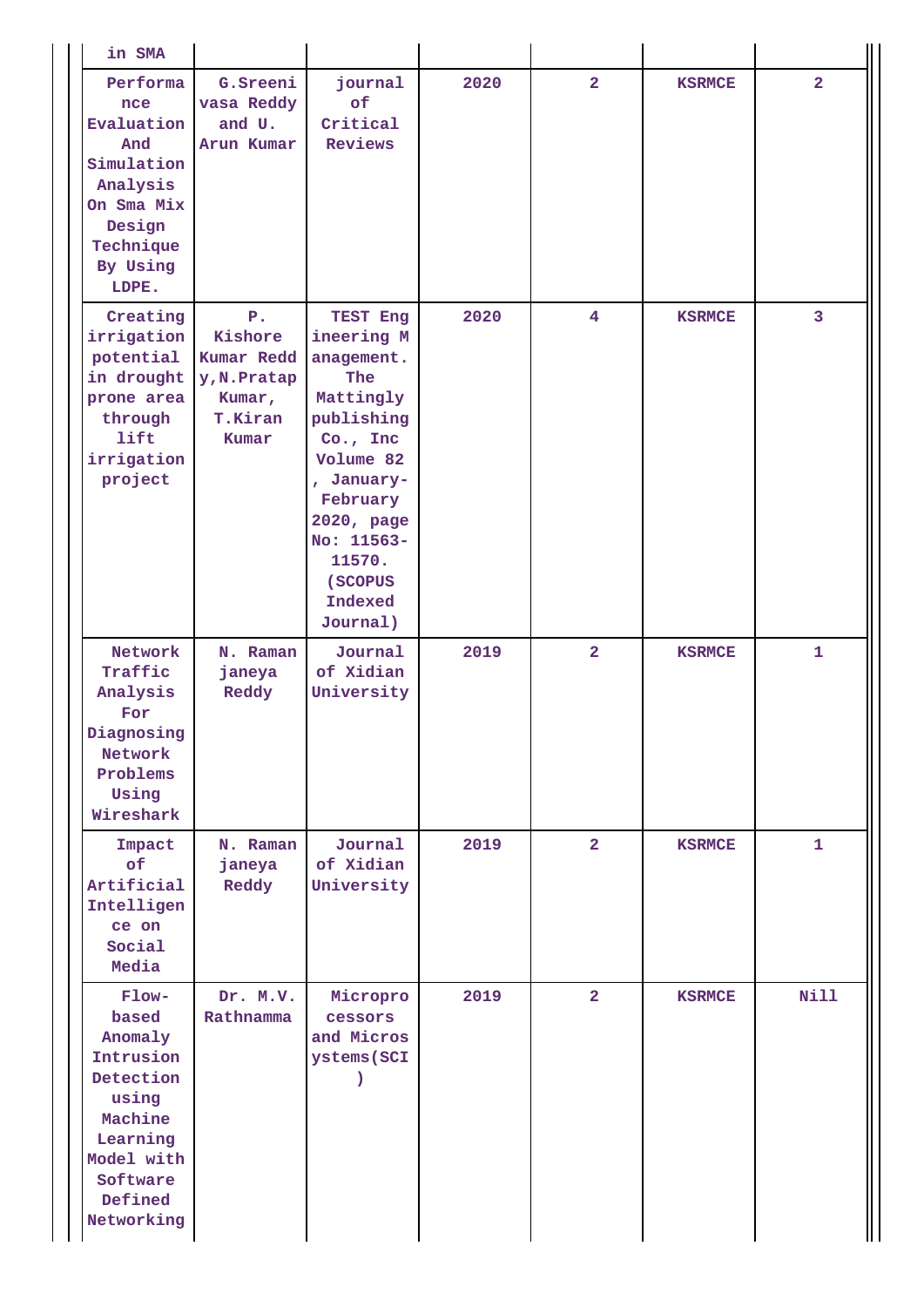| for<br>OpenFlow<br>Network                                                                                                |                                                 |                                                                                                                                 |                        |                |                                                      |                                                                    |
|---------------------------------------------------------------------------------------------------------------------------|-------------------------------------------------|---------------------------------------------------------------------------------------------------------------------------------|------------------------|----------------|------------------------------------------------------|--------------------------------------------------------------------|
| On.<br><b>Measures</b><br>of Statist<br>ical<br>Paramreter<br>Pivacy                                                      | Dr. M.V.<br>Rathnamma                           | TEST Eng<br>ineering M<br>anagement (<br>Scopus<br>Journal) by<br>Mattingley<br>Publishing<br>Co., Inc.                         | 2019                   | $\mathbf{1}$   | <b>KSRMCE</b>                                        | <b>Nill</b>                                                        |
| On Appli<br>cations Co<br>nvolution<br><b>Neural</b><br>Networks<br>and Precip<br>itation<br>Estimation                   | Dr. M.V.<br>Rathnamma                           | TEST Eng<br>ineering M<br>anagement (<br>Scopus<br>Journal) by<br>Mattingley<br>Publishing<br>Co., Inc.                         | 2019                   | $\mathbf{1}$   | <b>KSRMCE</b>                                        | <b>Nill</b>                                                        |
| Sequence<br>Prediction<br>for<br>Journal<br>Titles<br>using<br>Natural<br>Language<br>Processing                          | Dr. M.V.<br>Rathnamma                           | Internat<br>ional<br>Journalof<br>Grid and D<br>istributed<br>Computing(<br>Emerging<br>Sources<br>Citation<br>Index<br>(ESCI). | 2019                   | $\overline{2}$ | <b>KSRMCE</b>                                        | <b>Nill</b>                                                        |
| Machine<br>learning<br>strategies<br>for heart<br>disease<br>prediction<br>in health<br>care                              | R.L.Prav<br>allika                              | Scopus<br>indexed                                                                                                               | 2019                   | 1              | <b>KSRMCE</b>                                        | Nill                                                               |
|                                                                                                                           |                                                 |                                                                                                                                 | View File              |                |                                                      |                                                                    |
| 3.4.6 - h-Index of the Institutional Publications during the year. (based on Scopus/ Web of science)                      |                                                 |                                                                                                                                 |                        |                |                                                      |                                                                    |
| Title of the<br>Paper                                                                                                     | Name of<br>Author                               | Title of journal                                                                                                                | Year of<br>publication | h-index        | Number of<br>citations<br>excluding self<br>citation | Institutional<br>affiliation as<br>mentioned in<br>the publication |
| Expermim<br>ental inve<br>stigation<br>of the<br><b>Waste</b><br>Plastic as<br>an Constru<br>ctive<br>Materials<br>in SMA | G. Sreeni<br>vasa Reddy<br>and U.<br>Arun Kumar | TEST Eng<br>ineering<br>Management                                                                                              | 2020                   | 5              | 3                                                    | KSRMCE,<br><b>KADAPA</b>                                           |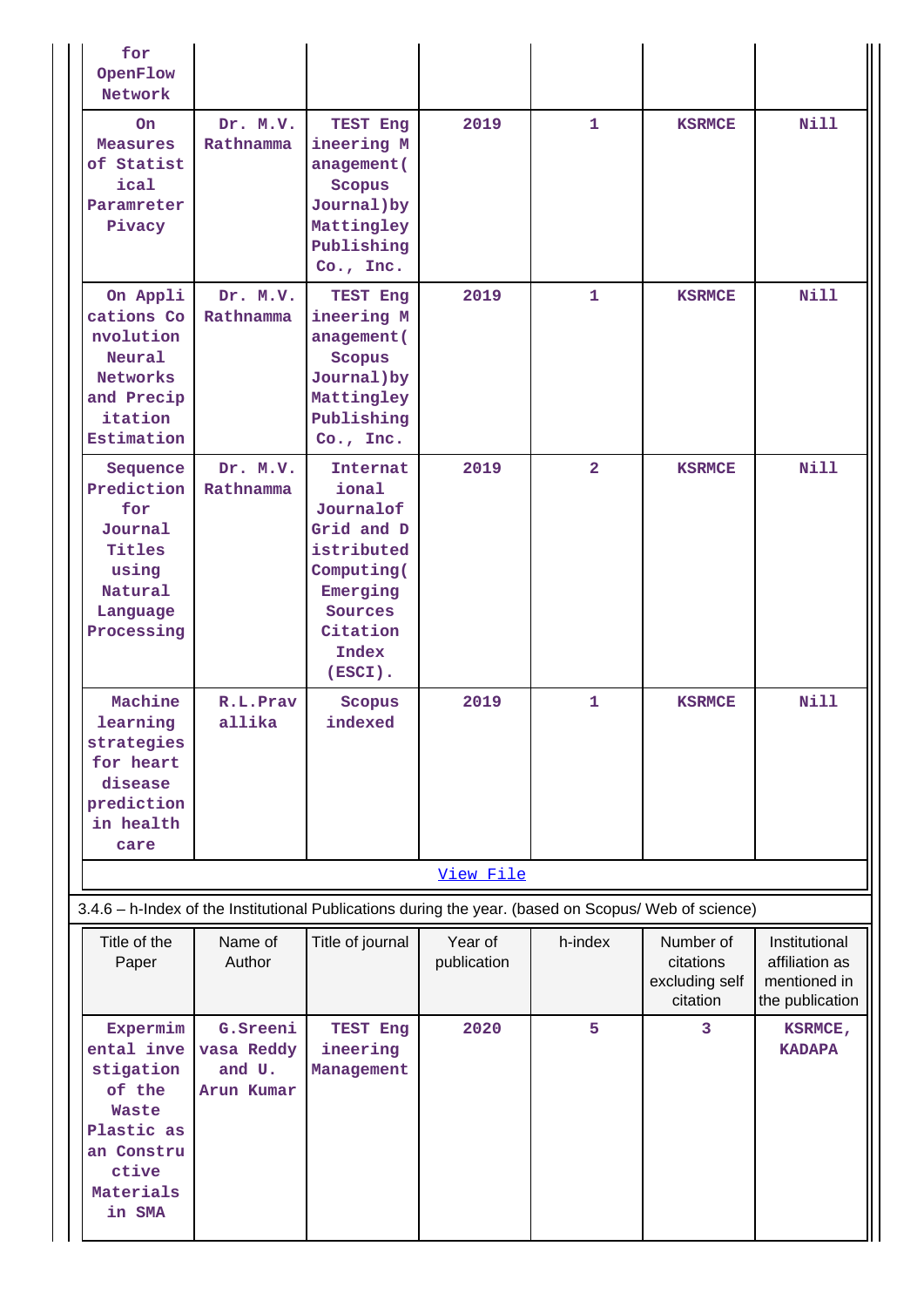| Elliptic<br>Curve<br>Digital<br>Signature<br>Algorithm<br>for the<br>Third<br>Party<br>Auditing                   | Dr.<br><b>B.V.Ramana</b><br>Reddy |  | <b>IJEAT</b><br>ISSN:<br>$2249 - 8958$ ,               |  | 2019                                                      | 14                              | <b>Nill</b> |         | <b>KSRM</b><br>College of<br>Engineerin<br>g, Kadapa |
|-------------------------------------------------------------------------------------------------------------------|-----------------------------------|--|--------------------------------------------------------|--|-----------------------------------------------------------|---------------------------------|-------------|---------|------------------------------------------------------|
| Recognit<br>ion of<br>Lung<br>Cancer<br>Using<br>Machine<br>Learning<br>Mechanisms<br>with Fuzzy<br><b>Neural</b> | Dr.<br><b>B.V.Ramana</b><br>Reddy |  | Traitement<br>du Signal<br>ISSN:<br>0765-0019          |  | 2019                                                      | 6                               | 5           |         | <b>KSRM</b><br>College of<br>Engineerin<br>g, Kadapa |
| Networks                                                                                                          |                                   |  |                                                        |  | View File                                                 |                                 |             |         |                                                      |
|                                                                                                                   |                                   |  |                                                        |  |                                                           |                                 |             |         |                                                      |
| 3.4.7 - Faculty participation in Seminars/Conferences and Symposia during the year                                |                                   |  |                                                        |  |                                                           |                                 |             |         | Local                                                |
| Number of Faculty<br>Attended/Semi                                                                                |                                   |  | International<br>11                                    |  | National<br>285                                           | <b>State</b><br>23              |             | 18      |                                                      |
|                                                                                                                   | nars/Workshops                    |  |                                                        |  |                                                           |                                 |             |         |                                                      |
| papers                                                                                                            | Presented                         |  | 6                                                      |  | 5<br><b>Nill</b>                                          |                                 |             |         | <b>Nill</b>                                          |
| Resource<br>persons                                                                                               |                                   |  | <b>Nill</b>                                            |  | 10                                                        |                                 | <b>Nill</b> |         | 66                                                   |
| Resource<br>persons                                                                                               |                                   |  | <b>Nill</b>                                            |  | Nill<br><b>Nill</b>                                       |                                 |             |         | <b>Nill</b>                                          |
|                                                                                                                   |                                   |  |                                                        |  | View File                                                 |                                 |             |         |                                                      |
| 3.5 - Consultancy                                                                                                 |                                   |  |                                                        |  |                                                           |                                 |             |         |                                                      |
| 3.5.1 - Revenue generated from Consultancy during the year                                                        |                                   |  |                                                        |  |                                                           |                                 |             |         |                                                      |
| Name of the Consultan(s)<br>department                                                                            |                                   |  | Name of consultancy<br>project                         |  |                                                           | Consulting/Sponsoring<br>Agency |             |         | Revenue generated<br>(amount in rupees)              |
| MЕ                                                                                                                |                                   |  | Utilization of 3d<br>printer services                  |  |                                                           | proffessional<br>cadd center    |             |         | 25000                                                |
| MЕ                                                                                                                |                                   |  | Utilization of 3d<br>printer services                  |  |                                                           | cemec<br>technologies           |             |         | 35000                                                |
| MЕ                                                                                                                |                                   |  | Utilization of<br>Cnc lathe and<br>metrology equipment |  |                                                           | cemec<br>technologies           |             |         | 45000                                                |
| CE                                                                                                                |                                   |  | Material Testing/<br>Design Consultancy                |  | Government<br>Engineering<br>Agencies/Private<br>Entities |                                 |             | 2000000 |                                                      |
| <b>CSE</b>                                                                                                        |                                   |  | Sentiment<br>Analysis for<br>Project Rating            |  | Sanoits Software<br>Solutions Pvt. Ltd                    |                                 |             |         | 42450                                                |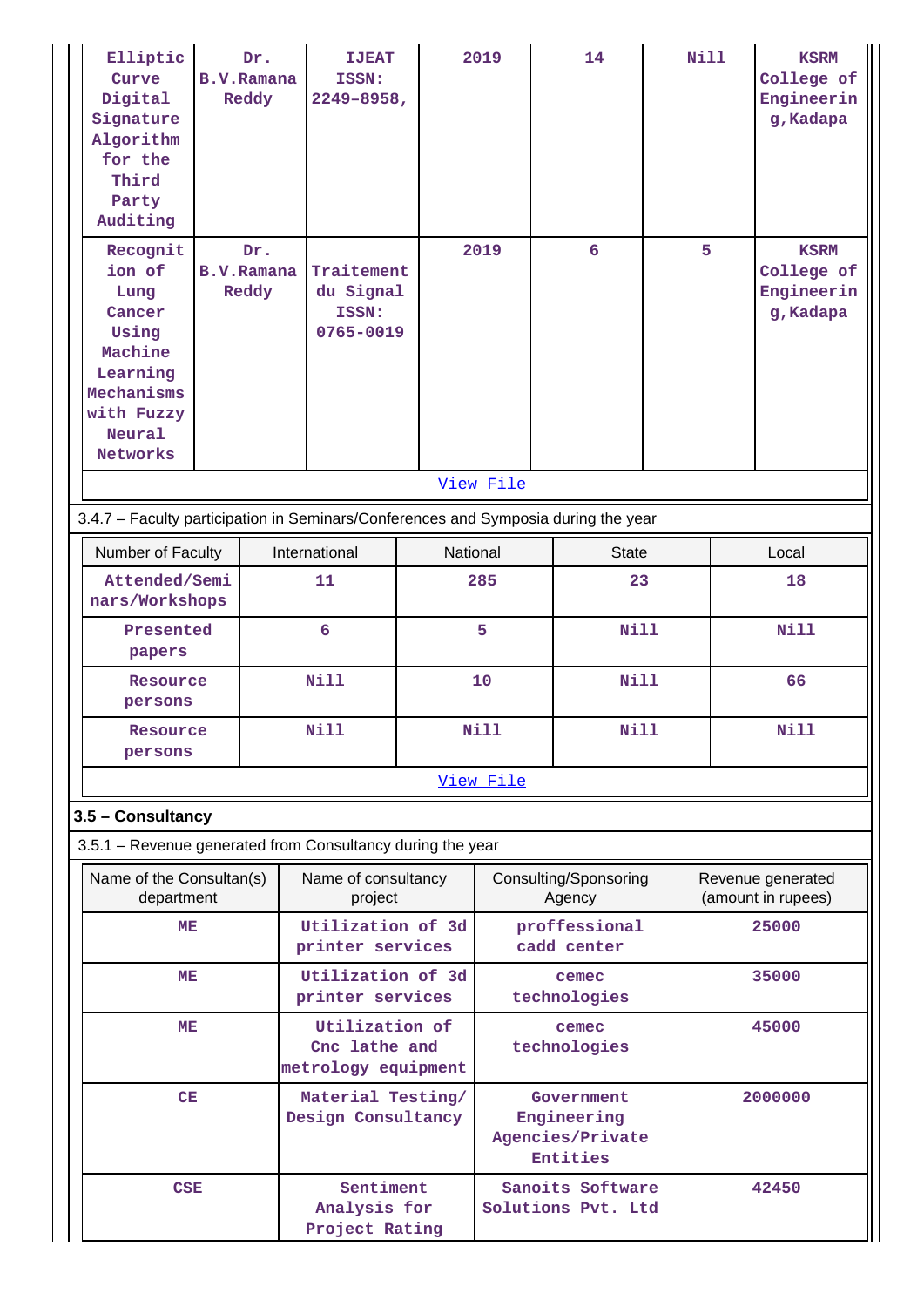| <b>CSE</b>                                                                           | Data Mining for<br>Automated<br>Personality<br>Classification                                                |                                       |                                                                                                 | Syscon Solutions<br>Pvt. Ltd          | 35250              |
|--------------------------------------------------------------------------------------|--------------------------------------------------------------------------------------------------------------|---------------------------------------|-------------------------------------------------------------------------------------------------|---------------------------------------|--------------------|
| <b>ECE</b>                                                                           | Simulation Using<br><b>MATLAB</b>                                                                            |                                       | TechFluent<br>Solutions Pvt<br>Limited                                                          |                                       | 20000              |
| <b>ECE</b>                                                                           | Simulation Using<br>Xilinx                                                                                   |                                       |                                                                                                 | Avantel Limited                       | 30000              |
| EEE                                                                                  | Short Circuit<br>Analysis with ETAP                                                                          |                                       | <b>HYDERABAD</b><br><b>INSTITUTE OF</b><br><b>ELECTRICAL</b><br>ENGINEERS (HIEE),<br>Hyderabad. |                                       | 50000              |
| EEE                                                                                  | Photovoltaic<br>power generation is<br>a global stake for<br>the ecology and<br>electrical energy<br>savings |                                       | View File                                                                                       | Think IoT<br>Solutions,<br>Hyderabad. | 40000              |
| 3.5.2 – Revenue generated from Corporate Training by the institution during the year |                                                                                                              |                                       |                                                                                                 |                                       |                    |
| Name of the<br>Consultan(s)<br>department                                            | Title of the<br>programme                                                                                    | Agency seeking /<br>training          | Revenue generated<br>(amount in rupees)                                                         |                                       | Number of trainees |
| S. Khaja<br>Khizar, CSE                                                              | Android<br>Programming                                                                                       | Software<br>Solutions Pvt.<br>Ltd     | Tripod                                                                                          | 45430                                 | 46                 |
| S. Riyaz Banu                                                                        | Web<br>Development                                                                                           | Solutions India                       | Elitser IT<br>65380<br>Pvt. Ltd                                                                 |                                       | 54                 |
| Dr. S.L.P.<br>Prathapa Reddy                                                         | Modeling on<br>wireless<br>communication<br>systems                                                          |                                       | Surya Tech<br>50000<br>solutions                                                                |                                       | 25                 |
| Neerati<br>Siddhik EEE                                                               | Practical<br>Exposure in<br>Electrical<br>Machies and<br>Politechnic,<br>Power Systems                       |                                       | <b>MANUU</b><br>(Maulana Azad<br>National Urdu<br>University)<br>Kadapa.                        | 40000                                 | 27                 |
| Dr. K.<br>Amaresh                                                                    | Reliability<br>Engineeing and<br>Applications to<br>Power Systems                                            | Engineering<br>College,<br>Hyderabde. | St. Peters                                                                                      | 20000                                 | 25                 |
| Dr<br>b.Sudhrasan .ME                                                                | 3D printing<br>and rapid<br>prototyping<br>technologies                                                      | technologies                          | Winwill                                                                                         | 40000                                 | 20                 |
| Sri D.Mervin                                                                         | cnc                                                                                                          | cemec                                 |                                                                                                 | 45000                                 | 26                 |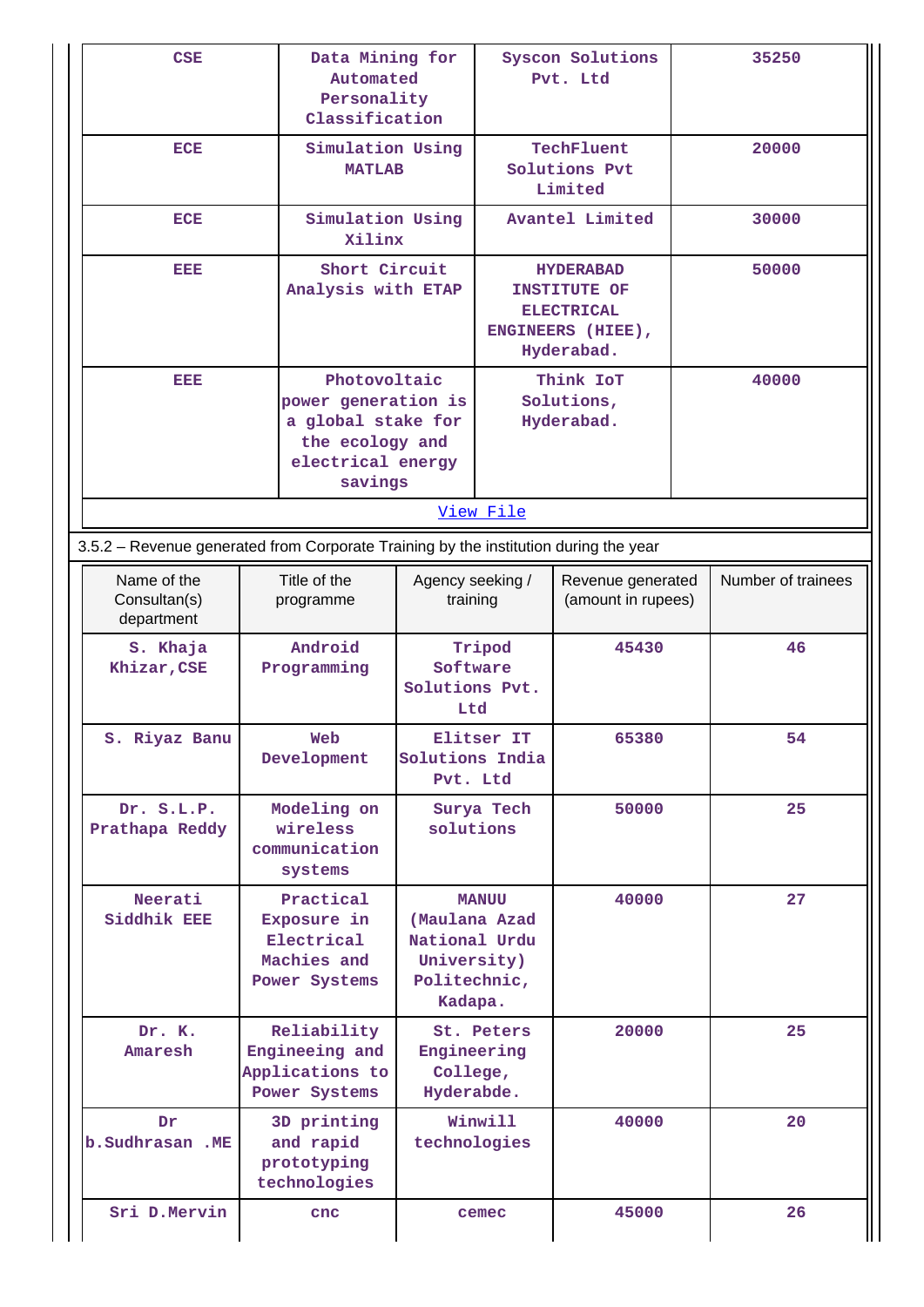| Rajesh                                                                                                                                                                                                             |  | technologies                                           | technologies                                    |                |                                                          |     |                                                          |  |
|--------------------------------------------------------------------------------------------------------------------------------------------------------------------------------------------------------------------|--|--------------------------------------------------------|-------------------------------------------------|----------------|----------------------------------------------------------|-----|----------------------------------------------------------|--|
| Sri J.Suresh<br>babu                                                                                                                                                                                               |  | Metrology and<br>cemec<br>technologies<br>Measurements |                                                 |                | 40000                                                    |     | 18                                                       |  |
| Prof. A. Mohan<br>and Dr. G.<br>Sreenivasa<br>Reddy                                                                                                                                                                |  | Quality<br>Control and<br><b>Assurance</b>             |                                                 | <b>APEWIDC</b> | 100000                                                   |     | 50                                                       |  |
|                                                                                                                                                                                                                    |  |                                                        |                                                 | View File      |                                                          |     |                                                          |  |
| 3.6 - Extension Activities                                                                                                                                                                                         |  |                                                        |                                                 |                |                                                          |     |                                                          |  |
| 3.6.1 – Number of extension and outreach programmes conducted in collaboration with industry, community and<br>Non- Government Organisations through NSS/NCC/Red cross/Youth Red Cross (YRC) etc., during the year |  |                                                        |                                                 |                |                                                          |     |                                                          |  |
| Title of the activities                                                                                                                                                                                            |  |                                                        | Organising unit/agency/<br>collaborating agency |                | Number of teachers<br>participated in such<br>activities |     | Number of students<br>participated in such<br>activities |  |
| National Bird day                                                                                                                                                                                                  |  | NSS Dept.                                              |                                                 |                | 4                                                        | 106 |                                                          |  |
| National Unit day                                                                                                                                                                                                  |  | NSS Dept.                                              |                                                 |                | 5                                                        |     | 96                                                       |  |
| Higher Education<br><b>Awareness</b>                                                                                                                                                                               |  | NSS Dept.                                              |                                                 |                | 5                                                        |     | 112                                                      |  |
| Pulis ployo                                                                                                                                                                                                        |  | NSS Dept.                                              |                                                 |                | 5                                                        | 195 |                                                          |  |
| Voter day                                                                                                                                                                                                          |  | NSS Dept.                                              |                                                 |                | 4                                                        |     | 151                                                      |  |
| Girl child day                                                                                                                                                                                                     |  | NSS Dept.                                              |                                                 |                | $\overline{4}$                                           |     | 132                                                      |  |
| Swachh Bharath<br>NSS Dept<br>Abiyan                                                                                                                                                                               |  |                                                        |                                                 | 4              |                                                          | 104 |                                                          |  |
| Old age home<br>NSS Dept.<br>visit                                                                                                                                                                                 |  |                                                        |                                                 | 5              |                                                          | 122 |                                                          |  |
| Awareness on<br><b>Waste Management</b>                                                                                                                                                                            |  | NSS Dept.                                              |                                                 |                | 4                                                        |     | 108                                                      |  |
| Ambedkar Jayanthi                                                                                                                                                                                                  |  | NSS Dept.                                              |                                                 |                | 5                                                        |     | 135                                                      |  |
|                                                                                                                                                                                                                    |  |                                                        |                                                 | View File      |                                                          |     |                                                          |  |

 3.6.2 – Awards and recognition received for extension activities from Government and other recognized bodies during the year

| Name of the activity                            | Award/Recognition |                                       | Number of students<br><b>Benefited</b> |
|-------------------------------------------------|-------------------|---------------------------------------|----------------------------------------|
| Disaster<br>Management and<br>First Aid         | Appreciation      | Indian Redcross<br>Society-Kadapa     | 80                                     |
| <b>Blood Donation</b><br>Appreciation<br>camp   |                   | Boga Parvathamma<br>Blood Bank        | 74                                     |
| Community<br>Appreciation<br>development survey |                   | Indian Redcross<br>Society-Kadapa     | 50                                     |
| <b>Blood Donation</b><br>Appreciation<br>camp   |                   | Red-Cross Society                     | 35                                     |
| Eye camp                                        | Appreciation      | Gayatri netralaya                     | 62                                     |
| Appreciation<br>Blood group<br>testing          |                   | Boga Parvathamma<br><b>Blood Bank</b> | 582                                    |
| Blood group                                     | Appreciation      | Red-Cross Society                     | 523                                    |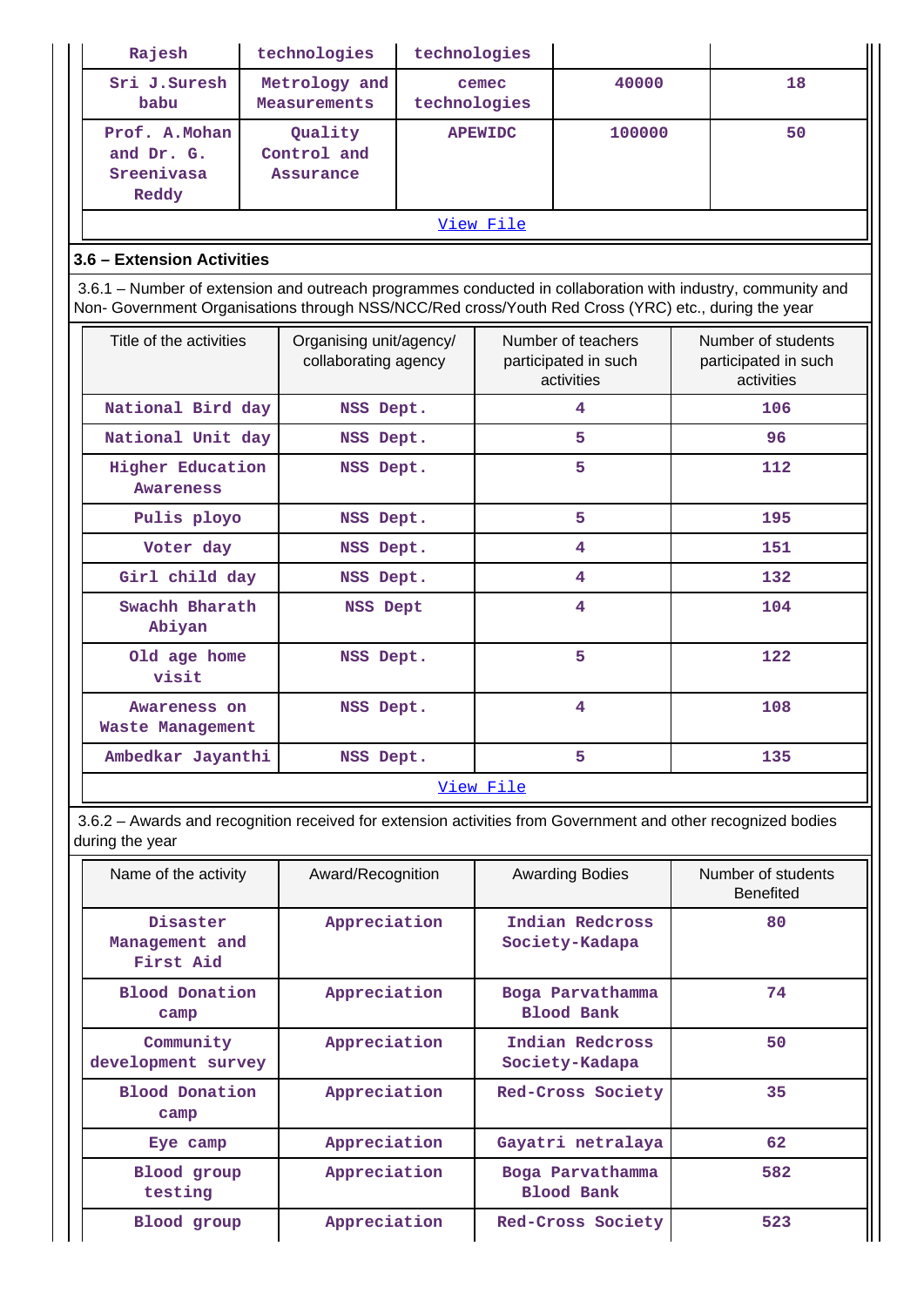| testing                                                                                                                                                                                                        |                                                                    |                                                                  |                                                           |                                                         |    |                                                         |
|----------------------------------------------------------------------------------------------------------------------------------------------------------------------------------------------------------------|--------------------------------------------------------------------|------------------------------------------------------------------|-----------------------------------------------------------|---------------------------------------------------------|----|---------------------------------------------------------|
| Yoga day                                                                                                                                                                                                       | Appreciation                                                       |                                                                  | Viswtma Pyramid<br>Yoga ANN Meditation<br>research center |                                                         | 76 |                                                         |
| <b>Blood Donation</b><br>camp                                                                                                                                                                                  |                                                                    | Appreciation<br>Boga Prarvathamma<br><b>Blood</b> bank           |                                                           |                                                         | 28 |                                                         |
| Eye camp                                                                                                                                                                                                       | Appreciation                                                       |                                                                  |                                                           | Gayatri netralaya                                       |    | 45                                                      |
|                                                                                                                                                                                                                |                                                                    |                                                                  | View File                                                 |                                                         |    |                                                         |
| 3.6.3 - Students participating in extension activities with Government Organisations, Non-Government<br>Organisations and programmes such as Swachh Bharat, Aids Awareness, Gender Issue, etc. during the year |                                                                    |                                                                  |                                                           |                                                         |    |                                                         |
| Name of the scheme                                                                                                                                                                                             | Organising unit/Agen<br>cy/collaborating<br>agency                 |                                                                  | Name of the activity                                      | Number of teachers<br>participated in such<br>activites |    | Number of students<br>participated in such<br>activites |
| Law Criminal<br>Justice System                                                                                                                                                                                 | AP Police                                                          | traffic rules                                                    | Awareness on                                              | 50                                                      |    | 350                                                     |
| Soft Skill                                                                                                                                                                                                     | VIMP Academy                                                       |                                                                  | Soft Skill                                                | 20                                                      |    | 200                                                     |
| Personality<br>development                                                                                                                                                                                     | Consultant<br>Topper Academy                                       | developmen                                                       | Personality                                               | 15                                                      |    | 200                                                     |
| <b>Awareness</b><br>program                                                                                                                                                                                    | IAS Academy                                                        | <b>Awareness</b><br>program on<br>Civil services<br><b>Exams</b> |                                                           | 24                                                      |    | 200                                                     |
| Energy<br>Conservation                                                                                                                                                                                         | <b>APSPDCL</b>                                                     |                                                                  | Energy<br>Efficiency<br>Conservation                      | 26                                                      |    | 100                                                     |
| <b>Awareness</b><br>Program                                                                                                                                                                                    | Times<br>Institute                                                 | Program on Gate<br>2K2020                                        | Awareness                                                 | 20                                                      |    | 150                                                     |
| Awareness<br>Program                                                                                                                                                                                           | NSS Dept.                                                          |                                                                  | Abroad<br>Education                                       | 25                                                      |    | 300                                                     |
| Vanam -manam                                                                                                                                                                                                   | NSS Dept.                                                          | plantation                                                       | Tree<br>drive                                             | 23                                                      |    | 100                                                     |
| Swachh Bharat-<br>Abiyan                                                                                                                                                                                       | NSS Dept.                                                          |                                                                  | Swacch Bharat                                             | 18                                                      |    | 100                                                     |
| Swachh Bharat-<br>Abiyan                                                                                                                                                                                       | NSS Dept.                                                          |                                                                  | Swacch Bharat                                             | 14                                                      |    | 100                                                     |
|                                                                                                                                                                                                                |                                                                    |                                                                  | View File                                                 |                                                         |    |                                                         |
| 3.7 - Collaborations                                                                                                                                                                                           |                                                                    |                                                                  |                                                           |                                                         |    |                                                         |
| 3.7.1 – Number of Collaborative activities for research, faculty exchange, student exchange during the year                                                                                                    |                                                                    |                                                                  |                                                           |                                                         |    |                                                         |
| Nature of activity<br>Participant                                                                                                                                                                              |                                                                    |                                                                  |                                                           | Source of financial support                             |    | Duration                                                |
| <b>Faculty Exchange</b>                                                                                                                                                                                        | P. Rajendra Kumar<br>& P. Kishore Kumar<br>Reddy                   |                                                                  |                                                           | <b>KSRMCE</b>                                           |    | 30                                                      |
| <b>Student Exchange</b>                                                                                                                                                                                        | Animireddy<br>Pranathi,<br>Pagidipalli Subbara<br>yudu, Shaiktappa |                                                                  |                                                           | <b>KSRMCE</b>                                           |    | 30                                                      |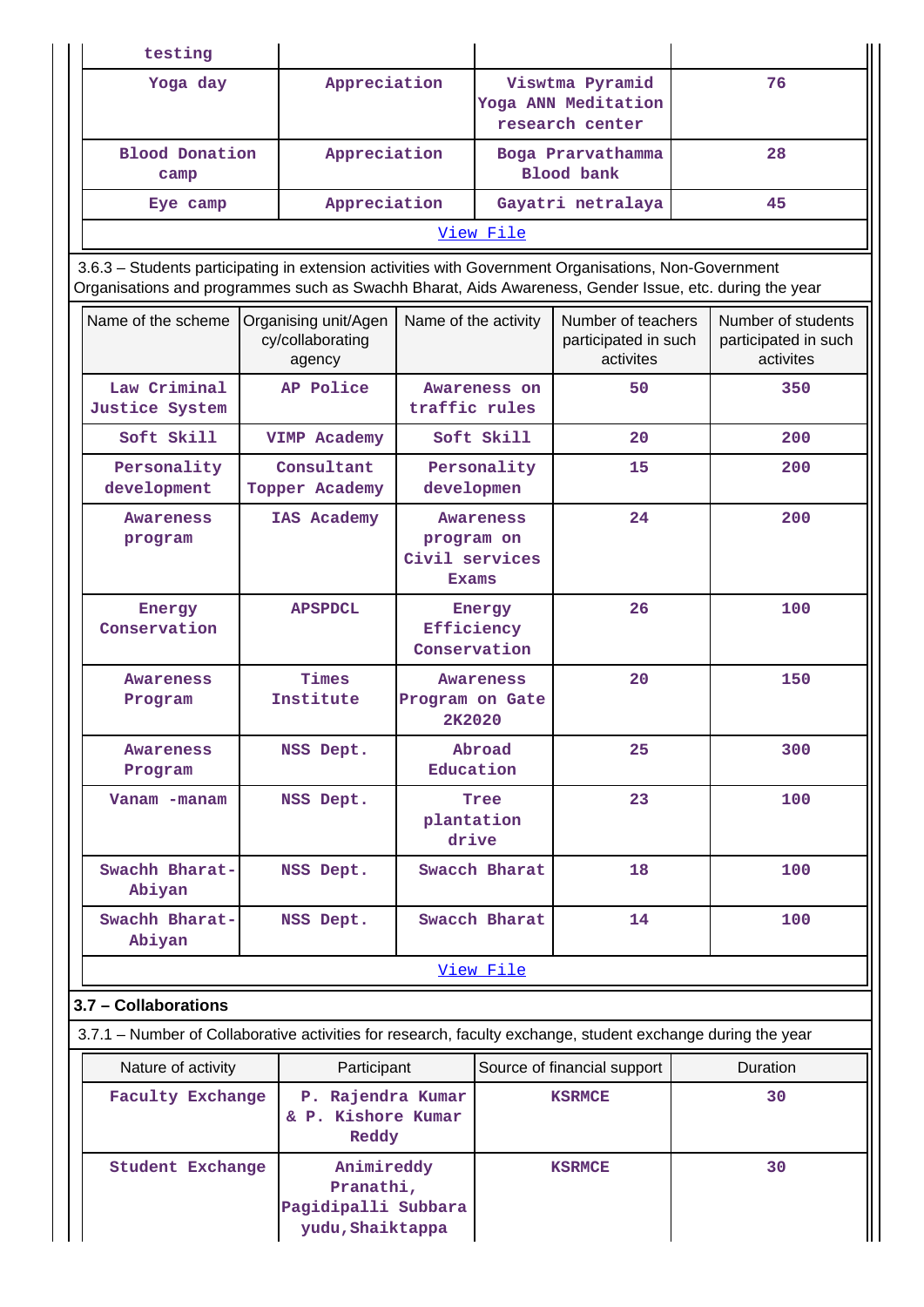|                                                                                                                                                          |                                                                                                                | Sohel Ahmad,<br>Anugolu Pavan<br>Arigala Kejiya<br>Rani &<br>Gudlobigandla<br>Subhash |                                                                                                   |                      |             |            |                     |
|----------------------------------------------------------------------------------------------------------------------------------------------------------|----------------------------------------------------------------------------------------------------------------|---------------------------------------------------------------------------------------|---------------------------------------------------------------------------------------------------|----------------------|-------------|------------|---------------------|
|                                                                                                                                                          | <b>Faculty Exchange</b>                                                                                        |                                                                                       | Dr. V. Lokeswara<br>Reddy, Dr.<br>K.Srinivasa Rao                                                 | <b>KSRMCE</b>        |             |            | 04                  |
| <b>Faculty Exchange</b>                                                                                                                                  |                                                                                                                |                                                                                       | Dr. M.V.<br>Rathnamma, Smt. B.<br>Manorama Devi                                                   | <b>KSRMCE</b>        |             |            | 05                  |
| <b>Faculty Exchange</b>                                                                                                                                  |                                                                                                                |                                                                                       | Sri.Shaik Jaffar<br>Hussain, Smt. R.<br>Siva Jyothi                                               | <b>KSRMCE</b>        |             |            | 05                  |
| Faculty Exchange                                                                                                                                         |                                                                                                                |                                                                                       | Smt. P. Bhavya,<br>Smt. P. Naga<br>Lakshmi                                                        | <b>KSRMCE</b>        |             |            | 04                  |
| <b>Faculty Exchange</b>                                                                                                                                  |                                                                                                                |                                                                                       | S. Zahiruddin and<br>Dr. M.V. Narayana                                                            | <b>KSRMCE</b>        |             |            | 364                 |
|                                                                                                                                                          | <b>Faculty Exchange</b>                                                                                        |                                                                                       | N. B. Shanthi<br>Kumar                                                                            | <b>KSRMCE</b>        |             |            | 04                  |
|                                                                                                                                                          | <b>Facaulty Exchange</b>                                                                                       |                                                                                       | S. Munawar Ali<br>and Y.V. Raju                                                                   | <b>KSRMCE</b>        |             |            | 06                  |
|                                                                                                                                                          | <b>Student Exchange</b>                                                                                        |                                                                                       | N. B. Shanthi<br>Kumar                                                                            | <b>KSRMCE</b>        |             |            | 08                  |
|                                                                                                                                                          |                                                                                                                |                                                                                       |                                                                                                   | View File            |             |            |                     |
| 3.7.2 - Linkages with institutions/industries for internship, on-the- job training, project work, sharing of research<br>facilities etc. during the year |                                                                                                                |                                                                                       |                                                                                                   |                      |             |            |                     |
| Nature of linkage                                                                                                                                        | Title of the<br>linkage                                                                                        |                                                                                       | Name of the<br>partnering<br>institution/<br>industry<br>/research lab<br>with contact<br>details | <b>Duration From</b> | Duration To |            | Participant         |
| Internship                                                                                                                                               | Design of<br>Area<br>efficient<br>and low<br>power 4-bit<br>multiplier<br>based on<br>full swing<br><b>GDI</b> |                                                                                       | CITD,<br>Hyderabad                                                                                | 18/12/2019           | 17/01/2020  |            | Nandivada<br>Harika |
| Internship                                                                                                                                               | Technique<br>Design of<br>Area<br>efficient<br>and low<br>power 4-bit<br>multiplier                            |                                                                                       | CITD,<br>Hyderabad                                                                                | 18/12/2019           |             | 17/01/2020 | Guru<br>Prakash     |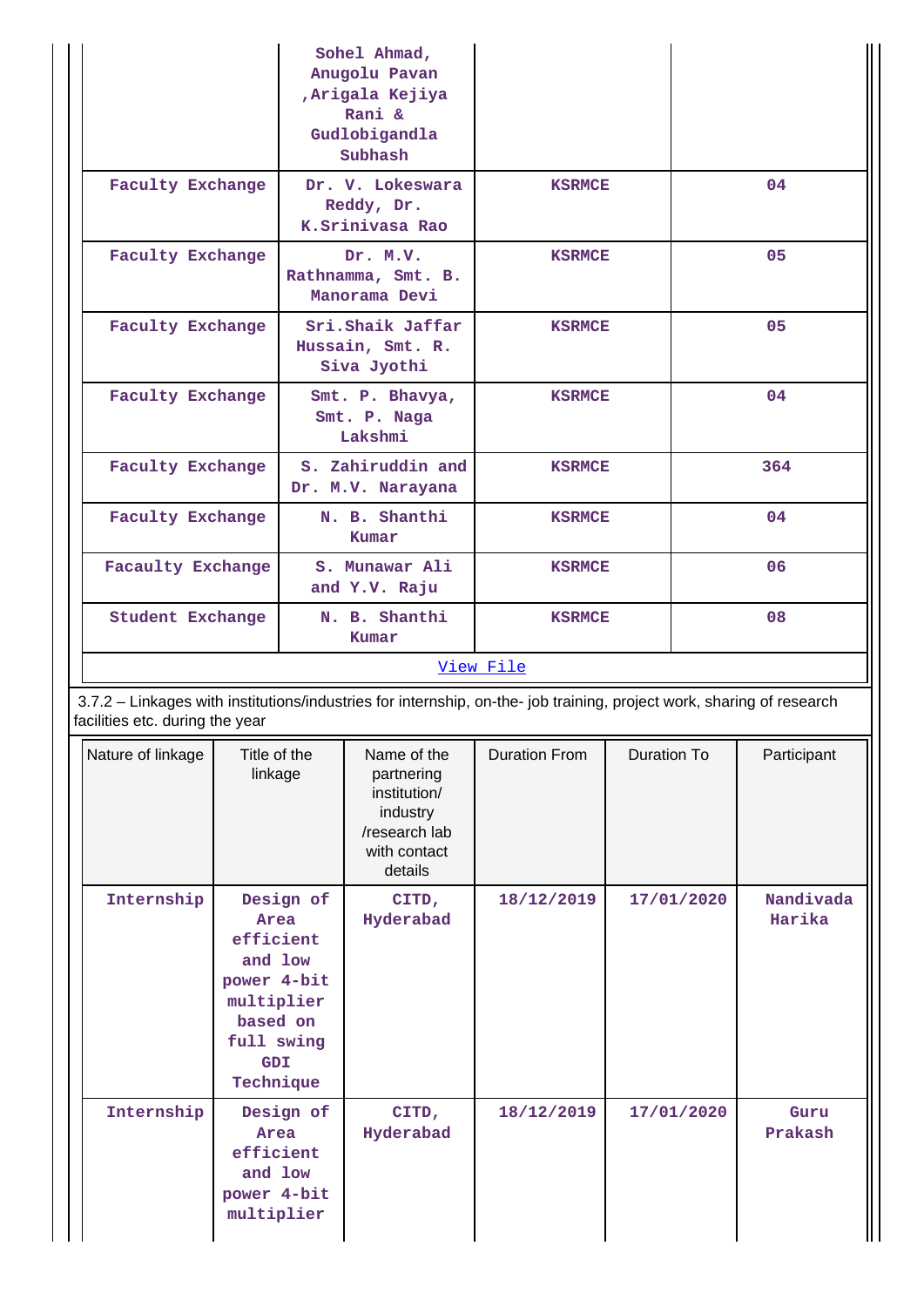|            | based on<br>full swing<br><b>GDI</b><br>Technique                                                                                       |                                                        |            |            |                                                                               |
|------------|-----------------------------------------------------------------------------------------------------------------------------------------|--------------------------------------------------------|------------|------------|-------------------------------------------------------------------------------|
| Internship | Design of<br>Area<br>efficient<br>and low<br>power 4-bit<br>multiplier<br>based on<br>full swing<br><b>GDI</b><br>Technique             | CITD,<br>Hyderabad                                     | 18/12/2019 | 17/01/2020 | Ε.<br>Rajasekhar<br>Reddy                                                     |
| Internship | Ultra-Low-<br>Voltage GDI-<br>Based Hybrid<br>full adder<br>design for<br>area and<br>energy<br>efficient<br>computing<br>system        | CITD,<br>Hyderabad                                     | 18/12/2019 | 17/01/2020 | Chuppala<br><b>Nara</b><br>Rajasekhar                                         |
| Internship | Ultra-Low-<br>Voltage GDI-<br><b>Based Hybrid</b><br>full adder<br>design for<br>area and<br>energy<br>efficient<br>computing<br>system | CITD,<br>Hyderabad                                     | 18/12/2019 | 17/01/2020 | Akkisetty<br>chandana<br>Priya                                                |
| Internship | Advanced<br>Embedded<br>System<br>Design Using<br>Tiva C<br>Series Micro<br>controller                                                  | Edgate<br>Technologies<br>Pvt Ltd,<br>Bangolore        | 20/05/2020 | 29/05/2020 | Harihara<br>Nandan<br>Mallele                                                 |
| Internship | Project<br>work on<br>Artificial<br>Intellegence                                                                                        | MSME-<br>Technology<br>Development<br>Centre<br>(PPDC) | 27/04/2020 | 01/05/2020 | Sana<br>Gunavikesh                                                            |
| Internship | Analysis<br>of Network<br>Traffic<br>using Packet<br>Sniffing                                                                           | Indian<br>Servers                                      | 10/09/2019 | 20/10/2019 | C.Sai<br>Charan,<br>C.H.Praveen,<br>C.Vinod<br>Kumar,<br>A.S.Sumanth<br>Kumar |
| Internship | Android<br>Application                                                                                                                  | <b>Braino</b><br>Vision                                | 16/10/2019 | 20/11/2019 | Shaik<br>Mohammed suj                                                         |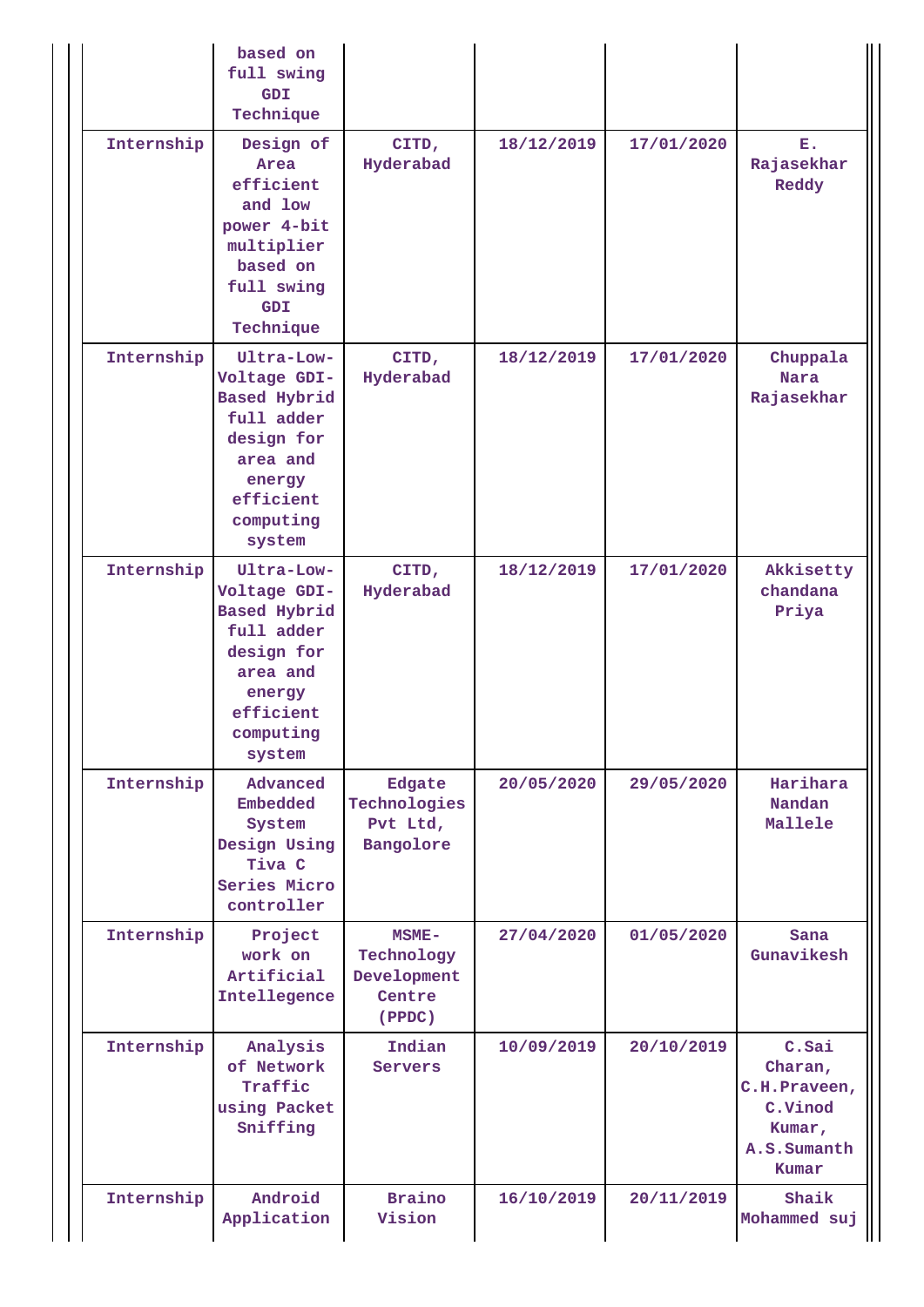| for Local E-<br>Commerce                                                                                                                              |                    |                                                                                                                                   | jathuddin,<br>M.Suresh,<br>M. Sai Monoj<br>Kumar Reddy,<br>S.Kuruba<br>Mahesh |  |  |  |
|-------------------------------------------------------------------------------------------------------------------------------------------------------|--------------------|-----------------------------------------------------------------------------------------------------------------------------------|-------------------------------------------------------------------------------|--|--|--|
|                                                                                                                                                       |                    | View File                                                                                                                         |                                                                               |  |  |  |
| 3.7.3 - MoUs signed with institutions of national, international importance, other institutions, industries, corporate<br>houses etc. during the year |                    |                                                                                                                                   |                                                                               |  |  |  |
| Organisation                                                                                                                                          | Date of MoU signed | Purpose/Activities                                                                                                                | Number of<br>students/teachers<br>participated under MoUs                     |  |  |  |
| <b>SILOV Solutions</b><br>Private Limited,<br>Technology<br><b>Bussiness</b><br>Incubation Unit at<br>IIT Delhi                                       | 15/07/2019         | Training on Solar<br>PV Emulator                                                                                                  | $\overline{2}$                                                                |  |  |  |
| Indian Servers                                                                                                                                        | 19/03/2020         | Internship for<br>B.tech students , to<br>do M.tech projects<br>and research<br>projects                                          | 30                                                                            |  |  |  |
| <b>BSNL, KADAPA</b>                                                                                                                                   | 14/02/2020         | Internship and<br>Project Work                                                                                                    | 50                                                                            |  |  |  |
| EdGate, Bangalore                                                                                                                                     | 26/02/2020         | Internship and<br>Project Work                                                                                                    | 50                                                                            |  |  |  |
| <b>HYDERABAD</b><br><b>INSTITUTE OF</b><br><b>ELECTRICAL</b><br><b>ENGINEERS</b> (HIEE)                                                               | 09/01/2020         | Technology<br>Sharing and Intern<br>ships, Minor and<br>Major Projects                                                            | 30                                                                            |  |  |  |
| Think IoT<br>Solutions                                                                                                                                | 14/09/2020         | Technology<br>Sharing and Intern<br>ships, Minor and<br>Major Projects                                                            | 30                                                                            |  |  |  |
| Government<br>I.T.I, DLTC, KADAPA                                                                                                                     | 02/10/2020         | Guest<br>Faculties, Faculty<br>Training, internship<br>for B.tech students<br>, to do M.tech<br>projects and<br>research projects | 40                                                                            |  |  |  |
| <b>Blue fence</b><br>systems pvt<br>Ltd, Hyderabad                                                                                                    | 17/12/2019         | Guest<br>Faculties, Faculty<br>Training, internship<br>for B.tech students<br>, to do M.tech<br>projects and<br>research projects | 55                                                                            |  |  |  |
|                                                                                                                                                       |                    | View File                                                                                                                         |                                                                               |  |  |  |
| <b>CRITERION IV - INFRASTRUCTURE AND LEARNING RESOURCES</b>                                                                                           |                    |                                                                                                                                   |                                                                               |  |  |  |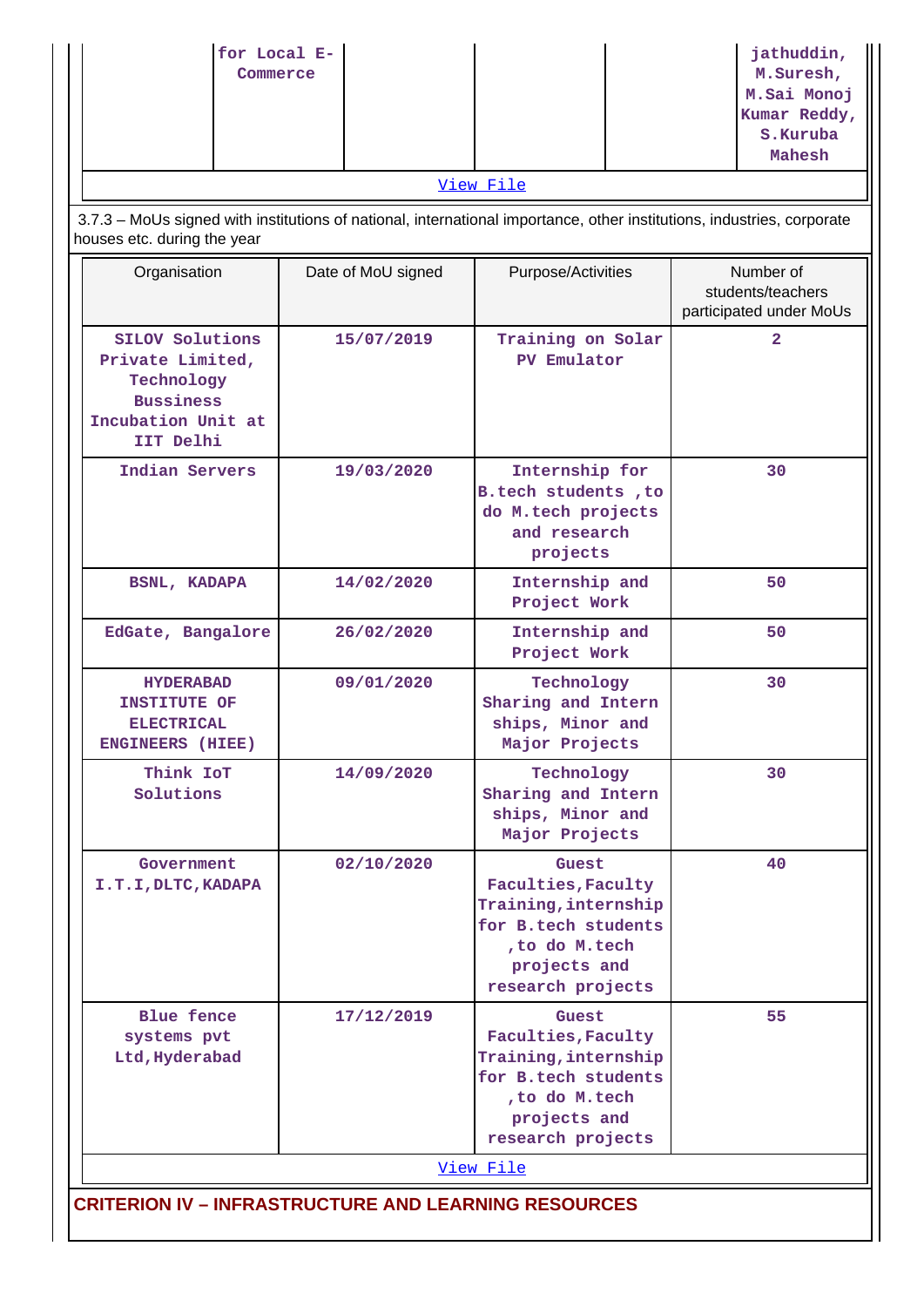| 4.1 - Physical Facilities            |                                                  |                                                                                                |        |                               |             |                                                |          |  |  |
|--------------------------------------|--------------------------------------------------|------------------------------------------------------------------------------------------------|--------|-------------------------------|-------------|------------------------------------------------|----------|--|--|
|                                      |                                                  | 4.1.1 - Budget allocation, excluding salary for infrastructure augmentation during the year    |        |                               |             |                                                |          |  |  |
|                                      | Budget allocated for infrastructure augmentation |                                                                                                |        |                               |             | Budget utilized for infrastructure development |          |  |  |
|                                      |                                                  | 90                                                                                             |        |                               |             | 86.17                                          |          |  |  |
|                                      |                                                  | 4.1.2 - Details of augmentation in infrastructure facilities during the year                   |        |                               |             |                                                |          |  |  |
|                                      | <b>Facilities</b>                                |                                                                                                |        |                               |             | <b>Existing or Newly Added</b>                 |          |  |  |
|                                      |                                                  | Classrooms with Wi-Fi OR LAN                                                                   |        |                               |             | Newly Added                                    |          |  |  |
|                                      |                                                  | Number of important equipments<br>purchased (Greater than 1-0 lakh)<br>during the current year |        |                               |             | Newly Added                                    |          |  |  |
|                                      |                                                  | Others                                                                                         |        |                               |             | Existing                                       |          |  |  |
|                                      |                                                  | Value of the equipment purchased<br>during the year (rs. in lakhs)                             |        |                               |             | Newly Added                                    |          |  |  |
|                                      |                                                  | Video Centre                                                                                   |        |                               |             | Existing                                       |          |  |  |
|                                      |                                                  | Seminar halls with ICT facilities                                                              |        |                               |             | Existing                                       |          |  |  |
|                                      |                                                  | Classrooms with LCD facilities                                                                 |        |                               |             | Existing                                       |          |  |  |
|                                      |                                                  | Seminar Halls                                                                                  |        |                               |             | Existing                                       |          |  |  |
|                                      |                                                  | Laboratories                                                                                   |        |                               |             | Newly Added                                    |          |  |  |
|                                      |                                                  | Class rooms                                                                                    |        | Existing                      |             |                                                |          |  |  |
|                                      |                                                  | Campus Area                                                                                    |        | Existing                      |             |                                                |          |  |  |
|                                      |                                                  |                                                                                                |        | View File                     |             |                                                |          |  |  |
| 4.2 - Library as a Learning Resource |                                                  |                                                                                                |        |                               |             |                                                |          |  |  |
|                                      |                                                  | 4.2.1 - Library is automated {Integrated Library Management System (ILMS)}                     |        |                               |             |                                                |          |  |  |
| software                             |                                                  | Name of the ILMS   Nature of automation (fully  <br>or patially)                               |        | Year of automation<br>Version |             |                                                |          |  |  |
| <b>ECAP</b>                          |                                                  | Fully                                                                                          |        | 2004<br>2.0                   |             |                                                |          |  |  |
| 4.2.2 - Library Services             |                                                  |                                                                                                |        |                               |             |                                                |          |  |  |
| Library<br>Service Type              |                                                  | Existing                                                                                       |        |                               | Newly Added | Total                                          |          |  |  |
| Text<br><b>Books</b>                 | 68422                                            | 27336256                                                                                       |        | 1206                          | 874545      | 69628                                          | 28210801 |  |  |
| Reference<br><b>Books</b>            | 12446                                            | 5043400                                                                                        |        | 191                           | 85950       | 12637                                          | 5129350  |  |  |
| e-Books                              | 3919<br>1362200                                  |                                                                                                | 50     | 45000                         | 3969        | 1407200                                        |          |  |  |
| Journals<br>775<br>1284816           |                                                  | 111                                                                                            | 248150 | 886                           | 1532966     |                                                |          |  |  |
| $e-$<br>Journals                     | 2174                                             | 655830                                                                                         |        | 25                            | 298325      | 2199                                           | 954155   |  |  |
| Digital<br>Database                  | 7715                                             | 3752500                                                                                        |        | $\overline{3}$                | 117652      | 7718                                           | 3870152  |  |  |
| CD &<br>Video                        | 3680                                             | 728525                                                                                         |        | 100                           | 15000       | 3780                                           | 743525   |  |  |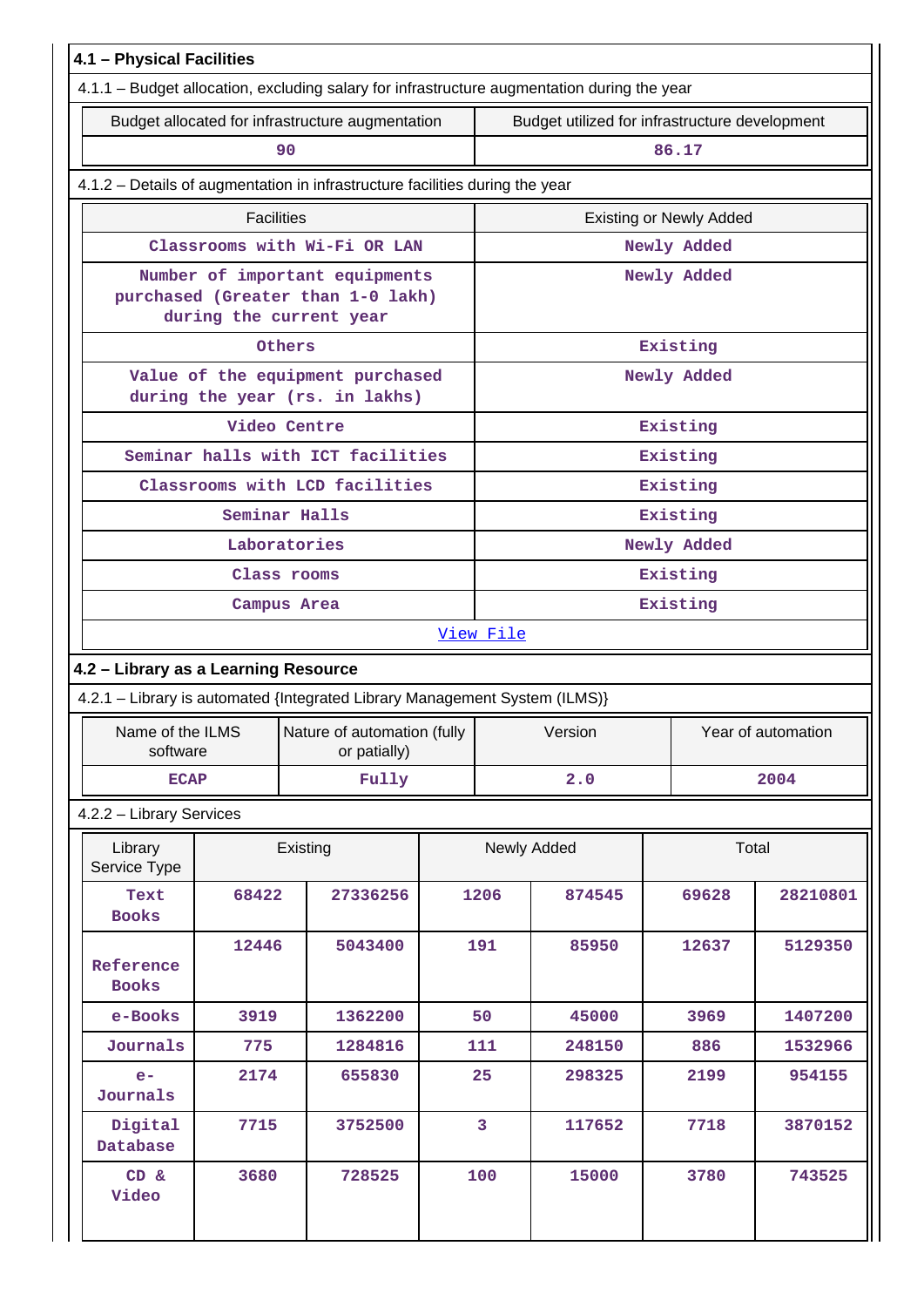| Library<br>Automation                    |                                                                                                                                                                                                                                                         | 1               |                         | 220000                                    |                            | Nill                            | Nill                                     |                 | 1                                                 |            | 220000        |
|------------------------------------------|---------------------------------------------------------------------------------------------------------------------------------------------------------------------------------------------------------------------------------------------------------|-----------------|-------------------------|-------------------------------------------|----------------------------|---------------------------------|------------------------------------------|-----------------|---------------------------------------------------|------------|---------------|
| Weeding<br>(hard &<br>soft)              |                                                                                                                                                                                                                                                         | 738             |                         | 295200                                    |                            | 121                             | 48400                                    |                 | 859                                               |            | 343600        |
| Others (s)<br>pecify)                    |                                                                                                                                                                                                                                                         | 1               |                         | 300000                                    |                            | Nill                            | Nill                                     | 1               |                                                   |            | 300000        |
|                                          |                                                                                                                                                                                                                                                         |                 |                         |                                           |                            | View File                       |                                          |                 |                                                   |            |               |
|                                          | 4.2.3 - E-content developed by teachers such as: e-PG- Pathshala, CEC (under e-PG- Pathshala CEC (Under<br>Graduate) SWAYAM other MOOCs platform NPTEL/NMEICT/any other Government initiatives & institutional<br>(Learning Management System (LMS) etc |                 |                         |                                           |                            |                                 |                                          |                 |                                                   |            |               |
|                                          | Name of the Teacher                                                                                                                                                                                                                                     |                 |                         | Name of the Module                        |                            |                                 | Platform on which module<br>is developed |                 | Date of launching e-                              | content    |               |
|                                          | Dr M. Sreenivasulu                                                                                                                                                                                                                                      |                 |                         | Principles of<br>Programming<br>Languages |                            |                                 | <b>IUCEE APSSDC</b>                      |                 | 06/05/2019                                        |            |               |
|                                          | Dr T.Kiran Kumar                                                                                                                                                                                                                                        |                 |                         | Water Resources<br>Engineering            |                            |                                 | Institutional LMS                        |                 | 03/12/2019                                        |            |               |
| V. Neeraja                               | P. Pavan Kumar                                                                                                                                                                                                                                          |                 | Sanitary<br>Engineering |                                           |                            |                                 | Institutional LMS                        |                 | 20/12/2019                                        |            |               |
|                                          | N.Prathap Kumar                                                                                                                                                                                                                                         |                 |                         | Remote Sensing<br>and GIS                 |                            |                                 | Institutional LMS                        |                 |                                                   | 04/09/2019 |               |
|                                          | Dr T.Kiran Kumar<br><b>B.Harika</b>                                                                                                                                                                                                                     |                 |                         | Fluid Mechanics                           |                            |                                 | Institutional LMS                        |                 |                                                   | 07/08/2019 |               |
| K.Niveditha                              |                                                                                                                                                                                                                                                         |                 | Concrete<br>Technology  |                                           |                            |                                 | Institutional LMS                        |                 |                                                   | 04/08/2019 |               |
| Kumar                                    | P.Suresh Praveen                                                                                                                                                                                                                                        |                 |                         | Geo-Technical<br>Engineering              |                            |                                 | Institutional LMS                        |                 | 22/07/2019                                        |            |               |
| Kumar                                    | P.Suresh Praveen                                                                                                                                                                                                                                        |                 |                         | Design and<br>Drawing of<br>Irrigation    |                            |                                 | Institutional LMS                        |                 | 05/10/2019                                        |            |               |
|                                          | S.Khadervali                                                                                                                                                                                                                                            |                 |                         | Control Systems                           |                            | Institutional LMS               |                                          |                 | 14/09/2019                                        |            |               |
|                                          | K.Kalyan Kumar                                                                                                                                                                                                                                          |                 | Electrical<br>Machines  |                                           |                            | Institutional LMS<br>03/12/2019 |                                          |                 |                                                   |            |               |
|                                          |                                                                                                                                                                                                                                                         |                 |                         |                                           |                            | View File                       |                                          |                 |                                                   |            |               |
| 4.3 - IT Infrastructure                  |                                                                                                                                                                                                                                                         |                 |                         |                                           |                            |                                 |                                          |                 |                                                   |            |               |
| 4.3.1 - Technology Upgradation (overall) |                                                                                                                                                                                                                                                         |                 |                         |                                           |                            |                                 |                                          |                 |                                                   |            |               |
| <b>Type</b>                              | <b>Total Co</b><br>mputers                                                                                                                                                                                                                              | Computer<br>Lab |                         | Internet                                  | <b>Browsing</b><br>centers | Computer<br>Centers             | Office                                   | Departme<br>nts | Available<br><b>Bandwidt</b><br>h (MBPS/<br>GBPS) |            | <b>Others</b> |
| Existin<br>g                             | 949                                                                                                                                                                                                                                                     | 19              |                         | 1                                         | $\overline{2}$             | $\mathbf{1}$                    | 8                                        | 6               | 100                                               |            | $\mathbf 0$   |
| Added                                    | $\mathbf 0$                                                                                                                                                                                                                                             | $\mathbf 0$     |                         | $\mathbf{0}$                              | $\mathbf{O}$               | $\mathbf 0$                     | $\mathbf 0$                              | $\mathbf{0}$    | $\mathbf{0}$                                      |            | $\mathbf{0}$  |
| Total                                    | 949                                                                                                                                                                                                                                                     | 19              |                         | 1                                         | $\overline{\mathbf{2}}$    | 1                               | 8                                        | 6               | 100                                               |            | 0             |
|                                          | 4.3.2 - Bandwidth available of internet connection in the Institution (Leased line)                                                                                                                                                                     |                 |                         |                                           |                            |                                 |                                          |                 |                                                   |            |               |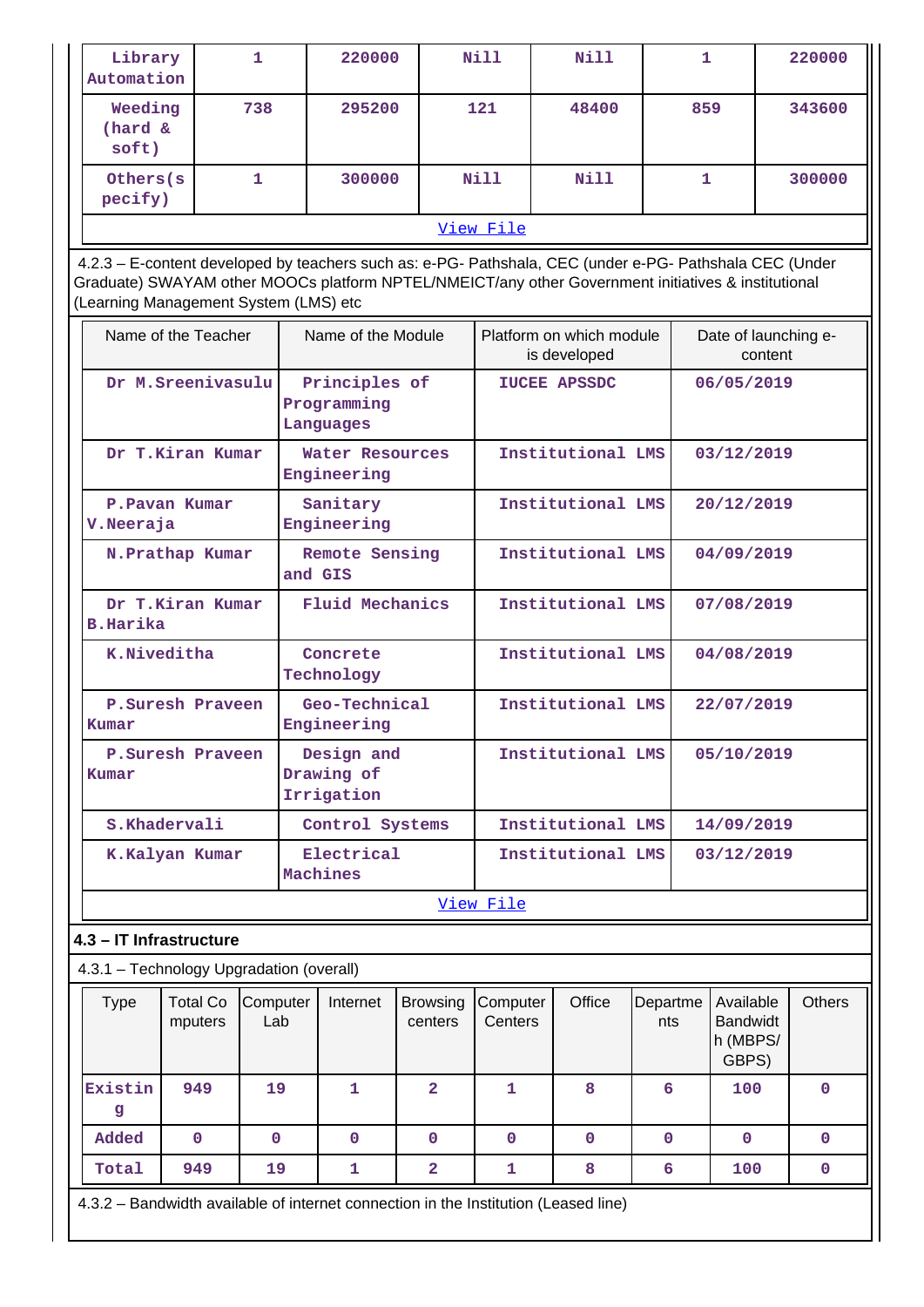| 100 MBPS/ GBPS                                                                                                                                                                                                                                                                                                                                                                                                                                                                                                                                                                                                                                                                                                                                                                                                                                                                                                                                                                                                                                                                                                                                                                                                                                                                                                                                                                                         |                          |                                                                           |       |  |  |  |  |  |
|--------------------------------------------------------------------------------------------------------------------------------------------------------------------------------------------------------------------------------------------------------------------------------------------------------------------------------------------------------------------------------------------------------------------------------------------------------------------------------------------------------------------------------------------------------------------------------------------------------------------------------------------------------------------------------------------------------------------------------------------------------------------------------------------------------------------------------------------------------------------------------------------------------------------------------------------------------------------------------------------------------------------------------------------------------------------------------------------------------------------------------------------------------------------------------------------------------------------------------------------------------------------------------------------------------------------------------------------------------------------------------------------------------|--------------------------|---------------------------------------------------------------------------|-------|--|--|--|--|--|
| 4.3.3 - Facility for e-content                                                                                                                                                                                                                                                                                                                                                                                                                                                                                                                                                                                                                                                                                                                                                                                                                                                                                                                                                                                                                                                                                                                                                                                                                                                                                                                                                                         |                          |                                                                           |       |  |  |  |  |  |
| Name of the e-content development facility                                                                                                                                                                                                                                                                                                                                                                                                                                                                                                                                                                                                                                                                                                                                                                                                                                                                                                                                                                                                                                                                                                                                                                                                                                                                                                                                                             |                          | Provide the link of the videos and media centre and<br>recording facility |       |  |  |  |  |  |
|                                                                                                                                                                                                                                                                                                                                                                                                                                                                                                                                                                                                                                                                                                                                                                                                                                                                                                                                                                                                                                                                                                                                                                                                                                                                                                                                                                                                        | Lecture Capturing System | https://www.youtube.com/channel/UC eDyD<br>tg88j-rP3NcmUXS40              |       |  |  |  |  |  |
| 4.4 - Maintenance of Campus Infrastructure                                                                                                                                                                                                                                                                                                                                                                                                                                                                                                                                                                                                                                                                                                                                                                                                                                                                                                                                                                                                                                                                                                                                                                                                                                                                                                                                                             |                          |                                                                           |       |  |  |  |  |  |
| 4.4.1 – Expenditure incurred on maintenance of physical facilities and academic support facilities, excluding salary<br>component, during the year                                                                                                                                                                                                                                                                                                                                                                                                                                                                                                                                                                                                                                                                                                                                                                                                                                                                                                                                                                                                                                                                                                                                                                                                                                                     |                          |                                                                           |       |  |  |  |  |  |
| Assigned Budget on<br>Expenditure incurred on<br>Assigned budget on<br>Expenditure incurredon<br>academic facilities<br>maintenance of academic<br>physical facilities<br>maintenance of physical<br>facilities<br>facilites                                                                                                                                                                                                                                                                                                                                                                                                                                                                                                                                                                                                                                                                                                                                                                                                                                                                                                                                                                                                                                                                                                                                                                           |                          |                                                                           |       |  |  |  |  |  |
| 50                                                                                                                                                                                                                                                                                                                                                                                                                                                                                                                                                                                                                                                                                                                                                                                                                                                                                                                                                                                                                                                                                                                                                                                                                                                                                                                                                                                                     | 50.36                    | 170                                                                       | 170.8 |  |  |  |  |  |
|                                                                                                                                                                                                                                                                                                                                                                                                                                                                                                                                                                                                                                                                                                                                                                                                                                                                                                                                                                                                                                                                                                                                                                                                                                                                                                                                                                                                        |                          |                                                                           |       |  |  |  |  |  |
| 4.4.2 - Procedures and policies for maintaining and utilizing physical, academic and support facilities - laboratory,<br>library, sports complex, computers, classrooms etc. (maximum 500 words) (information to be available in<br>institutional Website)<br>Under the administration department various staff are been recruited towards<br>the maintaining of the physical facilities at KSRMCE. Each non-teaching staff<br>is allowed a particular task as follows: Buildings and Infrastructure:<br>Buildings maintenance and other related services, they also look after the<br>restoration of RO Plants, including testing of water quality, fixing of LCDs<br>and replacing green and whiteboards when required. Broken glass panes of<br>windows in classrooms are replaced periodically. Regular Cleaning and mopping<br>work is done by floor attenders. Registers are maintained to record the work.<br>Electrical Facilities: At KSRMCE Electricians are available round the clock to<br>address power breakdown. Department maintenance in charge monitors the<br>services, electricians regularly check in classrooms and campus to ensure that<br>all electrical fittings are working condition, voltage power supply,<br>functioning of generators, multi meters of the campus are called for repairing<br>within warranty or after warranty as per the norms. Supply of electricity |                          |                                                                           |       |  |  |  |  |  |

**outsourced and refilling of the cylinders is done once in a year. Laboratories: At every department KSRMCE has lab assistants with whom regular checks of equipment are carried out in their concern laboratories. Minor repairs are carried out by lab assistant/s, and major maintenance works are outsourced as per procedures of the KSRMCE. Regular replacement of glassware and necessary accessories purchased whenever required. Calibration and other precision measures of the equipment is conducted annually by external agency. Computers and allied Infrastructure: KSRMCE CSE department supervise the AMC including Computers and its allied Infrastructure. AMC ensures that the suppliers attend to the problems during the Warranty period, and beyond the warranty period, AMC personnel themselves fix the issues reported. AMC also handles need based installation of computer facilities in the college. CSE department controls the Internet and biometric security systems. Other Facilities: The department monitors other facilities such as plumbing issues, regular cleaning to ensure hygiene in the campus and safe toilets, supply of raw water to RO treatment plants, RO water is tested by KSRMCE Civil and Chemistry Labs, routine pest treatment and control services of the campus by local pest control agencies, gardening and watering of plants including lawn laying. The admin department has a staff consists of Qualified Electricians, Carpenters, Plumbers and other service personnel. The workers under the admin department regularly spraying of Mosquito repellents is carried out on the campus, including classrooms, hostels**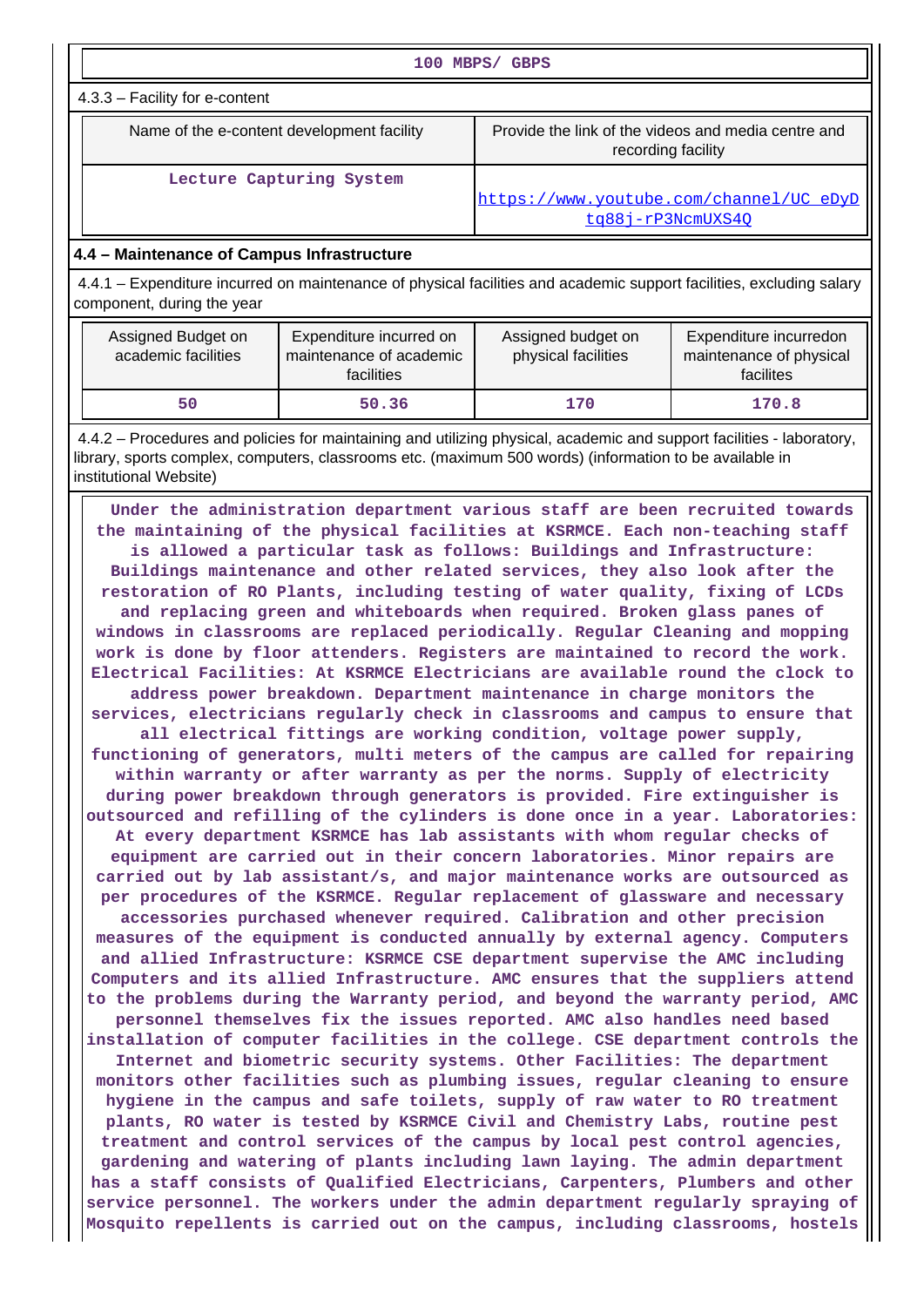**labs, seminar halls etc. and other fumigation works are carried out in the library. Security is outsourced to professional agency Security Services. Institution is well barricaded with boundary wall and security guards placed at all critical locations to guard the campus. Professional agencies are by and large outsourced to ensure safety to staff and students. Hostels are regularly cleaned and maintained by the chief wardens and care takers with the support of the admin department, the mess committee will monitor and looks after maintenance of canteen, mess at hostel. The admin department will look after**

**the proper disposal of waste in**

[https://ksrmce.ac.in/demo1/office/STANDARD%20OPERATING%20PROCEDURE\(SOP\).pdf](https://ksrmce.ac.in/demo1/office/STANDARD%20OPERATING%20PROCEDURE(SOP).pdf)

# **CRITERION V – STUDENT SUPPORT AND PROGRESSION**

## **5.1 – Student Support**

5.1.1 – Scholarships and Financial Support

|                                         | Name/Title of the scheme    | Number of students | <b>Amount in Rupees</b> |  |  |  |
|-----------------------------------------|-----------------------------|--------------------|-------------------------|--|--|--|
| Financial Support<br>from institution   | <b>KSRMCE Scheme</b>        | 574                | 10958000                |  |  |  |
| Financial Support<br>from Other Sources |                             |                    |                         |  |  |  |
| a) National                             | Fee reimbursement<br>Scheme | 1906               | 92785800                |  |  |  |
| b) International                        |                             | Nill               | 0                       |  |  |  |
| View File                               |                             |                    |                         |  |  |  |

 5.1.2 – Number of capability enhancement and development schemes such as Soft skill development, Remedial coaching, Language lab, Bridge courses, Yoga, Meditation, Personal Counselling and Mentoring etc.,

| Name of the capability<br>enhancement scheme | Date of implemetation | Number of students<br>enrolled | Agencies involved                                                                        |
|----------------------------------------------|-----------------------|--------------------------------|------------------------------------------------------------------------------------------|
| Personal<br>counselling and<br>Mentoring     | N11                   | 2576                           | KSRMCE, Kadapa                                                                           |
| Soft skills                                  | 09/07/2019            | 630                            | CRT program, M/s<br>Coign consultants,<br>Hyderabad                                      |
| Soft skills                                  | 10/06/2019            | 260                            | TCS NQT specific<br>training program,<br>M/s FACE training<br>institute,<br>Coimbator    |
| Awareness of<br>trends in<br>technology      | 17/06/2019            | 80                             | Octave<br>programming by CRI,<br><b>KSRMCE</b>                                           |
| Awareness of<br>trends in<br>technology      | 24/08/2019            | 80                             | Multi Skill<br>Training Program by<br><b>APSSDC</b>                                      |
| Yoga and<br>meditation                       | 21/06/2019            | 270                            | International<br>Yogaday by Sri<br>C.Venkataramana,<br>School Assistant,<br>ZPHS, Kadapa |
| Remedial coaching                            | Nill                  | 113                            | KSRMCE, Kadapa                                                                           |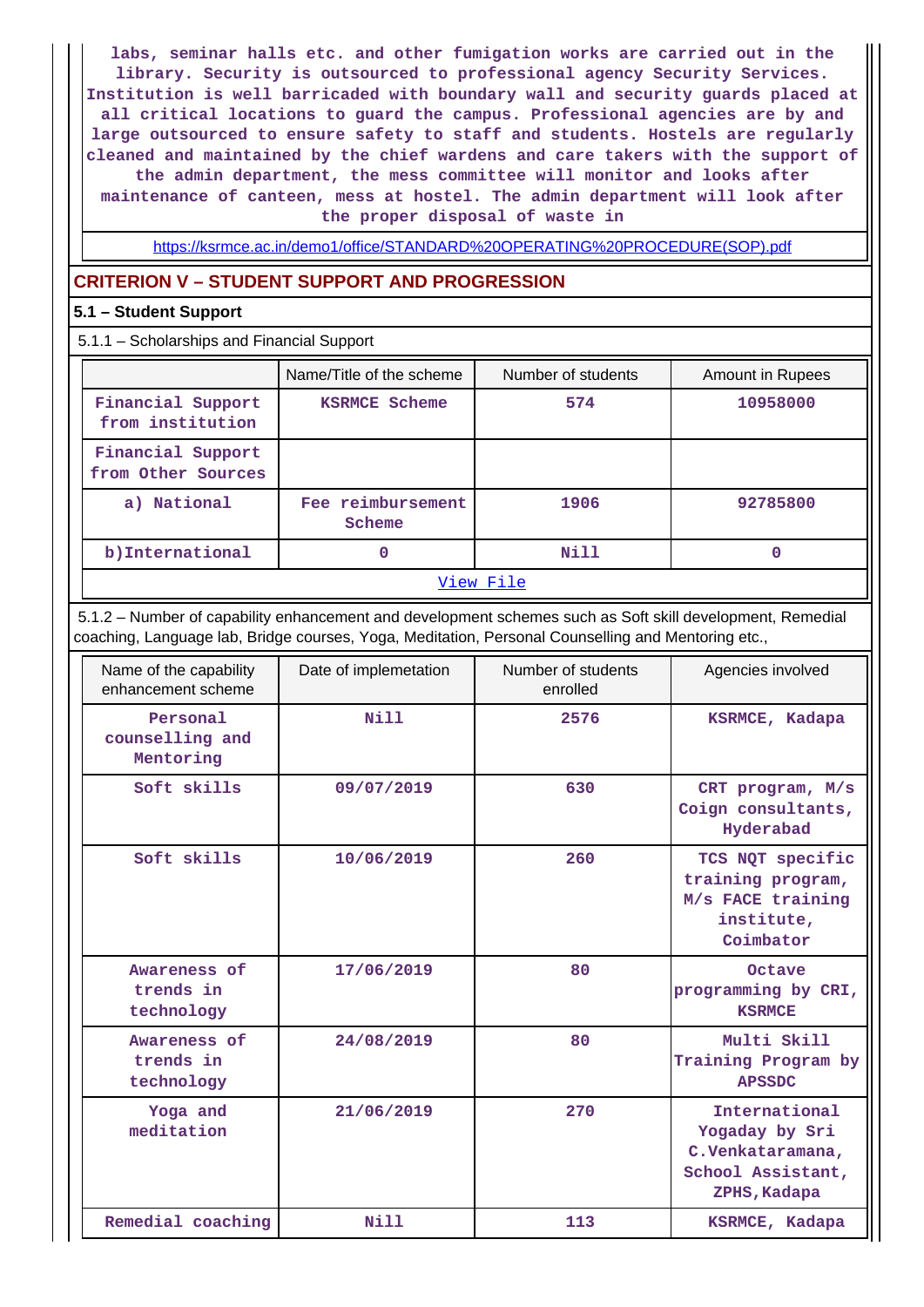|                                                  |                                                                                                                                                                |                                                                      | View File                                                                   |                                                              |                                            |  |
|--------------------------------------------------|----------------------------------------------------------------------------------------------------------------------------------------------------------------|----------------------------------------------------------------------|-----------------------------------------------------------------------------|--------------------------------------------------------------|--------------------------------------------|--|
| institution during the year                      | 5.1.3 – Students benefited by guidance for competitive examinations and career counselling offered by the                                                      |                                                                      |                                                                             |                                                              |                                            |  |
| Year                                             | Name of the<br>scheme                                                                                                                                          | Number of<br>benefited<br>students for<br>competitive<br>examination | Number of<br>benefited<br>students by<br>career<br>counseling<br>activities | Number of<br>students who<br>have passedin<br>the comp. exam | Number of<br>studentsp placed              |  |
| 2020                                             | Guidance<br>for<br>competitive<br>examinations<br>and Campus<br>placement                                                                                      | 588                                                                  | 2007                                                                        | 470                                                          | 362                                        |  |
|                                                  |                                                                                                                                                                |                                                                      | View File                                                                   |                                                              |                                            |  |
|                                                  | 5.1.4 - Institutional mechanism for transparency, timely redressal of student grievances, Prevention of sexual<br>harassment and ragging cases during the year |                                                                      |                                                                             |                                                              |                                            |  |
|                                                  | Total grievances received                                                                                                                                      | Number of grievances redressed                                       |                                                                             | Avg. number of days for grievance<br>redressal               |                                            |  |
|                                                  | 1                                                                                                                                                              |                                                                      | 1                                                                           |                                                              | 7                                          |  |
| 5.2 - Student Progression                        |                                                                                                                                                                |                                                                      |                                                                             |                                                              |                                            |  |
|                                                  | 5.2.1 - Details of campus placement during the year                                                                                                            |                                                                      |                                                                             |                                                              |                                            |  |
|                                                  | On campus                                                                                                                                                      |                                                                      |                                                                             | Off campus                                                   |                                            |  |
| Nameof<br>organizations<br>visited               | Number of<br>students<br>participated                                                                                                                          | Number of<br>stduents placed                                         | Nameof<br>organizations<br>visited                                          | Number of<br>students<br>participated                        | Number of<br>stduents placed               |  |
| TCS,<br>Wipro,<br>Infosys,<br>Cognizant,<br>etc. | 511                                                                                                                                                            | 364                                                                  | <b>Nill</b>                                                                 | <b>Nill</b>                                                  | <b>Nill</b>                                |  |
|                                                  |                                                                                                                                                                |                                                                      | View File                                                                   |                                                              |                                            |  |
|                                                  | 5.2.2 - Student progression to higher education in percentage during the year                                                                                  |                                                                      |                                                                             |                                                              |                                            |  |
| Year                                             | Number of<br>students<br>enrolling into<br>higher education                                                                                                    | Programme<br>graduated from                                          | Depratment<br>graduated from                                                | Name of<br>institution joined                                | Name of<br>programme<br>admitted to        |  |
| 2020                                             | 5                                                                                                                                                              | <b>B.Tech</b>                                                        | EEE                                                                         | <b>JNTUCEP,</b><br>pulivendula                               | M.Tech<br>(Electrical<br>power<br>systems) |  |
| 2019                                             | $\overline{4}$                                                                                                                                                 | <b>B.Tech</b>                                                        | <b>ECE</b>                                                                  | Cardiff<br>Metropolitan<br>university,<br><b>UK</b>          | <b>MSC</b><br>Information<br>Technology    |  |
| 2019                                             | 5                                                                                                                                                              | <b>B.Tech</b>                                                        | ME                                                                          | IIT,<br><b>BHUBANESWAR</b>                                   | M.Tech (Me<br>tallurgical<br>and           |  |

٦I

 $\mathbf{I}$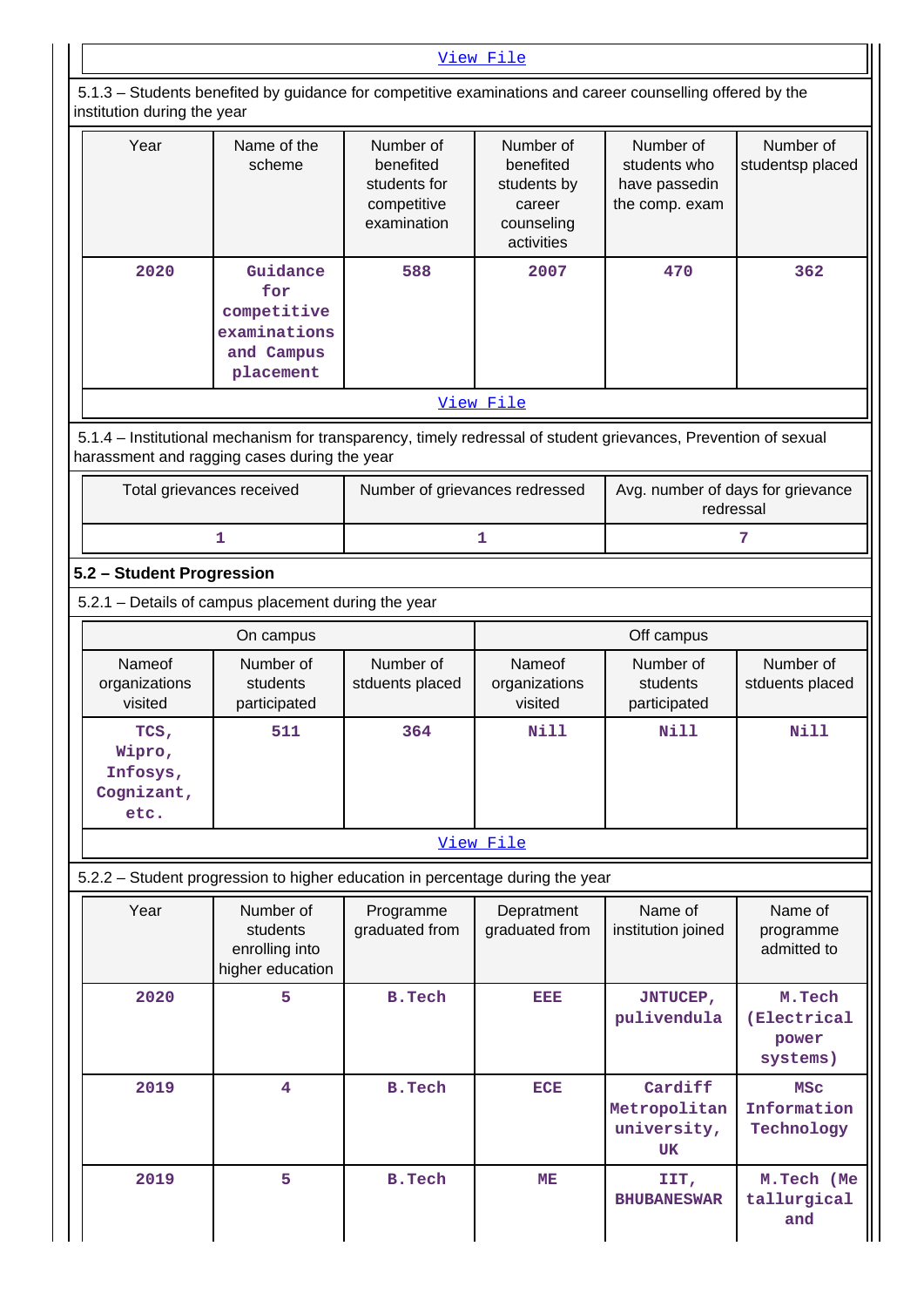|                                                                                                                                                                                        |  |  |  |  | Materials<br>Engineering) |  |  |
|----------------------------------------------------------------------------------------------------------------------------------------------------------------------------------------|--|--|--|--|---------------------------|--|--|
| View File                                                                                                                                                                              |  |  |  |  |                           |  |  |
| 5.2.3 - Students qualifying in state/ national/ international level examinations during the year<br>(eg:NET/SET/SLET/GATE/GMAT/CAT/GRE/TOFEL/Civil Services/State Government Services) |  |  |  |  |                           |  |  |
| Number of students selected/ qualifying<br><b>Items</b>                                                                                                                                |  |  |  |  |                           |  |  |

| .           | <b>Trainber</b> or staachts sciedtear qualitying |  |  |  |  |
|-------------|--------------------------------------------------|--|--|--|--|
| Any Other   | 17                                               |  |  |  |  |
| <b>GATE</b> |                                                  |  |  |  |  |
| View File   |                                                  |  |  |  |  |

5.2.4 – Sports and cultural activities / competitions organised at the institution level during the year

| Activity                                                | Level              | <b>Number of Participants</b> |
|---------------------------------------------------------|--------------------|-------------------------------|
| South Zone Inter-<br>University Kabaddi<br>Championship | <b>NATIONAL</b>    | 1                             |
| CREADORS-DJ 2K19                                        | <b>NATIONAL</b>    | 3                             |
| JNTUA cricket selection                                 | <b>NATIONAL</b>    | 1                             |
| 5th A.P. State Level<br>Juniors Wrestling Contest       | <b>NATIONAL</b>    | 1                             |
| AARABDH-2K19                                            | <b>INSTITUTION</b> | 2300                          |
| ANNUAL CULTURAL FEST<br>(ASTHRA 2K20)                   | National           | 2670                          |
| KSRMCE SPORTS DAY                                       | <b>INSTITUTION</b> | 580                           |
| STUDENT SYMPOSIUM<br>(AVALANCHE 2K20)                   | <b>NATIONAL</b>    | 320                           |
| TECHNOVATION 2020                                       | <b>NATIONAL</b>    | 234                           |
| ISHANA 2K20                                             | <b>NATIONAL</b>    | 256                           |
|                                                         | <u>View File</u>   |                               |

# **5.3 – Student Participation and Activities**

 5.3.1 – Number of awards/medals for outstanding performance in sports/cultural activities at national/international level (award for a team event should be counted as one)

| Year      | Name of the<br>award/medal | National/<br>Internaional | Number of<br>awards for<br><b>Sports</b> | Number of<br>awards for<br>Cultural | Student ID<br>number | Name of the<br>student |  |  |
|-----------|----------------------------|---------------------------|------------------------------------------|-------------------------------------|----------------------|------------------------|--|--|
| 2020      | <b>WINNER</b>              | National                  | 22                                       | 13                                  |                      |                        |  |  |
| View File |                            |                           |                                          |                                     |                      |                        |  |  |

 5.3.2 – Activity of Student Council & representation of students on academic & administrative bodies/committees of the institution (maximum 500 words)

 **Student council (Students Activity Committee) is the apex body of students which is formed under the guidelines of the KSRMCE. It is one of the most active council which is reconstituted every year. At KSRMCE, main purpose of constituting Students' council is to create a perfect link between the students and the management, the students and the faculty, the students and the community and among the students themselves. The students' council acts as a liaison between the management and the students facilitating the smooth functioning of the institution and to the satisfaction of the student**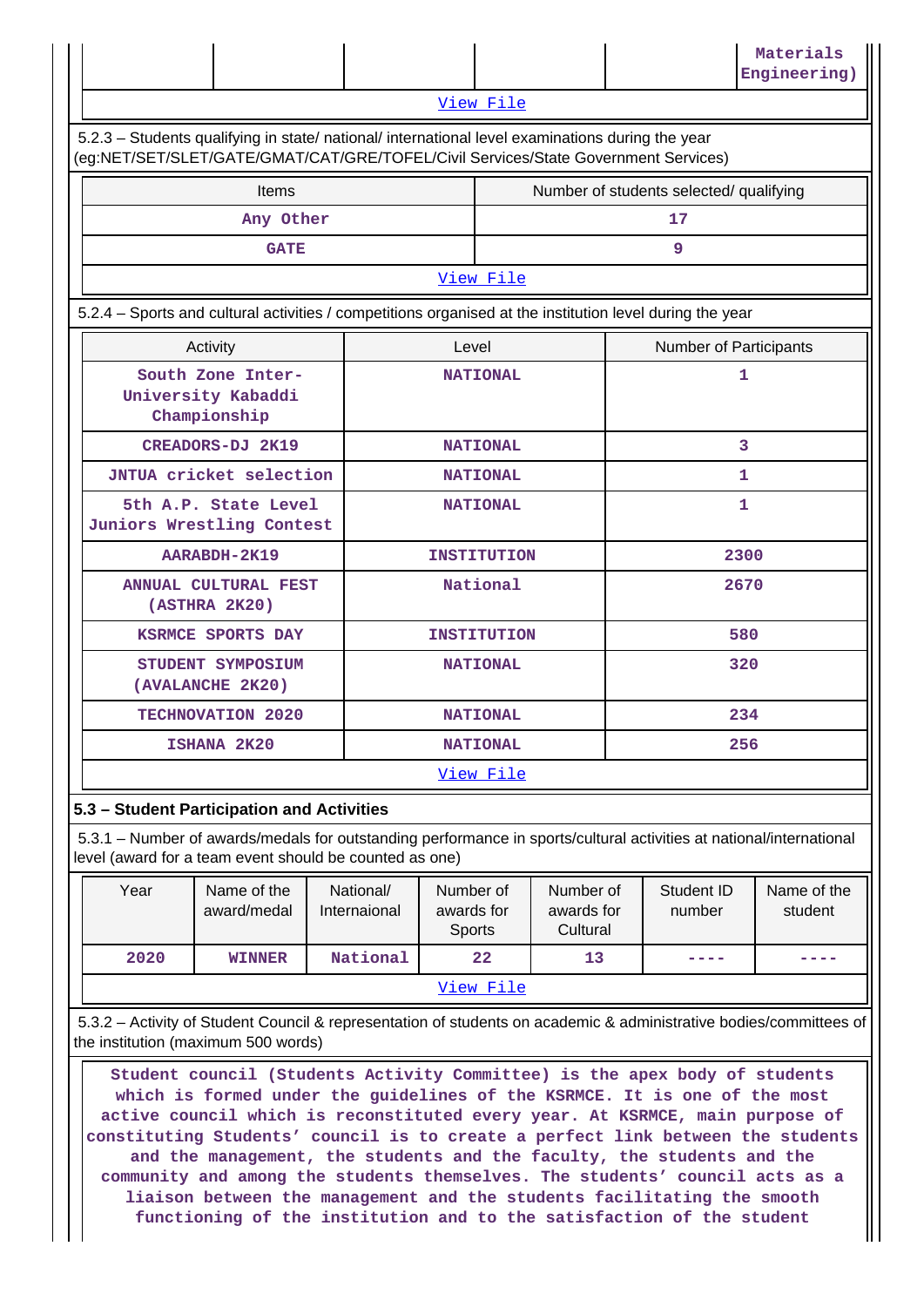**community. A faculty coordinator is the in charge of the Student Activity Committee, it comprises of a student president, secretary and other office bearers. A transparent procedure is followed at KSRMCE every year to appoint Student Activity Committee. Every year Circular will be released from the principal's office to all the HOD's to nominate the students for various positions from II years – IV years. The senior faculty members of the departments identify the students and nominate them to various positions through proper channel by considering the following parameters such as good academic, non-academic, communication competencies coupled with good conduct. Student's Council activities include dissemination of information regarding competitions, meetings, festivals, etc, to all the students, Organizing technical fests, Sports events, cultural activities, festivals by coordinating with various clubs of the college, celebrating all the International, national days are celebrated in coordination with all the clubs committees. Representation of students in Academic and Administrative Committees: The students play a vital role in almost all the academic and administrative bodies of the KSRMCE. These bodies create more avenues for students to develop technical skill, updating knowledge on the state of the art subjects, personality development and service to society through various Bodies/Committees/Cells. There are staff coordinators to guide students in the smooth and efficient conduct of these activities. The following is the list of committees in which students are members: 1.NSS Cell 2. Grievance Redressed Cell 3. Public Relations Committee, 4. Publications Committee, 5. Women Empowerment Cell 6. Photography Club 7. Internal Complaints Committee 8. Student Discipline Committee 9. Library Committee 10. Anti-Ragging Committee 11. Cultural Club 12. Website Committee 13. Nature Club 14. Entrepreneurship Development Cell 15. Placements Cell 16. Canteen Committee 17. Institution Innovation Council. 18. Incubation Cell 19. Health Club Students are also part of various professional chapters and technical clubs of the KSRMCE. As KSREMCE is a student centric campus, all the decisions taken by the student activity council will be respected and feasible activities will be organized.**

#### **5.4 – Alumni Engagement**

5.4.1 – Whether the institution has registered Alumni Association?

 **Yes**

 **KSRMCE has very active alumni association which is registered. Every year alumni meet is organized at campus to have healthy and mutually beneficial relationship with its alumni. With these meets college maintains a bonding with its alumni by taking their support for student's progression. KSRMCE alumni have been well settled in prominent positions in highly reputed industries and organizations over across the globe. Every year alumni very enthusiastically participate in the meet and contribute to the development of the institute in the following ways: Alumni are part of our academic, governing councils, BOS and IQAC. These members contribute to the improvement of various aspects concerning to the functions of the institution. They help the departments to identify the bridge gaps between the curriculum and industries requirement accordingly suggest the required workshops / training programs. The Departments invite their alumni as resource persons to deliver guest lecturers in various workshops / seminars on recent trends in technologies. Placement cell and Career development cell invites them to share their professional experiences. Some alumni sponsor for fests / scholarships to students. Ever year alumni are invited as guests for college fest / conferences/ annual day celebrations. Periodically feedback is collected from the alumni and updated continuously by conducting online surveys which collects information on their knowledge, skill level, team spirit, employer appreciations, honors and awards received, current job position, skill updating, experience gained, career track, promotions obtained, future scopes, current trends in industries and valuable suggestion**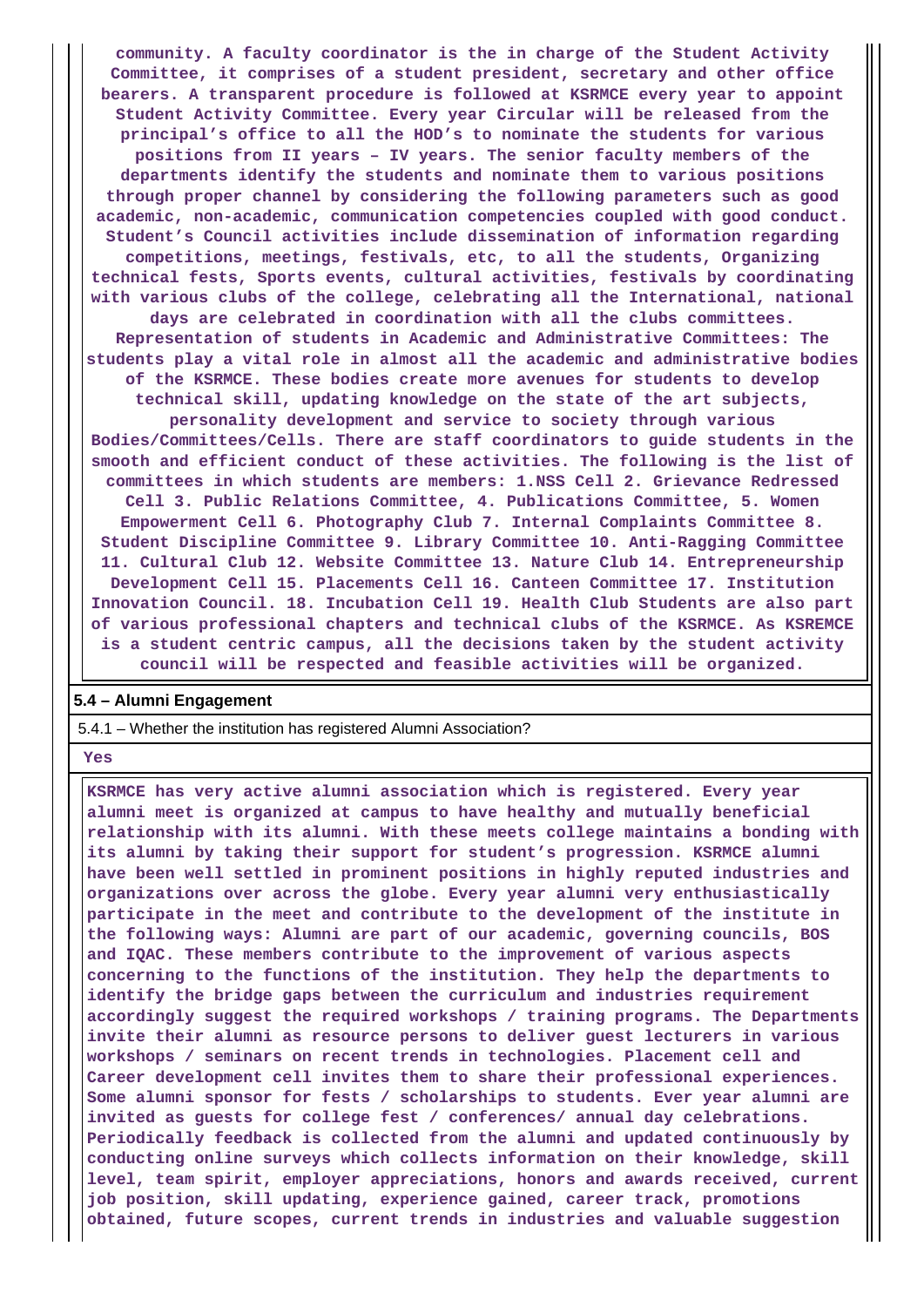**for their juniors. KSRMCE alumni help the placements team to organize various placement drives from the organizations they are currently working. Alumni also help their juniors in getting placement by giving references. Apart from this, Alumni supported at 1.Financially helped few poor students. 2. Built a kitchen and dining facilities for tribal girl's school at Araku, Vizag. 3. Donated a room for mentally challenged school "Anurag foundation" at Hyderabad, etc,. 4. A shelter for attendants of patients at RIMS, Kadapa. They also strongly desire to serve our college which helped them to grow in their personality and careers and decided to constitute cash awards for meritorious students identified by the college on every Year as scholarships of Rs 5000/. • Alumni of 1988 1992 batch donated Rs 400000/ in the year 2017 for the purpose of developing the laboratories.**

5.4.2 – No. of registered Alumni:

**2153**

5.4.3 – Alumni contribution during the year (in Rupees) :

**1** 50000

5.4.4 – Meetings/activities organized by Alumni Association :

**2**

# **CRITERION VI – GOVERNANCE, LEADERSHIP AND MANAGEMENT**

#### **6.1 – Institutional Vision and Leadership**

 6.1.1 – Mention two practices of decentralization and participative management during the last year (maximum 500 words)

 **The Principal of the institution collaborate with different sections / departments and personnel to improve the quality of its educational provisions using the following procedure: The Institute is following Academic Calendar in true spirit and it is being finalized in consultation with principal, Head of Departments, Controller of Examinations, and senior faculty and physical director covering all academic activities e.g. commencement of classes, internal examinations, various committee meetings, end semester examinations, technical festival and sport activities etc. This printed academic calendar is circulated to all teaching staff, non-teaching staff and students. The management, Principal and Head of the departments meet frequently to review plans and update academic and administrative matters. Performance of the departments is discussed in meetings of Head of Departments. The information discussed and decisions of management are communicated to the staff of the institution through departmental meetings by head of the respective departments. Principal also communicate this information to the staff using circulars. The management gets the information from Academics Branch, Examination Branch, Administration Branch, Accounts Audit Branch, head of the departments, teaching staff and non teaching staff to review the activities of the institution. Management encourages and supports the staff in the decision making process for improvement of the effectiveness and efficiency of the institute. Principal of the College is the member of the governing body which is highest decision making body. The Faculty is appointed as members of various committees for the college.**

6.1.2 – Does the institution have a Management Information System (MIS)?

*Yes* 

**6.2 – Strategy Development and Deployment**

6.2.1 – Quality improvement strategies adopted by the institution for each of the following (with in 100 words each):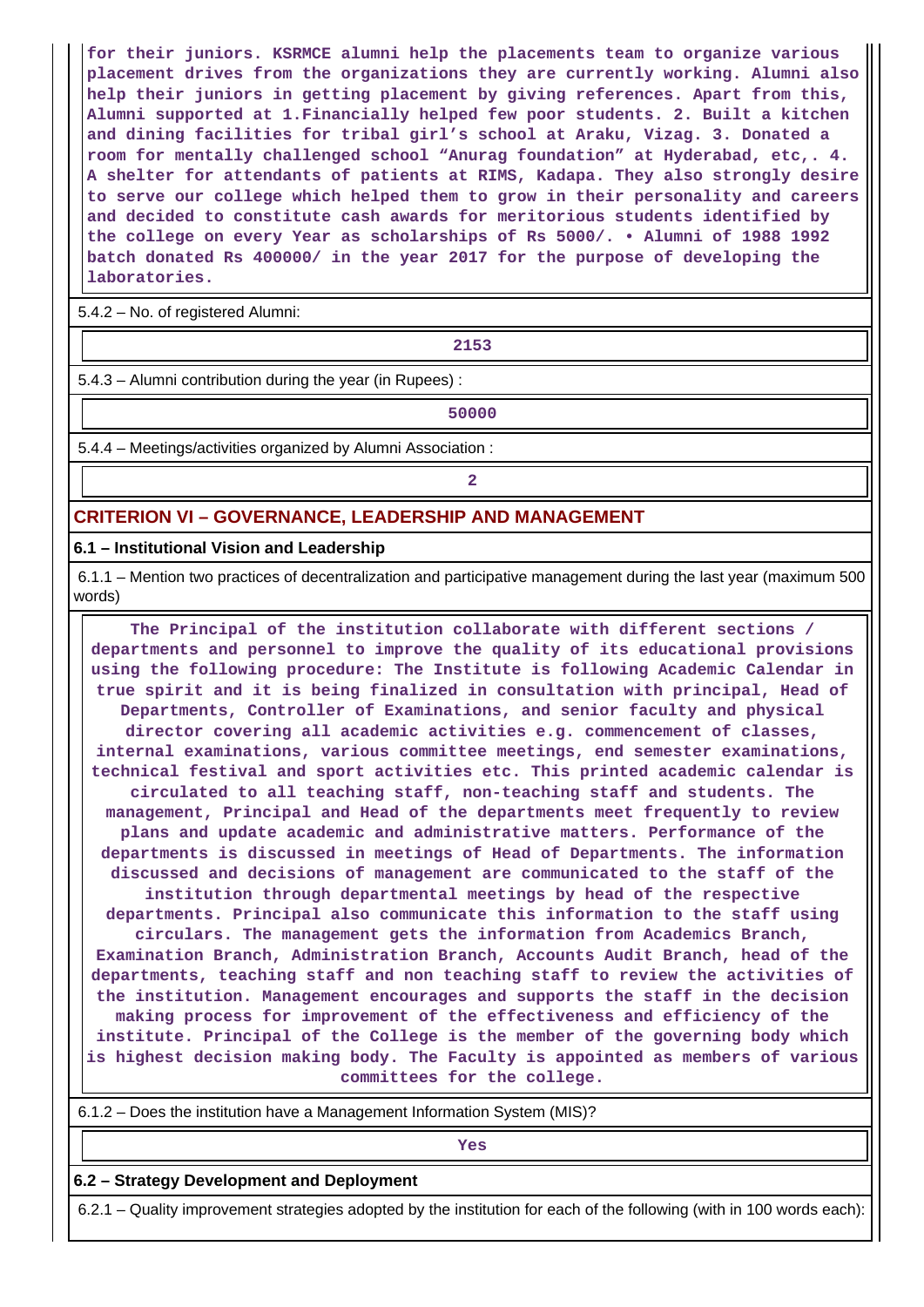| <b>Strategy Type</b>                 | Details                                                                           |
|--------------------------------------|-----------------------------------------------------------------------------------|
| Admission of Students                | KSRMCE has an extremely student                                                   |
|                                      | friendly and transparent admission<br>policy in order to provide free ships       |
|                                      | and scholarships to meritorious                                                   |
|                                      | students since its inspection. As per                                             |
|                                      | the state government policy the 70                                                |
|                                      | admissions are filled by common                                                   |
|                                      | entrance exam. The reaming 30 of                                                  |
|                                      | admissions are filled under management                                            |
|                                      | quota as per the KSRMCE Admission                                                 |
|                                      | policy. Every year the career                                                     |
|                                      | development cell admission committee of                                           |
|                                      | the institute organizes various                                                   |
|                                      | awareness programs to 2 students on<br>various streams and on their career        |
|                                      | opportunities. The                                                                |
|                                      | principal/Director/Management conducts                                            |
|                                      | regular review meets with admission                                               |
|                                      | team. The admission team takes the                                                |
|                                      | students parents to visit departments                                             |
|                                      | and interact with faculties to clarify                                            |
|                                      | their doubts etc. and after the                                                   |
|                                      | admitting of the students there will be                                           |
|                                      | an orientation program and explains<br>them about the various opportunities at    |
|                                      | institution.                                                                      |
|                                      |                                                                                   |
| Industry Interaction / Collaboration | KSRMCE has a strong Industry<br>Institution Interaction Cell. This cell           |
|                                      | builds a healthy relationship between                                             |
|                                      | the industries and institution. This                                              |
|                                      | cell is a gateway for making various                                              |
|                                      | MOUs for research and development,                                                |
|                                      | student internships, knowledge                                                    |
|                                      | exchange, field activities, support for                                           |
|                                      | placements, lab sessions, expert talks<br>etc. This cell helps the departments to |
|                                      | interact with various reputed companies                                           |
|                                      | in order to understand the bridge gaps                                            |
|                                      | and also utilize their expertise in                                               |
|                                      | every aspect possible. As of now                                                  |
|                                      | various sessions are been organized for                                           |
|                                      | the students benefit. It hopes to                                                 |
|                                      | enable appointments of experienced                                                |
|                                      | industry resource persons as visiting<br>faculty in the near future.              |
|                                      |                                                                                   |
| Human Resource Management            | KSRMCE follows a transparent                                                      |
|                                      | recruitment appraisal process as per                                              |
|                                      | the norms of JNTUA/ACITE/UGC. Every<br>year the faculties are evaluated on        |
|                                      | their teaching, publications, research,                                           |
|                                      | and participation in development                                                  |
|                                      | activities, acquiring higher                                                      |
|                                      | qualifications and based on it faculty                                            |
|                                      | promotions/increments/other facilities                                            |
|                                      | are provided. To motivate the staff                                               |
|                                      |                                                                                   |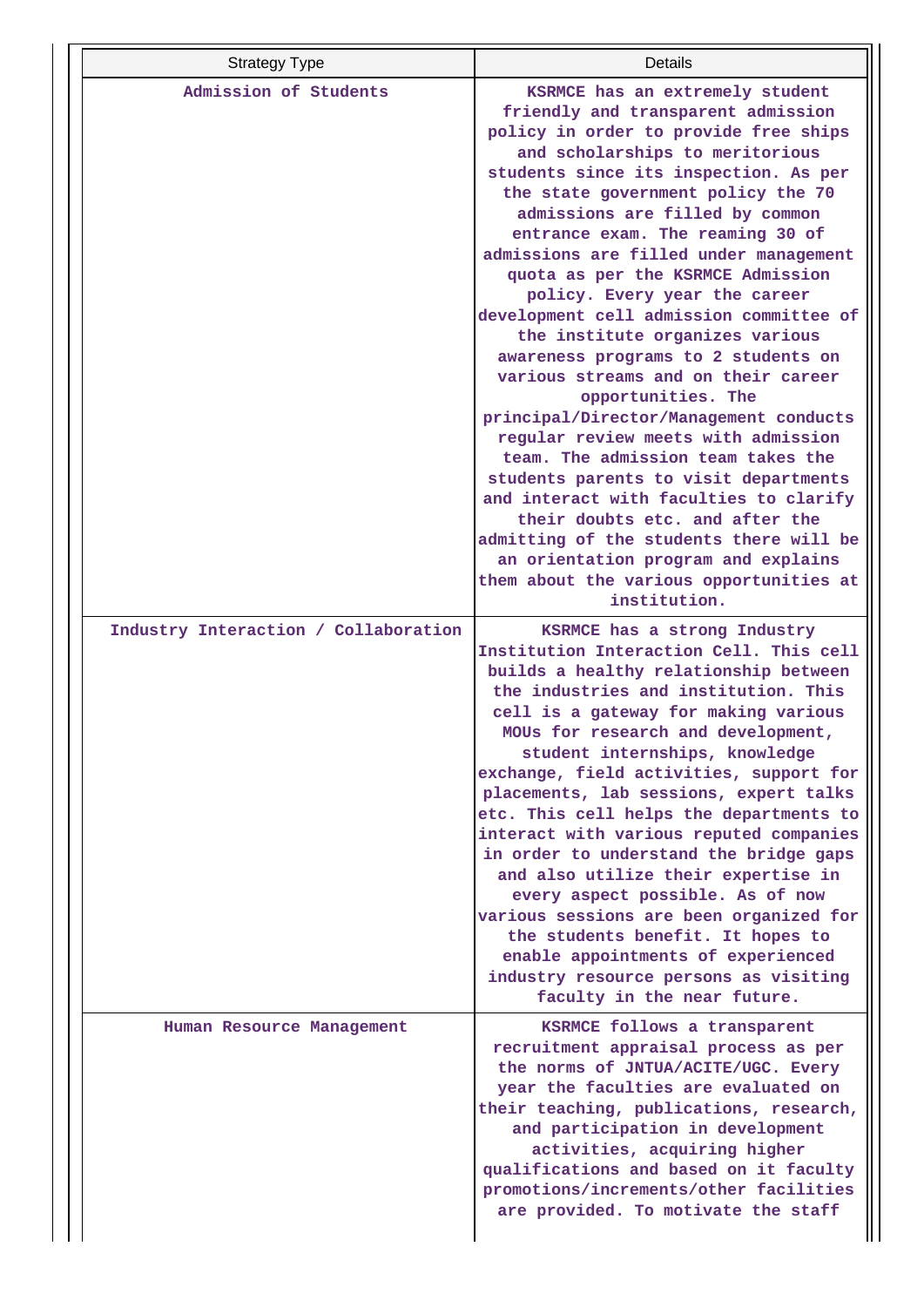|                                                               | based on their contributions every year<br>Teaching Excellence and Outstanding<br>Achievement awards are given to the<br>faculties and other staff. Institute<br>provides group insurance, PF/ESI, paid<br>leaves for PhD works/medical/<br>Maternity/ any other emergencies,<br>retention and relocation allowance,<br>children's welfare measures etc. Every<br>year during the staring of the year,<br>workshop/FDPS are organized for both<br>teaching Non - teaching staff.<br>Faculties are also provided with<br>seminar grants/seed funding for<br>research/ also avail increments for<br>publications, book allowance.                                                                                                                                                                                                      |
|---------------------------------------------------------------|--------------------------------------------------------------------------------------------------------------------------------------------------------------------------------------------------------------------------------------------------------------------------------------------------------------------------------------------------------------------------------------------------------------------------------------------------------------------------------------------------------------------------------------------------------------------------------------------------------------------------------------------------------------------------------------------------------------------------------------------------------------------------------------------------------------------------------------|
| Library, ICT and Physical<br>Infrastructure / Instrumentation | At KSRMCE it's an ongoing process of<br>additions of new books/e-books/e-<br>journals/e-articles related to subject<br>and curriculum to enrich the library<br>and it has been made automated. Every<br>year library week is celebrated by the<br>library committee at campus. All the<br>faculties use 100 of ICT tools and all<br>classrooms are fitted with LCD<br>projectors for presentations, showing<br>demo videos, simulation and animation<br>videos. These facilities are being used<br>regularly to further enhance the<br>teaching learning experience.<br>Improvement at laboratory equipment's<br>and materials as per the requirement is<br>a Continues process. All the physical<br>facilities are maintained by the admin<br>department. Grounds/hostels/transport<br>is maintained by the concern<br>departments. |
| Research and Development                                      | KSRMCE has a strong RD Cell which<br>encourages faculties to apply for<br>various research funds from both<br>Government/non-government<br>organizations. The junior faculty<br>members are encouraged to join PhDs.<br>All the faculties are motivated for<br>publication of research papers in<br>reputed national and international<br>journals by providing incentives.<br>Faculties who encourage student<br>research activities and their<br>publications are provided with special<br>incentives. Faculties are supported to<br>attend various<br>FDPS/workshops/seminar/conferences to<br>gain knowledge in their relevant<br>fields. Seed funding is provide to the<br>faculties for minor research activities<br>in the campus. RD has tie up with                                                                         |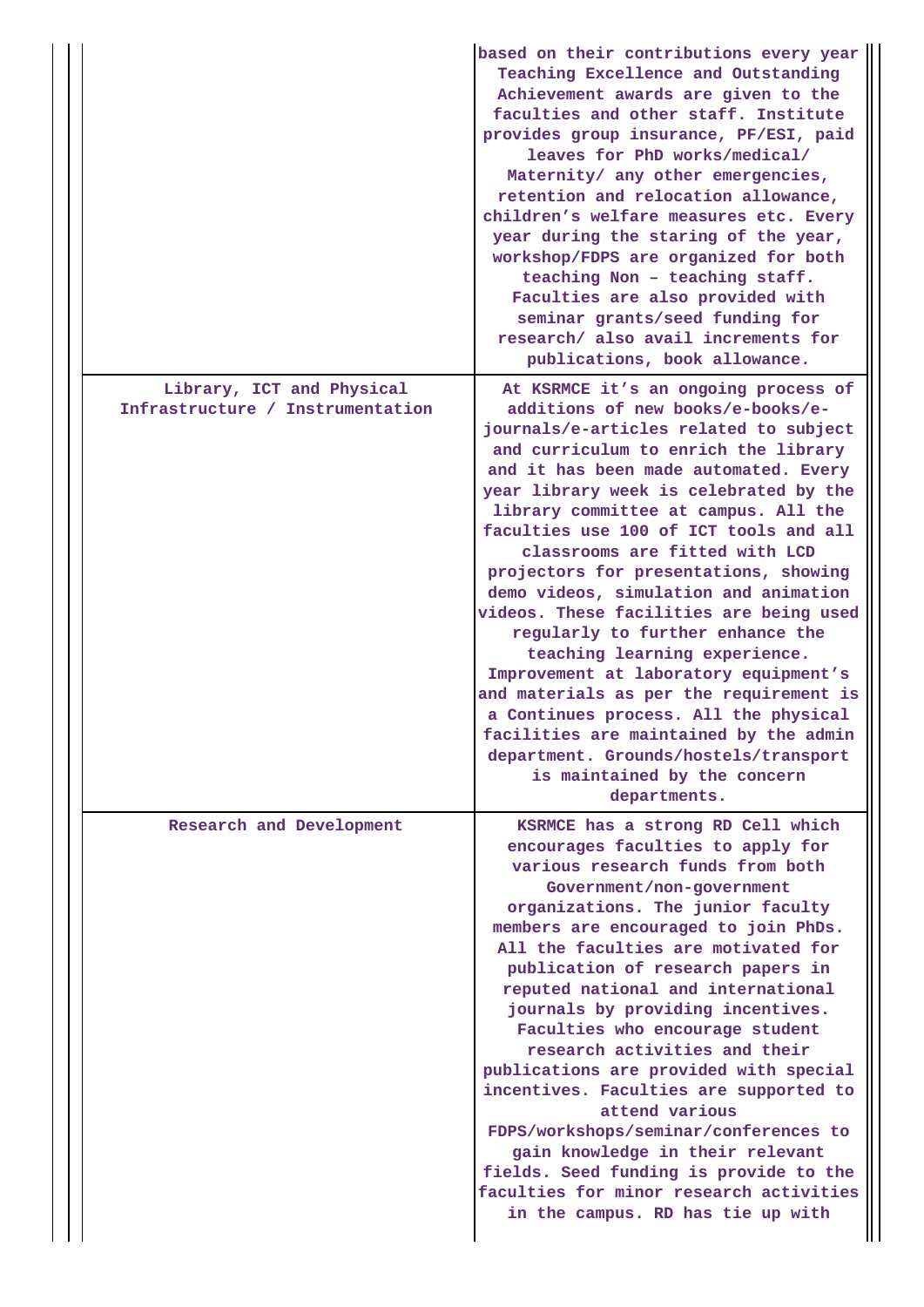|                            | various industries to promote research<br>activities.                                                                                                                                                                                                                                                                                                                                                                                                                                                                                                                                                                                                                                                                                                                                                                                                                                                                                                                                                                                                                                 |
|----------------------------|---------------------------------------------------------------------------------------------------------------------------------------------------------------------------------------------------------------------------------------------------------------------------------------------------------------------------------------------------------------------------------------------------------------------------------------------------------------------------------------------------------------------------------------------------------------------------------------------------------------------------------------------------------------------------------------------------------------------------------------------------------------------------------------------------------------------------------------------------------------------------------------------------------------------------------------------------------------------------------------------------------------------------------------------------------------------------------------|
| Examination and Evaluation | KSRMCE follows the examination<br>schedule as per the approval of the<br>college academic council and the<br>procedures of evaluation are followed<br>as per the norms of UGC/AICTE/JNTUA.<br>The institute follows bloom's taxonomy<br>and outcome based learning is followed<br>in framing both internal and external<br>examination question papers. Question<br>papers will be framed in such a manner<br>that students will be forced to think,<br>analyze and demonstrate in order to<br>come up with optimal solutions by<br>themselves without relying on role<br>learning. To ensure fair practices and<br>transparency in the conduct of<br>examination Internal Squad are<br>appointed for End Semester examination<br>to restrict malpractices.                                                                                                                                                                                                                                                                                                                           |
| Teaching and Learning      | At KSRMCE we follow interactive<br>teaching learning methodology is<br>followed since its inspection. All the<br>faculty members at KSRMCE are highly<br>qualified experienced. The faculties<br>are given complete autonomy to design<br>their own unique way of teaching<br>methodology. The faculties made<br>learning more interesting by conducting<br>group discussions, debates, quizzes,<br>student seminars, and role-plays.<br>KSRMCE believes in face to face<br>interaction with independent study that<br>inculcates the innovation in the<br>students. Mentors boost up their<br>mentees in order to gain extra<br>knowledge through NPTEL, Swayam etc.<br>Special attention is taken to improve<br>the communication skills, team spirit,<br>freedom of expression and employability<br>skills in students. Various training pr<br>ograms/certifications/seminars/workshop<br>s are organized for making their<br>learning beyond curriculum as the<br>college follows student centric<br>teaching process which resulted in<br>securing good placements for students. |
| Curriculum Development     | Every year the syllabus is updated<br>with suggestions of industry experts,<br>alumni and subject experts to fulfill<br>the requirements of current industry.<br>Departments in addition to the class<br>work they also conduct bridge courses,<br>value added on courses, certificate<br>programs for the students to bridge the<br>gap between academic knowledge and                                                                                                                                                                                                                                                                                                                                                                                                                                                                                                                                                                                                                                                                                                               |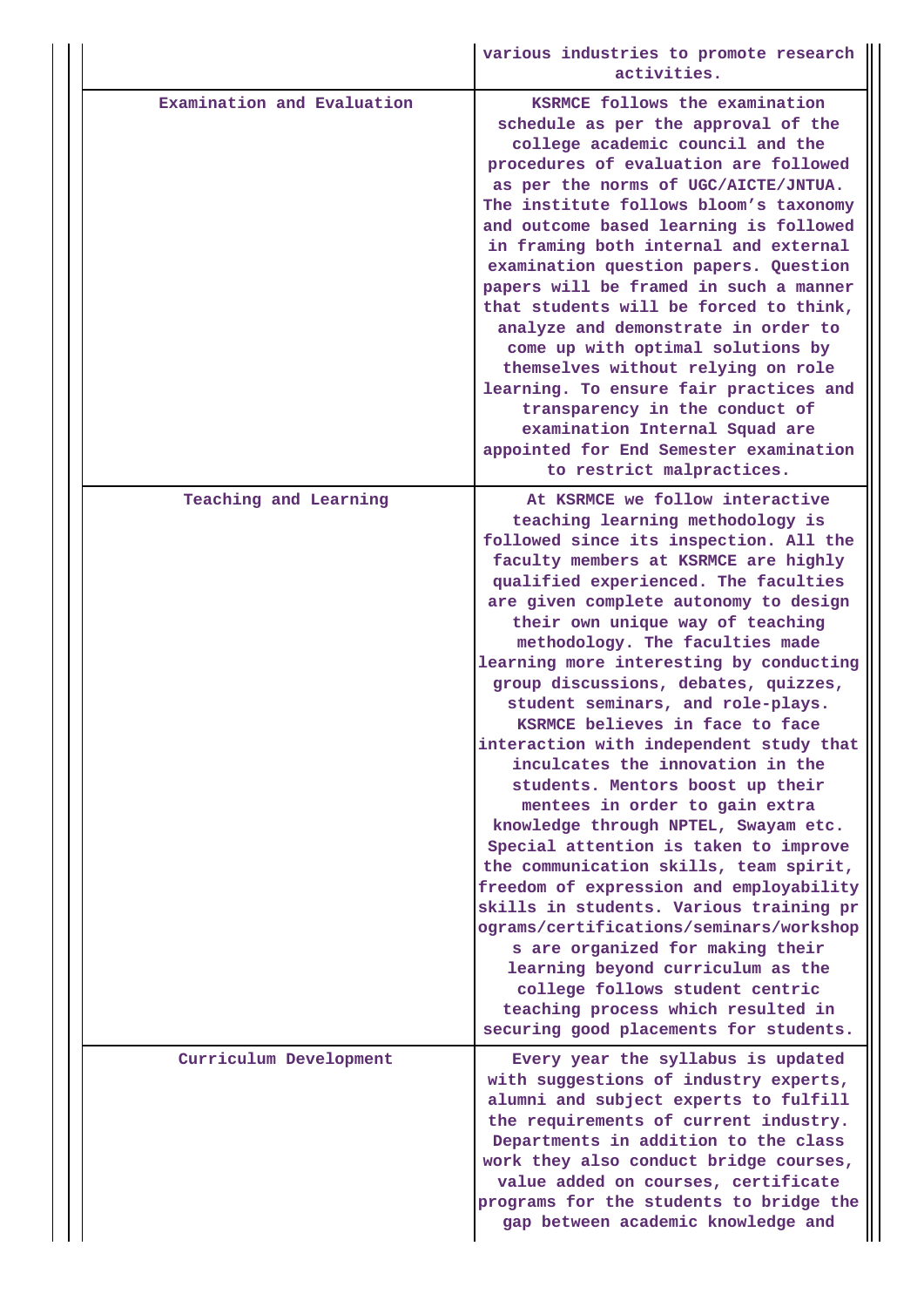| industry expectations. Faculties are    |
|-----------------------------------------|
| encouraged to attend various            |
| FDP's/seminars/workshops/refresher      |
| courses etc conducted at in house       |
| national/state recognized universities  |
| and institutes to upgrade their subject |
| knowledge, apart from this every year a |
| FDP is organized at campus for all the  |
| faculties on the usage of ICT tools,    |
| innovative teaching methods. Industry   |
| experts are invited to deliver talks on |
| latest trends in the technology, scope  |
| of employment etc. if required certain  |
| field activities or lab sessions are    |
| done with persons hired from the        |
| industries. Students are encouraged to  |
| go for internships/project works from   |
| the reputed core industries.            |
| Workshops/training sessions on latest   |
| software and hardware beyond the        |
| curriculum requirements are organized.  |

| $0.2.2$ mpononciation or c governance in areas or operations. |                                                                                                                                                                                                                                                                                                                                                                                                                                                                                            |
|---------------------------------------------------------------|--------------------------------------------------------------------------------------------------------------------------------------------------------------------------------------------------------------------------------------------------------------------------------------------------------------------------------------------------------------------------------------------------------------------------------------------------------------------------------------------|
| E-governace area                                              | <b>Details</b>                                                                                                                                                                                                                                                                                                                                                                                                                                                                             |
| Planning and Development                                      | ECAP Software : It is used in<br>academics for attendance, marks,<br>timetable, library issues etc.                                                                                                                                                                                                                                                                                                                                                                                        |
| Administration                                                | ECAP Software: This software is used<br>in administration for Creation of<br>departments, courses and branches,<br>Uploading student data to college<br>website and maintaining college diary.                                                                                                                                                                                                                                                                                             |
| Finance and Accounts                                          | Tally software: Tally ERP9 software<br>is used to maintain the following<br>transactions in our institution. To<br>record daily transactions of fee<br>remittance by the students with EMS<br>Software. To keep daily payments made<br>under various heads of expense. To<br>maintain individual ledgers for all<br>stake holders of the institution. To<br>maintain effective handling of Income<br>and Expenditure account which is used<br>to generate various financial<br>statements. |
| Student Admission and Support                                 | <b>ECAP Software</b>                                                                                                                                                                                                                                                                                                                                                                                                                                                                       |
| Examination                                                   | Examination soft ware: It is used for<br>Student Profile Creation/updating, data<br>validation, payment of registration<br>amount, hall ticket generation, result<br>processing, modernization of result<br>analysis and marks memo generation.                                                                                                                                                                                                                                            |

# $6.22 -$  Implementation of e-governance in areas of operations:

# **6.3 – Faculty Empowerment Strategies**

 6.3.1 – Teachers provided with financial support to attend conferences / workshops and towards membership fee of professional bodies during the year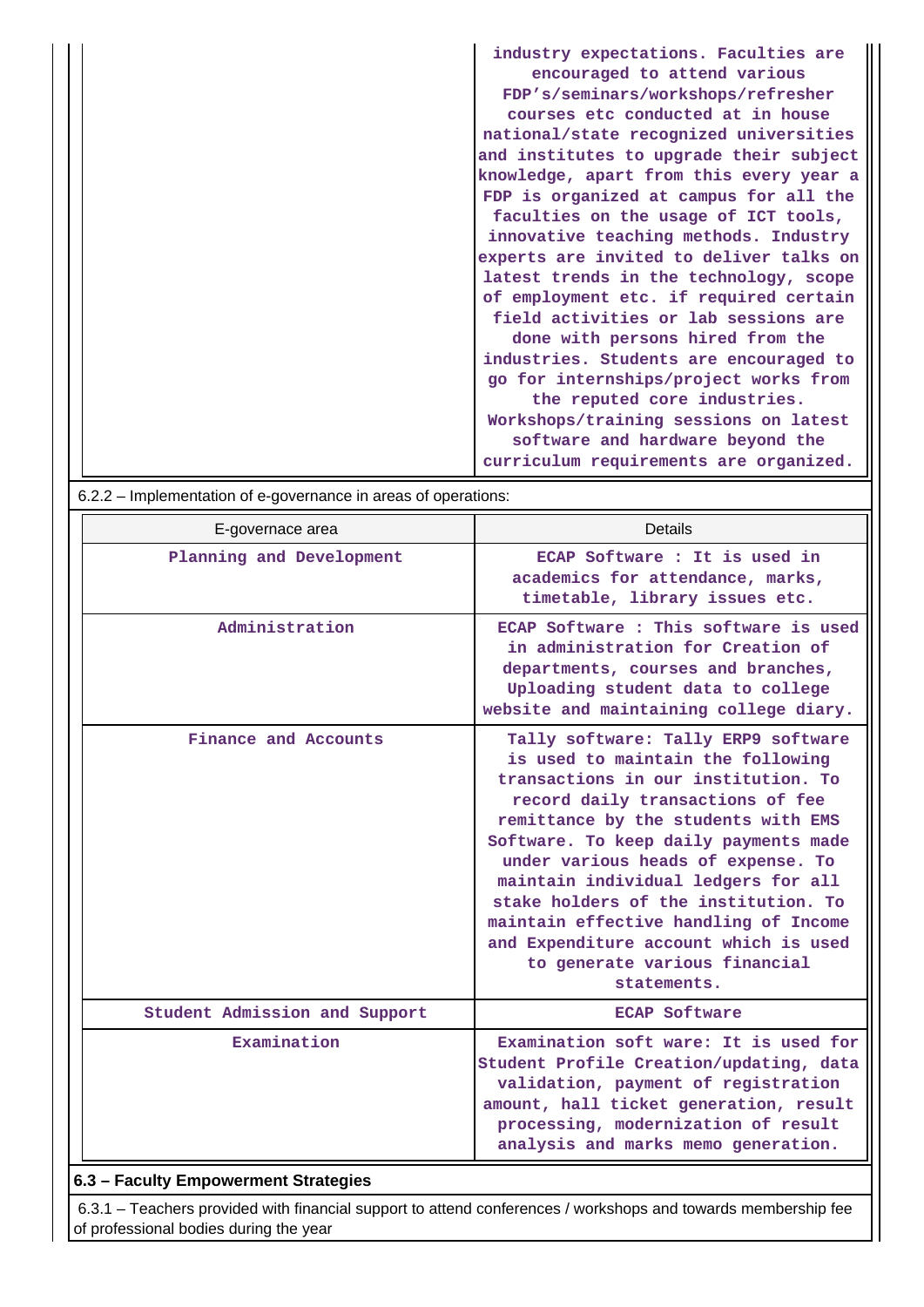| Year                                                                                                                                                             |                        |                                                                                             | Name of Teacher                                                                                                                                         |                                                                                                                          | Name of conference/<br>workshop attended<br>for which financial<br>support provided |                    | Name of the<br>professional body for<br>which membership<br>fee is provided |                                                  | Amount of support |                                                      |
|------------------------------------------------------------------------------------------------------------------------------------------------------------------|------------------------|---------------------------------------------------------------------------------------------|---------------------------------------------------------------------------------------------------------------------------------------------------------|--------------------------------------------------------------------------------------------------------------------------|-------------------------------------------------------------------------------------|--------------------|-----------------------------------------------------------------------------|--------------------------------------------------|-------------------|------------------------------------------------------|
| 2019                                                                                                                                                             |                        |                                                                                             | J.Suresh Babu                                                                                                                                           |                                                                                                                          | ICACET-2019                                                                         |                    | Nill                                                                        |                                                  |                   | 6000                                                 |
| 2019                                                                                                                                                             |                        |                                                                                             | C.Nagaraja                                                                                                                                              |                                                                                                                          | ICACET-2019                                                                         |                    | <b>Nill</b>                                                                 |                                                  |                   | 6000                                                 |
| 2020                                                                                                                                                             |                        |                                                                                             | Dr.B<br>sudarshan                                                                                                                                       |                                                                                                                          | ICACET-2019                                                                         |                    | <b>Nill</b>                                                                 |                                                  |                   | 6000                                                 |
| 2019                                                                                                                                                             |                        |                                                                                             | Dr.D Ravi<br>kanth                                                                                                                                      |                                                                                                                          | ICACET-2019                                                                         |                    | <b>Nill</b>                                                                 |                                                  |                   | 6000                                                 |
| 2019                                                                                                                                                             |                        |                                                                                             | C.Nagaraja                                                                                                                                              |                                                                                                                          | ICACET-2019                                                                         |                    | <b>Nill</b>                                                                 |                                                  |                   | 6000                                                 |
| 2020                                                                                                                                                             |                        |                                                                                             | Dr<br>A.Saravanan                                                                                                                                       |                                                                                                                          | ICSTEM-20, KIT<br>, COIMBATOOR                                                      |                    | <b>Nill</b>                                                                 |                                                  |                   | 9000                                                 |
| 2019<br>P.Durga<br>prasad                                                                                                                                        |                        |                                                                                             | <b>Nill</b><br>"Multi Agent<br>System its<br>Application in<br>Cyber Physical<br>Microgrid"<br>organised by<br>department of<br>EEE, AITS-<br>Rajampeta |                                                                                                                          |                                                                                     | 2000               |                                                                             |                                                  |                   |                                                      |
| 2019<br>G. Hussain<br><b>Basha</b>                                                                                                                               |                        |                                                                                             |                                                                                                                                                         | <b>Recent Trends</b><br>in Smart Grid"<br>organised by<br>Department of<br>EEE, JNTUACEA,<br>Ananthapuramu               |                                                                                     | <b>Nill</b>        |                                                                             | 2500                                             |                   |                                                      |
| 2019                                                                                                                                                             | Dr. M.<br>Sreenivasulu |                                                                                             |                                                                                                                                                         | International<br>Conference on<br>Advances in<br>Science,<br>Engineering and<br><b>Technology</b> (ICAS<br>$ET - 2019$ ) |                                                                                     | <b>Nill</b>        |                                                                             |                                                  | 6000              |                                                      |
| 2019                                                                                                                                                             |                        |                                                                                             | Dr.K. Amaresh                                                                                                                                           |                                                                                                                          | <b>Nill</b>                                                                         | TEEE<br>Membership |                                                                             |                                                  |                   | 5000                                                 |
|                                                                                                                                                                  |                        |                                                                                             |                                                                                                                                                         | View File                                                                                                                |                                                                                     |                    |                                                                             |                                                  |                   |                                                      |
| 6.3.2 - Number of professional development / administrative training programmes organized by the Colleges for<br>teaching and non teaching staff during the year |                        |                                                                                             |                                                                                                                                                         |                                                                                                                          |                                                                                     |                    |                                                                             |                                                  |                   |                                                      |
| Year                                                                                                                                                             |                        | Title of the<br>professional<br>development<br>programme<br>organised for<br>teaching staff | Title of the<br>administrative<br>training<br>programme<br>organised for<br>non-teaching<br>staff                                                       |                                                                                                                          | From date                                                                           |                    | To Date                                                                     | Number of<br>participants<br>(Teaching<br>staff) |                   | Number of<br>participants<br>(non-teaching<br>staff) |
| 2019                                                                                                                                                             |                        | 3 Days<br>Workshop<br>Demo<br>Robcad                                                        | <b>Nill</b>                                                                                                                                             |                                                                                                                          | 10/07/2019                                                                          |                    | 12/07/2019                                                                  | 26                                               |                   | Nill                                                 |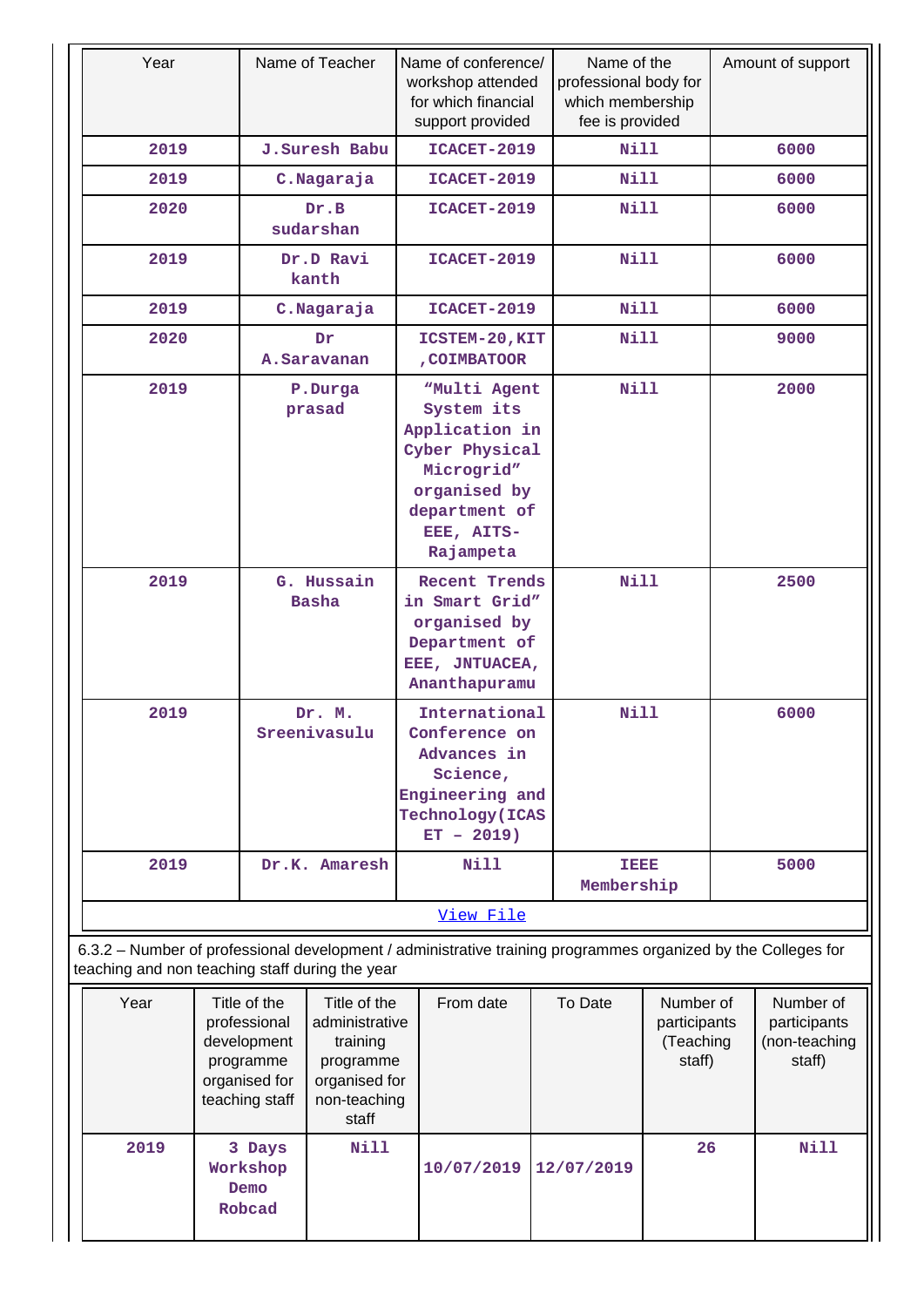|                           | 2019                                                     |                                                        | <b>Internet</b><br>of Things<br>3 Days<br>workshop   | <b>Nill</b>  | 15/07/2019                                                                                                                                                                                 |            | 17/07/2019 | 18  |   | Nill        |
|---------------------------|----------------------------------------------------------|--------------------------------------------------------|------------------------------------------------------|--------------|--------------------------------------------------------------------------------------------------------------------------------------------------------------------------------------------|------------|------------|-----|---|-------------|
|                           | 2019                                                     |                                                        | 6 Days<br>Workshop<br>Demo<br>Robcad                 | <b>Nill</b>  | 15/07/2019                                                                                                                                                                                 |            | 20/07/2019 | 28  |   | Nill        |
|                           | 2019                                                     |                                                        | <b>Internet</b><br>of Things<br>3 Days<br>workshop   | <b>Nill</b>  | 19/07/2019                                                                                                                                                                                 |            | 22/07/2019 | 38  |   | <b>Nill</b> |
|                           | 2019                                                     |                                                        | 5 Days<br>Workshop<br>Android                        | <b>Nill</b>  | 23/07/2019                                                                                                                                                                                 |            | 27/07/2019 | 37  |   | <b>Nill</b> |
|                           | 2019                                                     |                                                        | Android<br>workshop                                  | Nill         | 29/07/2019                                                                                                                                                                                 |            | 03/08/2019 | 22  |   | <b>Nill</b> |
|                           | 2019                                                     | National<br>Level<br>Workshop<br>on Smart<br>Microgrid |                                                      | <b>Nill</b>  | 05/08/2019                                                                                                                                                                                 |            | 09/08/2019 | 18  |   | <b>Nill</b> |
|                           | 2019                                                     |                                                        | Faculty<br>Developmen<br>t<br>Programme<br>on IoT    | <b>Nill</b>  | 21/10/2019                                                                                                                                                                                 |            | 23/10/2019 | 32  |   | <b>Nill</b> |
|                           | 2019                                                     |                                                        | 1 day<br>workshop<br>on Blooms<br>taxanomy           | <b>Nill</b>  | 08/07/2019                                                                                                                                                                                 |            | 08/07/2019 | 183 |   | <b>Nill</b> |
|                           | 2019                                                     |                                                        | 1 day<br>FDP on<br>Effective<br>teaching<br>learning | <b>Nill</b>  | 09/07/2019                                                                                                                                                                                 | 09/07/2019 |            | 183 |   | <b>Nill</b> |
|                           |                                                          |                                                        |                                                      |              | View File                                                                                                                                                                                  |            |            |     |   |             |
|                           |                                                          |                                                        |                                                      |              | 6.3.3 - No. of teachers attending professional development programmes, viz., Orientation Programme, Refresher<br>Course, Short Term Course, Faculty Development Programmes during the year |            |            |     |   |             |
|                           | Title of the<br>professional<br>development<br>programme |                                                        | Number of teachers<br>who attended                   |              | From Date                                                                                                                                                                                  | To date    |            |     |   | Duration    |
|                           | product<br>Development on<br>3D Experience               |                                                        | $\mathbf{1}$                                         | 26/11/2019   |                                                                                                                                                                                            | 29/11/2019 |            |     | 4 |             |
|                           | FDP ON<br><b>AUTOCAD</b>                                 |                                                        |                                                      | $\mathbf{1}$ | 18/05/2020                                                                                                                                                                                 |            | 30/05/2020 |     |   | 12          |
|                           | FDP ON CATIA                                             |                                                        |                                                      | 1            | 18/05/2020                                                                                                                                                                                 |            | 30/05/2020 |     |   | 12          |
| one week<br>mline faculty |                                                          |                                                        | 65                                                   | 16/06/2020   |                                                                                                                                                                                            | 20/06/2020 |            |     | 5 |             |

Ш

**online faculty**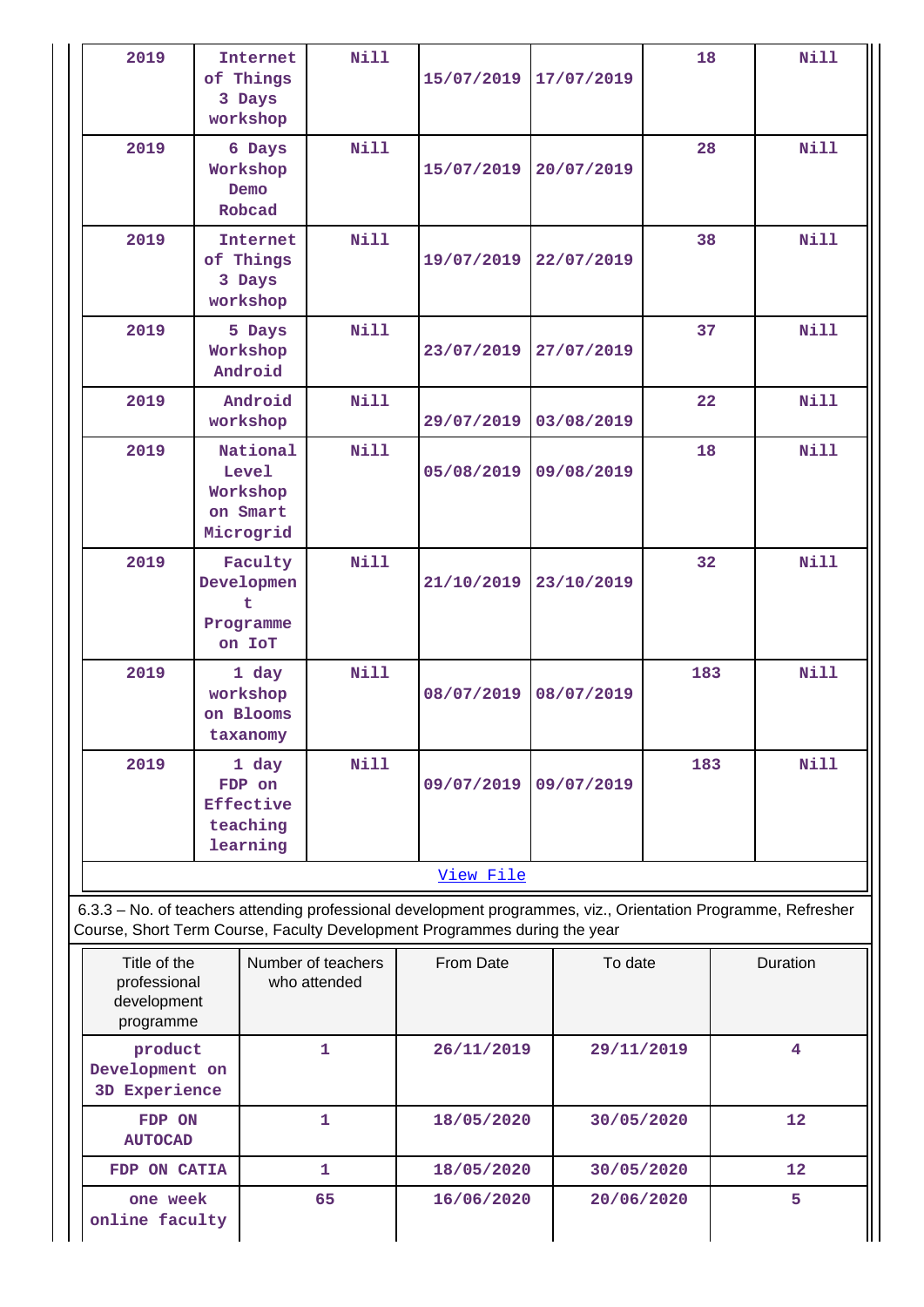| Five Day<br>Webinar series<br>in association<br>with Enflare<br>Tecnologies<br>development<br>program on "Blo<br>ckchain Technol<br>ogy its<br>Applications |                  |                                                                                                                                                          |            |           |              |                                                                                      |                                                      |
|-------------------------------------------------------------------------------------------------------------------------------------------------------------|------------------|----------------------------------------------------------------------------------------------------------------------------------------------------------|------------|-----------|--------------|--------------------------------------------------------------------------------------|------------------------------------------------------|
| Two Day<br>Online Workshop<br>on "Python<br>Rasberry Pi"                                                                                                    | 37               |                                                                                                                                                          | 29/05/2020 |           | 30/05/2020   |                                                                                      | $\overline{2}$                                       |
| Two -Day<br>Workshop on<br>"Illumination<br>Design with<br>DIALux Software                                                                                  | 32               |                                                                                                                                                          | 08/01/2020 |           | 09/01/2020   |                                                                                      | $\overline{2}$                                       |
| A two day<br>workshop on<br>Computational<br>Fluid Dynamics                                                                                                 | 15               |                                                                                                                                                          | 06/03/2020 |           | 07/03/2020   |                                                                                      | $\overline{2}$                                       |
| Three Day<br>Certification<br>Course on<br><b>"MATLAB</b><br>Programming"                                                                                   | 29               |                                                                                                                                                          | 02/12/2019 |           | 04/12/2019   |                                                                                      | 3                                                    |
| Five Day<br>Short Term<br>Training<br>Program (STTP)<br>on "Control and<br>Automation                                                                       | 14               |                                                                                                                                                          | 18/11/2019 |           | 22/11/2019   |                                                                                      | 5                                                    |
| 5-Day Faculty<br>Development<br>Program on<br>"Smart Grid"                                                                                                  | 20               |                                                                                                                                                          | 05/08/2019 |           | 09/12/2020   |                                                                                      | 5                                                    |
|                                                                                                                                                             |                  |                                                                                                                                                          | View File  |           |              |                                                                                      |                                                      |
| 6.3.4 - Faculty and Staff recruitment (no. for permanent recruitment):                                                                                      |                  |                                                                                                                                                          |            |           |              |                                                                                      |                                                      |
|                                                                                                                                                             | Teaching         |                                                                                                                                                          |            |           | Non-teaching |                                                                                      |                                                      |
| Permanent                                                                                                                                                   | <b>Full Time</b> |                                                                                                                                                          |            | Permanent |              |                                                                                      | <b>Full Time</b>                                     |
|                                                                                                                                                             | 183              |                                                                                                                                                          |            | 228       |              |                                                                                      | 228                                                  |
| $6.3.5$ – Welfare schemes for                                                                                                                               |                  |                                                                                                                                                          |            |           |              |                                                                                      |                                                      |
| Teaching                                                                                                                                                    |                  | Non-teaching                                                                                                                                             |            |           |              | <b>Students</b>                                                                      |                                                      |
| • EPF • Study,<br>Maternity and Medical<br>leaves are sanctioned for<br>the required staff .<br>Vehicle and Laptop loans<br>• Fee concession for            |                  | • EPF and ESI • Study,<br>Maternity and Medical<br>leaves are sanctioned for<br>the required staff .<br>Vehicle and Laptop loans<br>• Fee concession for |            |           |              | Cash awards for merit<br>students. Health centre<br>and medicine, Xerox<br>facility. | provided, free treatment<br>facility, transportation |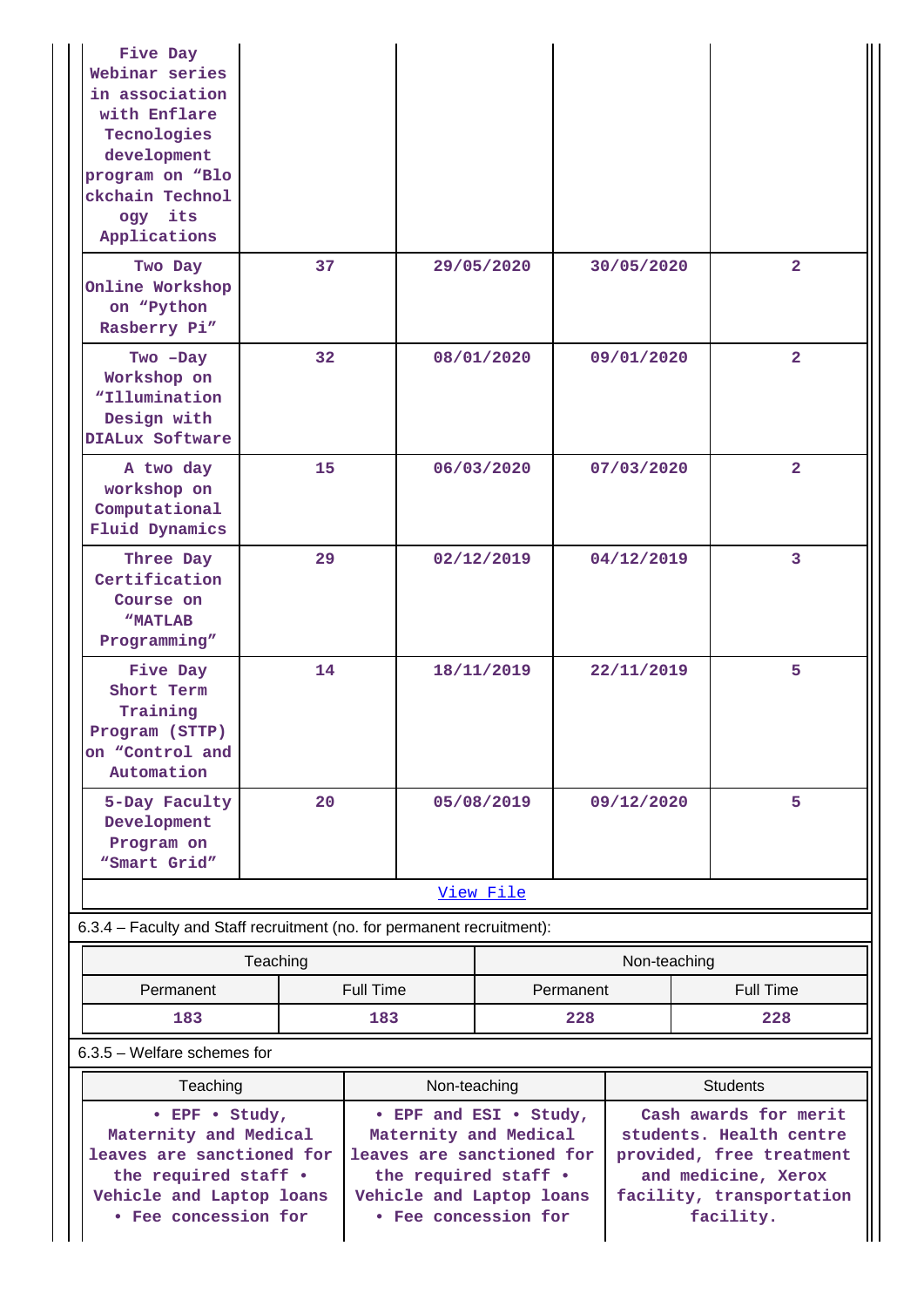### **6.4 – Financial Management and Resource Mobilization**

6.4.1 – Institution conducts internal and external financial audits regularly (with in 100 words each)

 **Since the inception of KSRMCE a transparent mechanism of financial resources are been followed. In the beginning of the academic year a proper budget allocations are been made effective utilization of financial resources are been planned. Fee collection, salary and loan distributions, bills and tax payments, purchase of laboratory equipment, teaching aids, furniture and facilities are managed by the accounts department in support with purchase committee. All the financial transactions are done in a proper channel and the transactions are recorded and computerized. Every month the CFO of the college does the internal audits. At the end of every financial year an external audit is done by the statutory auditor and annual submission of income-tax returns is carried out. There have been no audit objections raised due to well-planned financial management.**

 6.4.2 – Funds / Grants received from management, non-government bodies, individuals, philanthropies during the year(not covered in Criterion III)

| Name of the non government<br>funding agencies /individuals | Funds/ Grnats received in Rs. | Purpose |
|-------------------------------------------------------------|-------------------------------|---------|
|                                                             |                               | Νi      |

**No file uploaded.**

6.4.3 – Total corpus fund generated

| 704.3 |
|-------|
|-------|

## **6.5 – Internal Quality Assurance System**

6.5.1 – Whether Academic and Administrative Audit (AAA) has been done?

| Audit Type     | External |        | Internal |             |
|----------------|----------|--------|----------|-------------|
|                | Yes/No   | Agency | Yes/No   | Authority   |
| Academic       | Yes      | Nill   | Yes      | <b>IQAC</b> |
| Administrative | Yes      | Nill   | Yes      | IQAC        |

6.5.2 – Activities and support from the Parent – Teacher Association (at least three)

 **Participation of parents is solicited in design and delivery of curriculum. They are continuously kept informed about the progress of their wards by communicating with them through their mobile phones and also writing emails when ever seems necessary. To work for the welfare of Students, Teachers and for the Development of the Institution To foster and promote good relationship among the members of the Teaching staff, student and parent/guardians of the students To assist students coming from Socially and Economically backward group financially or otherwise to complete Engineering education successfully To promote the activities of the Training and Placement Cell and to conduct Seminars and Technical/Training programmes for the students to achieve technology oriented skills/jobs To institute scholarships, prizes, medals, endowments etc to benefit students showing a high proficiency in their studies and co-curricular activities.**

6.5.3 – Development programmes for support staff (at least three)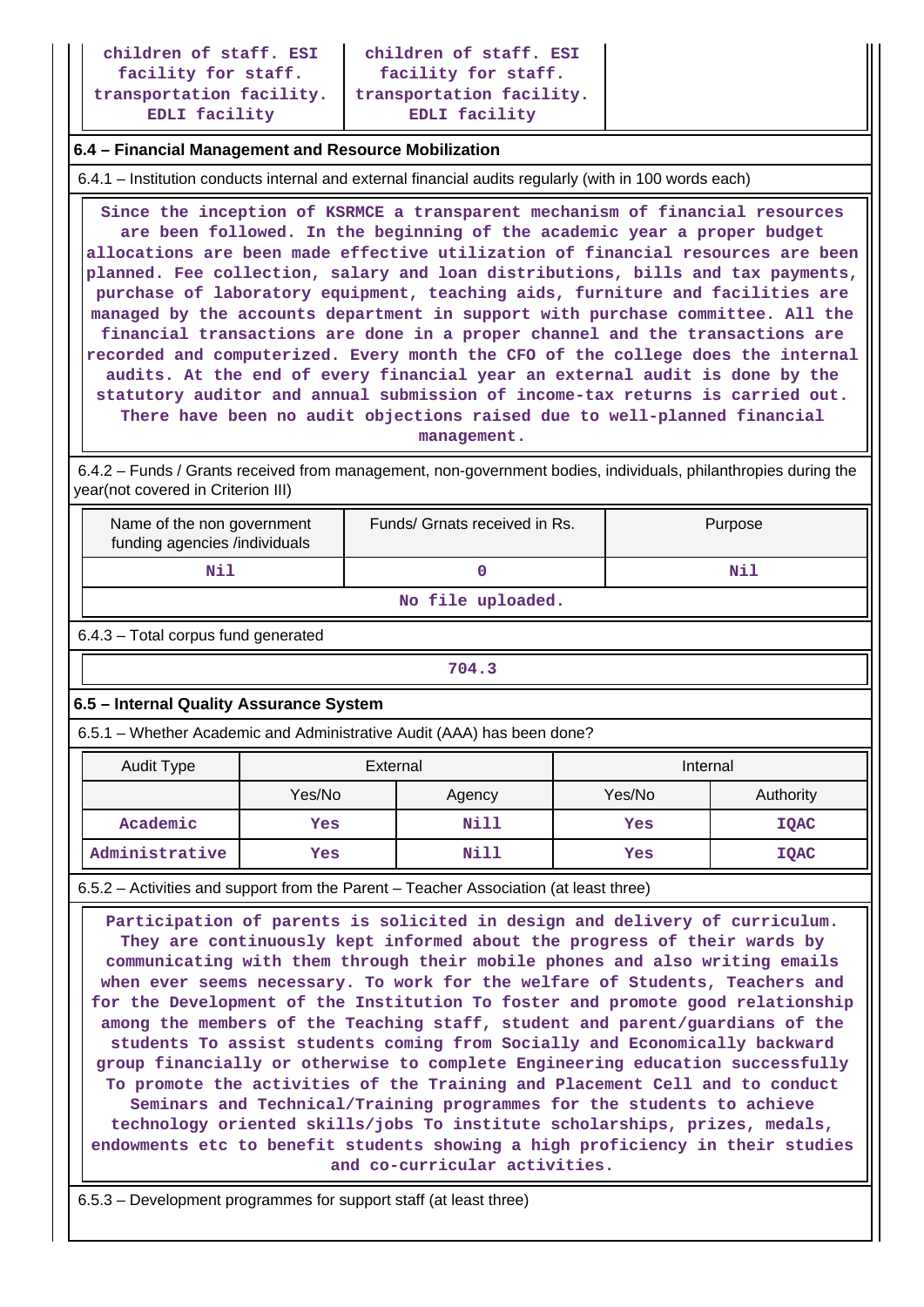**Training programmes are conducted on regular basis either by the faculty or by the technical people from the equipment / instruments suppliers to upgrade their skills in handling and maintaining them in laboratories. • Adequate training and instructions are given on regular basis particularly when ever laboratory curriculum is changed meeting the requirements. • Academic / study leaves are granted to encourage higher education.**

6.5.4 – Post Accreditation initiative(s) (mention at least three)

**Submission of Data for AISHE portal, Participation in NIRF, ISO certification**

6.5.5 – Internal Quality Assurance System Details

| a) Submission of Data for AISHE portal | Yes |
|----------------------------------------|-----|
| b) Participation in NIRF               | Yes |
| c)ISO certification                    | Yes |
| d)NBA or any other quality audit       | No  |

6.5.6 – Number of Quality Initiatives undertaken during the year

| Year | Name of quality<br>initiative by IQAC                                           | Date of<br>conducting IQAC | <b>Duration From</b> | Duration To | Number of<br>participants |
|------|---------------------------------------------------------------------------------|----------------------------|----------------------|-------------|---------------------------|
| 2019 | Interaction<br>with new<br>faculty,<br>ethics and<br>System of<br><b>KSRMCE</b> | 09/12/2019                 | 09/12/2019           | 09/12/2019  | 20                        |
| 2019 | Mentoring<br>and Coaching                                                       | 10/01/2019                 | 10/01/2019           | 10/01/2019  | 55                        |
| 2019 | <b>OBE</b>                                                                      | 14/08/2019                 | 14/08/2019           | 14/08/2019  | 65                        |
| 2020 | Research<br>and<br>Innovation<br>and How to<br>publish a<br>Paper               | 01/09/2020                 | 01/09/2020           | 01/09/2020  | 40                        |
| 2020 | <b>New</b><br>Education<br>Policy                                               | 13/03/2020                 | 13/03/2020           | 13/03/2020  | 50                        |

[View File](https://assessmentonline.naac.gov.in/public/Postacc/Quality_Initiatives_B/8587_Quality_Initiatives_B_1609311182.xlsx) [View File](https://assessmentonline.naac.gov.in/public/Postacc/Quality_Initiatives_B/8587_Quality_Initiatives_B_1609311182.xlsx)

# **CRITERION VII – INSTITUTIONAL VALUES AND BEST PRACTICES**

## **7.1 – Institutional Values and Social Responsibilities**

 7.1.1 – Gender Equity (Number of gender equity promotion programmes organized by the institution during the year)

| Title of the<br>programme                             | Period from | Period To  | Number of Participants |      |
|-------------------------------------------------------|-------------|------------|------------------------|------|
|                                                       |             |            | Female                 | Male |
| Lecture on<br>role of men and<br>women in<br>politics | 26/11/2019  | 26/11/2019 | 51                     | 35   |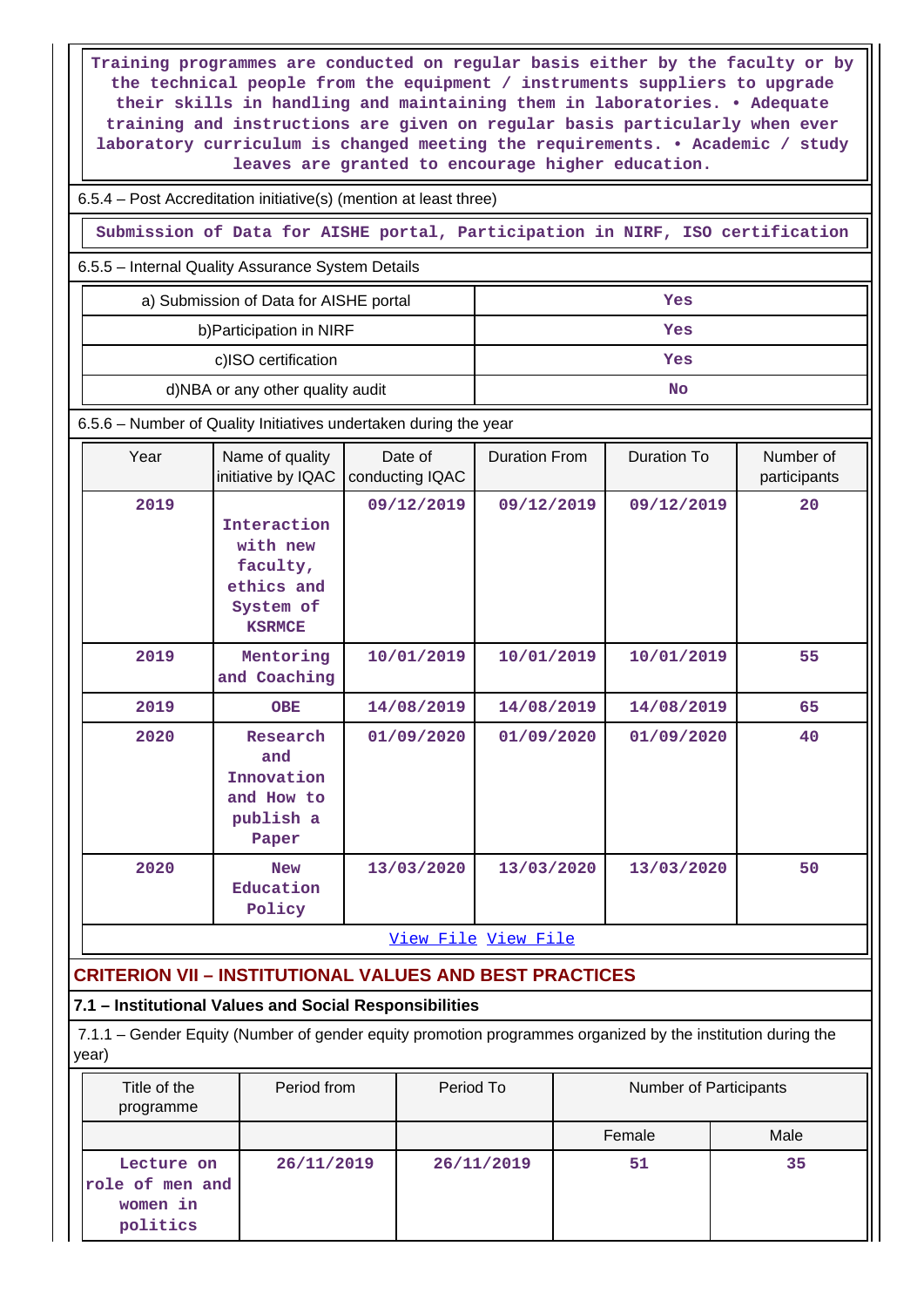| Malala Day                                                                  | 12/07/2019 | 12/07/2019 | 164 | 96  |
|-----------------------------------------------------------------------------|------------|------------|-----|-----|
| Creating<br>awareness on<br>stop violence<br>against women                  | 24/07/2019 | 24/07/2019 | 105 | 121 |
| Lecture on<br>AIDS awareness<br>- Gender<br>Justice                         | 08/08/2019 | 08/08/2019 | 146 | 128 |
| Women's<br>equality day                                                     | 26/08/2019 | 26/08/2019 | 128 | 64  |
| World suicide<br>prevention day                                             | 09/09/2019 | 09/09/2019 | 167 | 122 |
| Demo on self<br>defense                                                     | 26/09/2019 | 26/09/2019 | 161 | 45  |
| Awareness<br>programme on<br>gender equality<br>in education                | 09/10/2019 | 09/10/2019 | 171 | 82  |
| Lecture on<br>women<br>empowerment and<br>gender justice<br>in India        | 23/10/2019 | 23/10/2019 | 83  | 57  |
| Lecture on<br>women personal<br>safety                                      | 06/11/2019 | 06/11/2019 | 159 | 87  |
| International<br>day for the<br>elimination of<br>violence<br>against women | 25/11/2019 | 25/11/2019 | 97  | 68  |
| World aids<br>day-<br>Vulnerability<br>of Girls and<br>Women                | 30/11/2019 | 30/11/2019 | 115 | 121 |
| Awaeness on<br><b>ICC</b>                                                   | 06/12/2019 | 06/12/2019 | 126 | 49  |
| Awareness on<br>women<br>empowerment                                        | 10/01/2020 | 10/01/2020 | 149 | 76  |
| Awareness<br>programme on<br><b>Disha 2019</b>                              | 29/01/2020 | 29/01/2020 | 162 | 179 |
| National<br>Women's Day<br>2020                                             | 13/02/2020 | 13/02/2020 | 152 | 47  |
| Women's day<br>celebrations                                                 | 08/03/2020 | 08/03/2020 | 143 | 69  |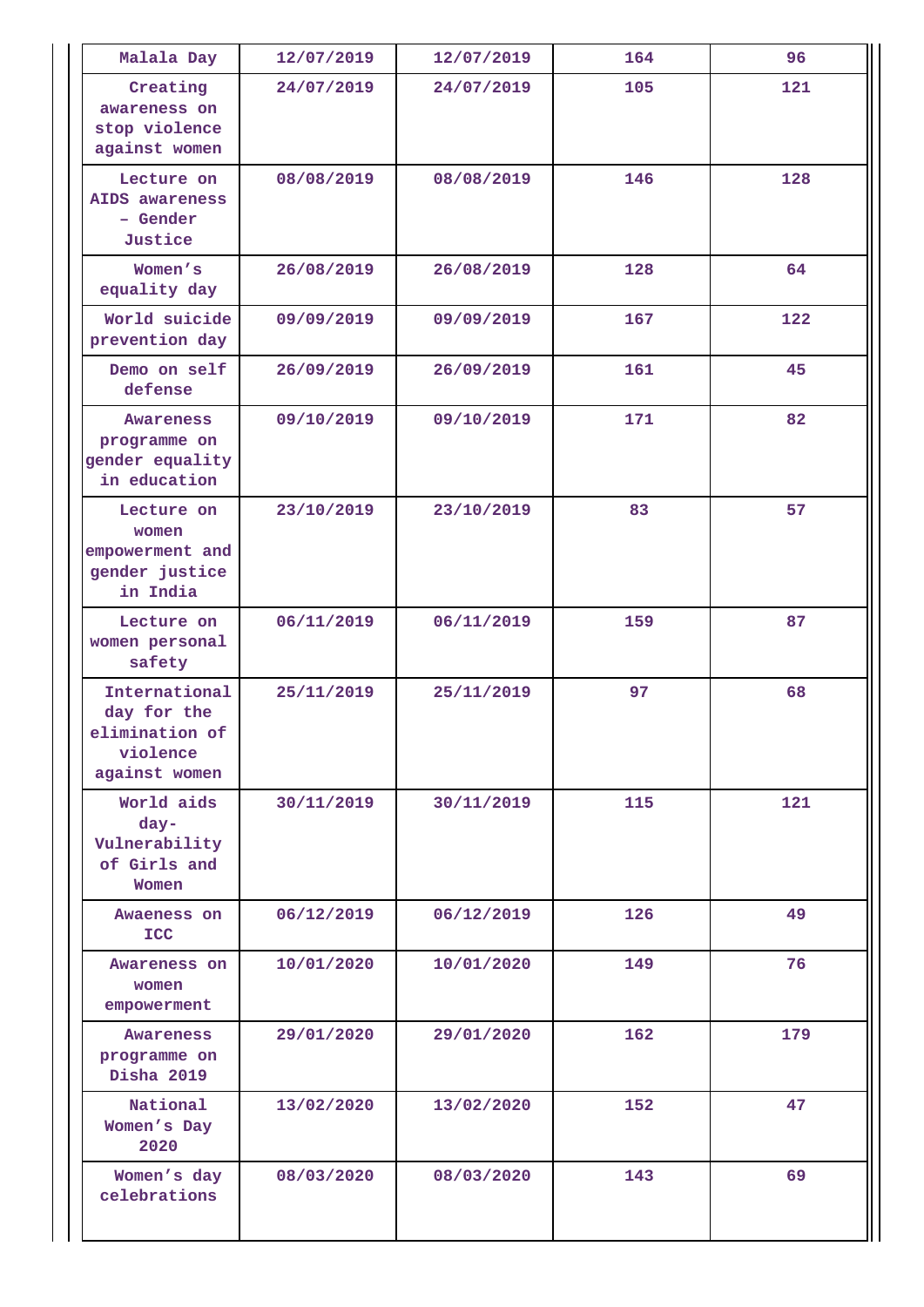| corporate<br>social<br>responsibility<br>and gender<br>sensitivity at<br>workplace    | Lecture on                                                                                                 | 18/03/2020                           |            |            | 18/03/2020 |             | 89                    |                            | 72                                     |    |
|---------------------------------------------------------------------------------------|------------------------------------------------------------------------------------------------------------|--------------------------------------|------------|------------|------------|-------------|-----------------------|----------------------------|----------------------------------------|----|
| World health<br>day                                                                   |                                                                                                            | 06/04/2020                           |            |            | 06/04/2020 | 186         |                       |                            | 92                                     |    |
| Need for<br>women literacy<br>to remove<br>gender<br>disparities                      |                                                                                                            | 14/04/2020                           |            | 14/04/2020 |            |             |                       | 85                         |                                        | 42 |
| gender<br>sensitization:<br>A need for<br>social justice                              | Lecture on                                                                                                 | 20/05/2020                           |            |            | 20/05/2020 | 83          |                       |                            | 42                                     |    |
|                                                                                       | Lecture on<br>16/06/2020<br>Indian<br>constitution<br>and human<br>rights:<br>equality of men<br>and women |                                      |            |            | 16/06/2020 | 136         |                       |                            | 62                                     |    |
|                                                                                       | 7.1.2 - Environmental Consciousness and Sustainability/Alternate Energy initiatives such as:               |                                      |            |            |            |             |                       |                            |                                        |    |
| Percentage of power requirement of the University met by the renewable energy sources |                                                                                                            |                                      |            |            |            |             |                       |                            |                                        |    |
|                                                                                       |                                                                                                            |                                      |            | 78.86      |            |             |                       |                            |                                        |    |
|                                                                                       | 7.1.3 - Differently abled (Divyangjan) friendliness                                                        |                                      |            |            |            |             |                       |                            |                                        |    |
|                                                                                       | Item facilities                                                                                            |                                      |            | Yes/No     |            |             |                       | Number of beneficiaries    |                                        |    |
|                                                                                       | Physical facilities                                                                                        |                                      |            |            | Yes        |             |                       | Nill                       |                                        |    |
|                                                                                       | Provision for lift                                                                                         |                                      | Yes        |            |            |             | <b>Nill</b>           |                            |                                        |    |
|                                                                                       | Ramp/Rails                                                                                                 |                                      | <b>Yes</b> |            |            |             | <b>Nill</b>           |                            |                                        |    |
|                                                                                       | <b>Braille</b><br>Software/facilities                                                                      |                                      | Yes        |            |            | <b>Nill</b> |                       |                            |                                        |    |
|                                                                                       | Rest Rooms                                                                                                 |                                      | Yes        |            |            | Nill        |                       |                            |                                        |    |
|                                                                                       | Scribes for examination                                                                                    |                                      | Yes        |            |            |             | Nill                  |                            |                                        |    |
| Special skill<br>development for<br>differently abled<br>students                     |                                                                                                            | <b>No</b>                            |            | Nill       |            |             |                       |                            |                                        |    |
|                                                                                       | Any other similar<br>facility                                                                              |                                      | <b>No</b>  |            | Nill       |             |                       |                            |                                        |    |
|                                                                                       | 7.1.4 - Inclusion and Situatedness                                                                         |                                      |            |            |            |             |                       |                            |                                        |    |
| Year                                                                                  | Number of<br>initiatives to<br>address                                                                     | Number of<br>initiatives<br>taken to |            | Date       | Duration   |             | Name of<br>initiative | <b>Issues</b><br>addressed | Number of<br>participating<br>students |    |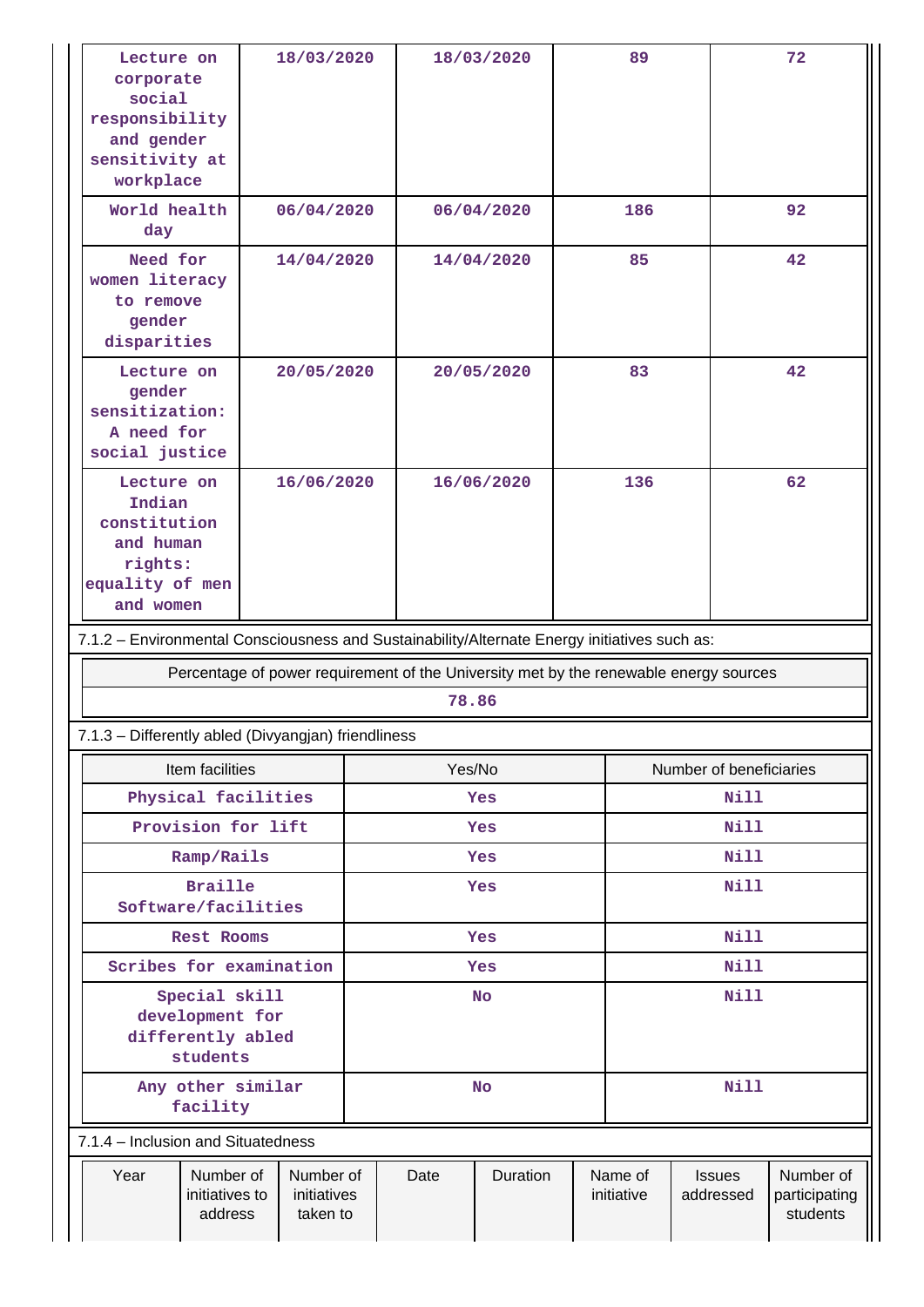|      | locational<br>advantages<br>and disadva<br>ntages | engage with<br>and<br>contribute to<br>local<br>community |                     |                         |                                                                     |                             | and staff |
|------|---------------------------------------------------|-----------------------------------------------------------|---------------------|-------------------------|---------------------------------------------------------------------|-----------------------------|-----------|
| 2019 | $\mathbf{1}$                                      | $\mathbf{1}$                                              | 29/08/2<br>019      | 3                       | Disaster<br>Managemen<br>t and<br>First Aid                         | Students,<br><b>KSRMCE</b>  | 276       |
| 2019 | 1                                                 | 1                                                         | 11/09/2<br>019      | $\mathbf{1}$            | Swachata<br>Hi Seva<br>Campaign                                     | Tadigotla<br>Village        | 78        |
| 2019 | $\mathbf{1}$                                      | $\mathbf{1}$                                              | 12/09/2<br>019      | $\mathbf{1}$            | <b>Awareness</b><br>programme<br><b>on</b><br>Overseas<br>Education | Students,<br><b>KSRMCE</b>  | 193       |
| 2019 | $\mathbf{1}$                                      | $\mathbf{1}$                                              | 24/09/2<br>019      | $\mathbf{1}$            | Swatchh<br><b>Bharat</b><br>and tree<br>plantatio<br>n              | Tadigotla<br>Village        | 115       |
| 2019 | 1                                                 | $\mathbf{1}$                                              | 18/10/2<br>019      | $\mathbf{1}$            | <b>Blood</b><br>Donation<br>Camp                                    | <b>KSRMCE</b>               | 109       |
| 2020 | $\mathbf{1}$                                      | $\mathbf{1}$                                              | 25/01/2<br>020      | $\mathbf{1}$            | National<br><b>Voters</b><br>Day                                    | Students,<br><b>KSRMCE</b>  | 493       |
| 2020 | 1                                                 | $\mathbf{1}$                                              | 15/02/2<br>020      | $\overline{\mathbf{4}}$ | White<br>Coating<br>to Trees<br>in Campus                           | <b>KSRMCE</b>               | 194       |
| 2020 | 1                                                 | $\mathbf{1}$                                              | 09/03/2<br>020      | $\mathbf{1}$            | Say no<br>to<br>Plastic                                             | Krishna<br>puram<br>Village | 73        |
| 2020 | $\mathbf{1}$                                      | $\mathbf{1}$                                              | 30/03/2<br>020      | $\mathbf{1}$            | Awareness<br>programme<br>on<br>COVID19 s<br>ituations              | Tadigotla<br>Village        | 51        |
| 2020 | 1                                                 | $\mathbf{1}$                                              | 06/04/2<br>020      | $\mathbf{1}$            | Spraying<br>of<br>Bleaching                                         | Tadigotla<br>Village        | 74        |
|      | View File                                         |                                                           |                     |                         |                                                                     |                             |           |
|      | 7.1.5 - Human Values and Professional Ethics      |                                                           |                     |                         |                                                                     |                             |           |
|      | Title                                             |                                                           | Date of publication |                         |                                                                     | Follow up(max 100 words)    |           |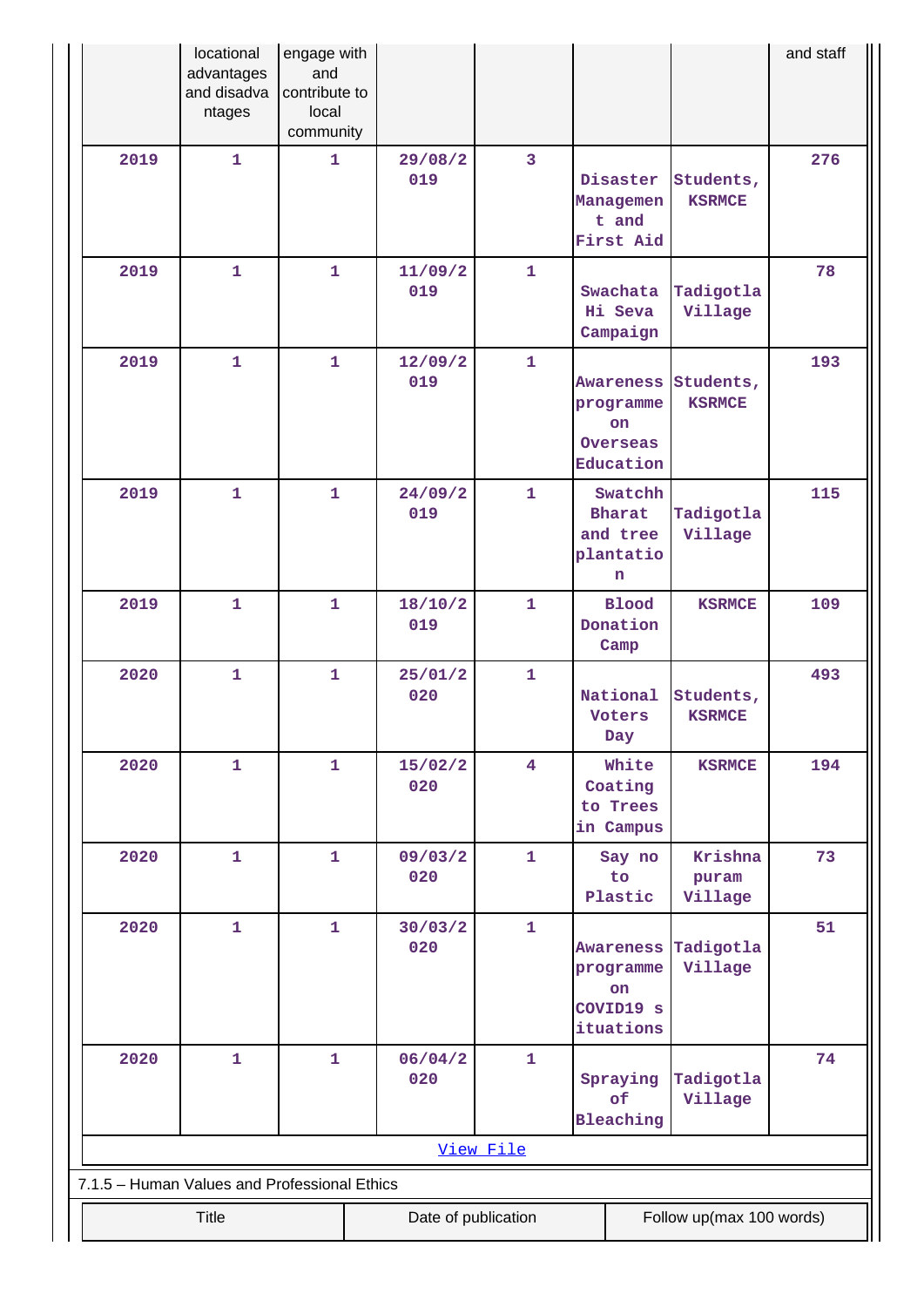| Code of conduct ethics<br>for faculty | 08/07/2019 | The mission of the<br>College is to prepare the<br>students for future. This<br>entails high quality<br>instruction delivery<br>supported by allied<br>activities like research,<br>industry institute<br>interaction etc. It is<br>the responsibility of the<br>College to provide<br>systematic support to<br>faculty members so that<br>they are properly<br>equipped to meet the<br>demands of the<br>instruction. "Citizens"<br>of the KSRM community<br>include students,<br>faculty, staff and those<br>otherwise affiliated with<br>the KSRM. Accepting<br>membership into the KSRM<br>community as a faculty<br>entails an obligation to<br>promote its welfare by<br>assuming the rights and<br>responsibilities listed<br>below. Each individual<br>member of this community<br>is responsible for his or<br>her own actions and is<br>expected to respect the<br>rights of others. The<br>purpose of KSRM's Code of<br>Conduct and Ethics for<br>Faculty (Code) is to<br>indicate in a general way<br>the obligations of a<br>faculty member toward the<br>students and the College. |
|---------------------------------------|------------|--------------------------------------------------------------------------------------------------------------------------------------------------------------------------------------------------------------------------------------------------------------------------------------------------------------------------------------------------------------------------------------------------------------------------------------------------------------------------------------------------------------------------------------------------------------------------------------------------------------------------------------------------------------------------------------------------------------------------------------------------------------------------------------------------------------------------------------------------------------------------------------------------------------------------------------------------------------------------------------------------------------------------------------------------------------------------------------------------|
| Code of ethics for<br>students        | 08/07/2019 | An essential component<br>of the mission of KSRM<br>College of Engineering<br>("KSRM") is to create and<br>sustain an atmosphere of<br>intellectual excitement,<br>a climate of inquiry and<br>innovation among<br>students. In pursuit of<br>this mission, the College<br>is committed to achieving<br>academic excellence, to<br>creating an environment<br>for learning, and to<br>cultivating responsible<br>citizenship in the larger<br>society. The KSRM is a                                                                                                                                                                                                                                                                                                                                                                                                                                                                                                                                                                                                                             |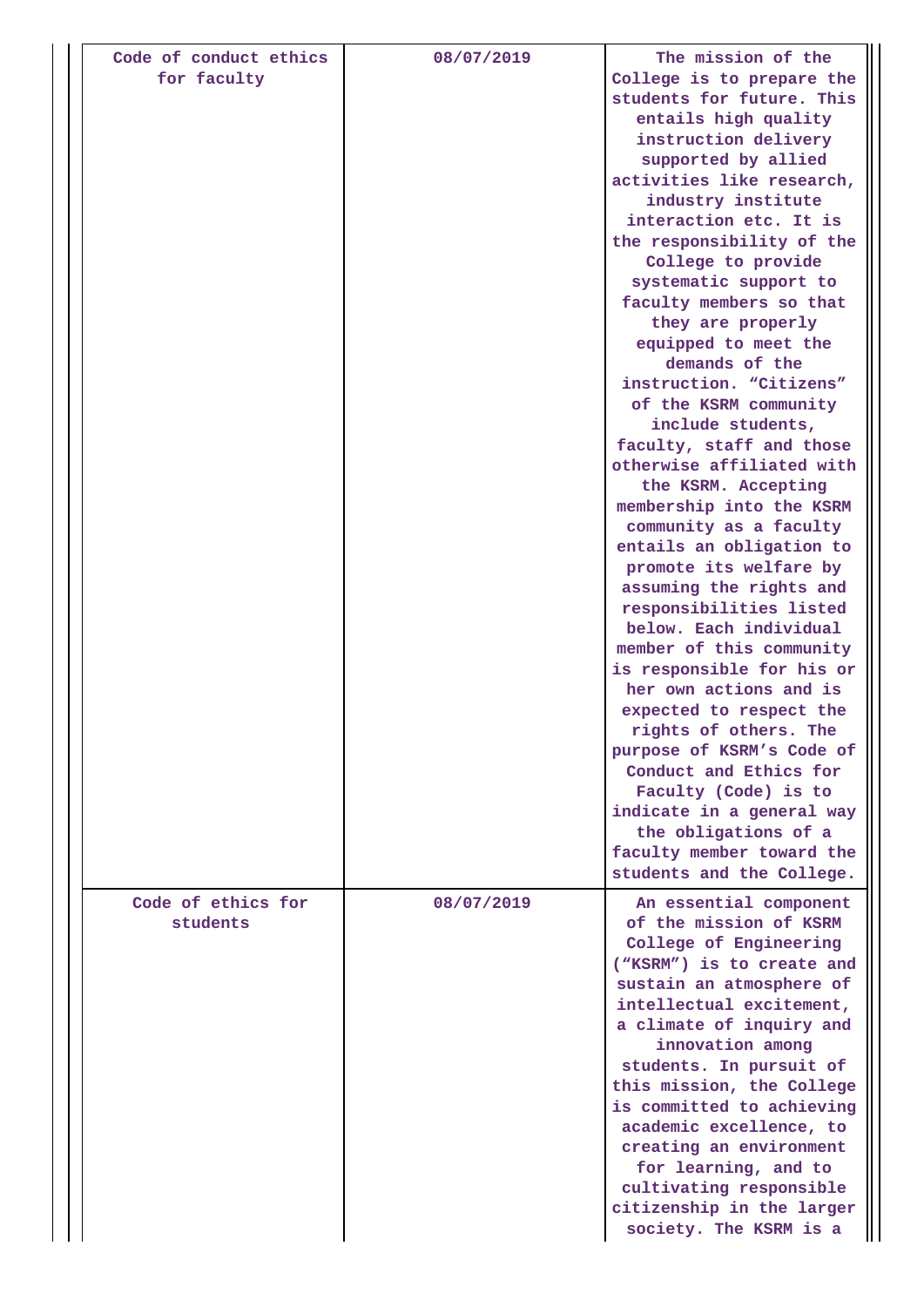| community in which        |
|---------------------------|
| intellectual growth,      |
| learning from others,     |
| mutual tolerance, and     |
| respect for freedom of    |
| thought and expression    |
| are principles of         |
| paramount importance. In  |
| an environment that       |
| promotes the free         |
| interchange of ideas,     |
| cultural and intellectual |
| diversity, and a wealth   |
| of social opportunities,  |
| KSRM students take        |
| advantage of the academic |
| and nonacademic           |
| opportunities available   |
| to them, deepening their  |
| intellectual insights     |
| through formal            |
| instruction, and          |
| expanding their           |
| educational experience    |
| beyond their academic     |
| programs.                 |

| 7.1.6 – Activities conducted for promotion of universal Values and Ethics |               |             |                        |  |  |  |  |  |  |
|---------------------------------------------------------------------------|---------------|-------------|------------------------|--|--|--|--|--|--|
| Activity                                                                  | Duration From | Duration To | Number of participants |  |  |  |  |  |  |
| International<br>Yoga Day                                                 | 21/06/2020    | 21/06/2020  | 61                     |  |  |  |  |  |  |
| Independence Day                                                          | 15/08/2019    | 15/08/2019  | 215                    |  |  |  |  |  |  |
| Sadbhavana Diwas                                                          | 20/08/2019    | 20/08/2019  | 243<br>376             |  |  |  |  |  |  |
| Teachers Day                                                              | 05/09/2019    | 05/09/2019  |                        |  |  |  |  |  |  |
| Gandhi Jayanti                                                            | 02/10/2019    | 02/10/2019  | 76                     |  |  |  |  |  |  |
| National Unity<br>Day                                                     | 31/10/2019    | 31/10/2019  | 221                    |  |  |  |  |  |  |
| AIDS Day                                                                  | 01/12/2019    | 01/12/2019  | 236                    |  |  |  |  |  |  |
| National Voters<br>Day                                                    | 25/01/2020    | 25/01/2020  | 249                    |  |  |  |  |  |  |
| Republic Day                                                              | 26/01/2020    |             | 256                    |  |  |  |  |  |  |
| Ambedkar Jayanti                                                          | 14/04/2020    | 14/04/2020  | 47                     |  |  |  |  |  |  |
| <u>View File</u>                                                          |               |             |                        |  |  |  |  |  |  |

7.1.7 – Initiatives taken by the institution to make the campus eco-friendly (at least five)

 **KSRMCE every year organize plantation drive in order to promote greenery on the campus.**

**Promoting Eco-friendly Ganesha on campus. By distributing eco-friendly Ganesha to the staff and selling to the students at nominal prices.**

**Establishing Rain Water Harvesting pits in the campus.**

**Signing MoU with ITC for paper, plastic, e-waste, and other solid waste**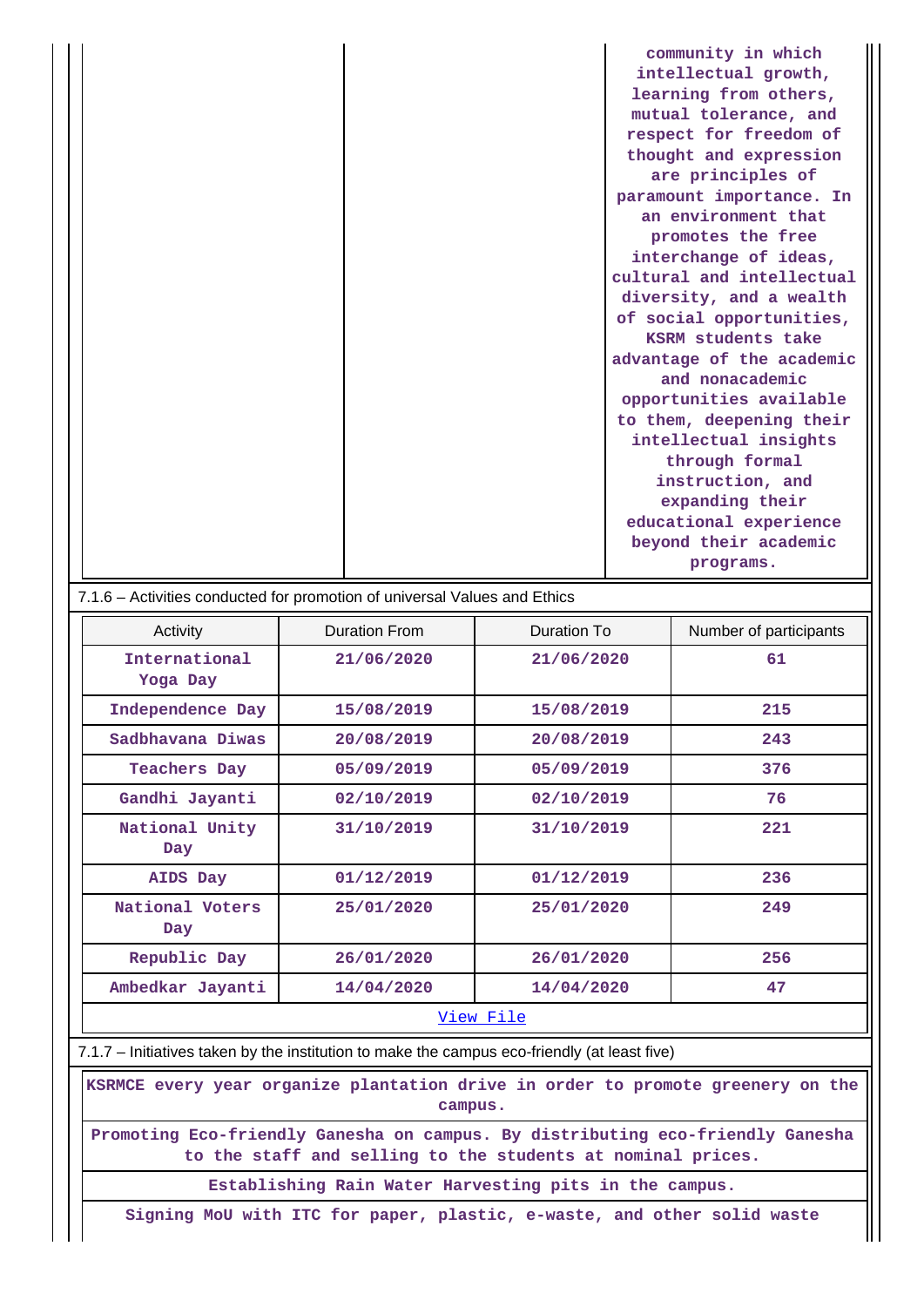#### **management in the campus.**

**Taking initiatives to make zero single-use plastic in the campus.**

**Encouraging staff and students to use public transport for safety, security, and fuel conservation.**

#### **7.2 – Best Practices**

7.2.1 – Describe at least two institutional best practices

 **1.Framework for instruction delivery fostering effective knowledge transfer Goals: • To ensure that courses offered to students are allotted to competent faculty members who have adequate expertise and experience to teach the course and to appoint a mentor for each course. • To ensure that the faculty member, well ahead of the beginning of the semester, prepare a set of course objectives and outcomes, adequate study material, presentation material, videos, software tools, lesson plan, question bank with key under the guidance of the mentor and get approved by HOD/Principal. • Structured handout both digital form and hard copy corresponding to different courses and kept available to the students before giving instructions and teaching. • Any faculty who is handling a course first time gives presentation through software tools or black board means to senior faculty who have already had enough teaching in that particular course. The senior faculty gives suggestions and help improve delivery techniques to junior faculty. • During the progress of the semester, senior faculty attend the classes taken by the junior faculty in the class room and observe delivery capabilities of junior faculty. • To enhance the experience, expertise and teaching abilities, the junior faculty are insisted to attend Faculty Development Programmes (FDP) and workshops. Assessment regarding teaching abilities and knowledge gained by junior faculty is made by allotting a particular course in successive semesters and result analysis is carried out. • To monitor course delivery continuously during the progress of the semester based on the feedback/input given by the stakeholders. • To put a system in place for measuring the attainment of the intended course outcomes quantitatively and qualitatively. • To record and make available the experience and hurdles faced by the faculty in delivering the course, to other faculty who will be teaching the course in the subsequent years. The Context: The mission of the College is to prepare the students for future. This entails high quality instruction delivery supported by allied activities like research, industryinstitute interaction etc. It is the responsibility of the College to provide systematic support to the faculty members so that they are properly equipped to meet the demands of the instruction. In this context, developing a framework for instruction delivery and benchmarks for measuring the attainment of the outcomes quantitatively and qualitatively are essential. This practice is designed to address this issue. Appropriate remedial steps are taken for continuous improvement. The Practice: The teaching of students at all levels is to be distributed among faculty members without regard to rank or seniority as such. Basic-level courses are not deemed the exclusive province of the junior faculty nor advanced courses the unique domain of the senior faculty. It is important that students, including freshmen and sophomores, have significant opportunities to learn from eminent faculty. And junior faculty members should not be called upon to bear a disproportionately heavy share of the responsibility for large and pedagogically demanding basic-level courses. This is not to say that teaching assignments should be unrelated to research interests or teaching strengths. On the contrary, the marriage of teaching and research greatly enhances both enterprises. Comparative advantages and strengths are an appropriate consideration in allocating teaching responsibilities. Naturally, teachers should be flexible enough to offer courses outside narrow fields of specialization A skill matrix is prepared taking into account faculty specialization, performance of the faculty in the last two years and professional experience. From the skill matrix, appropriate**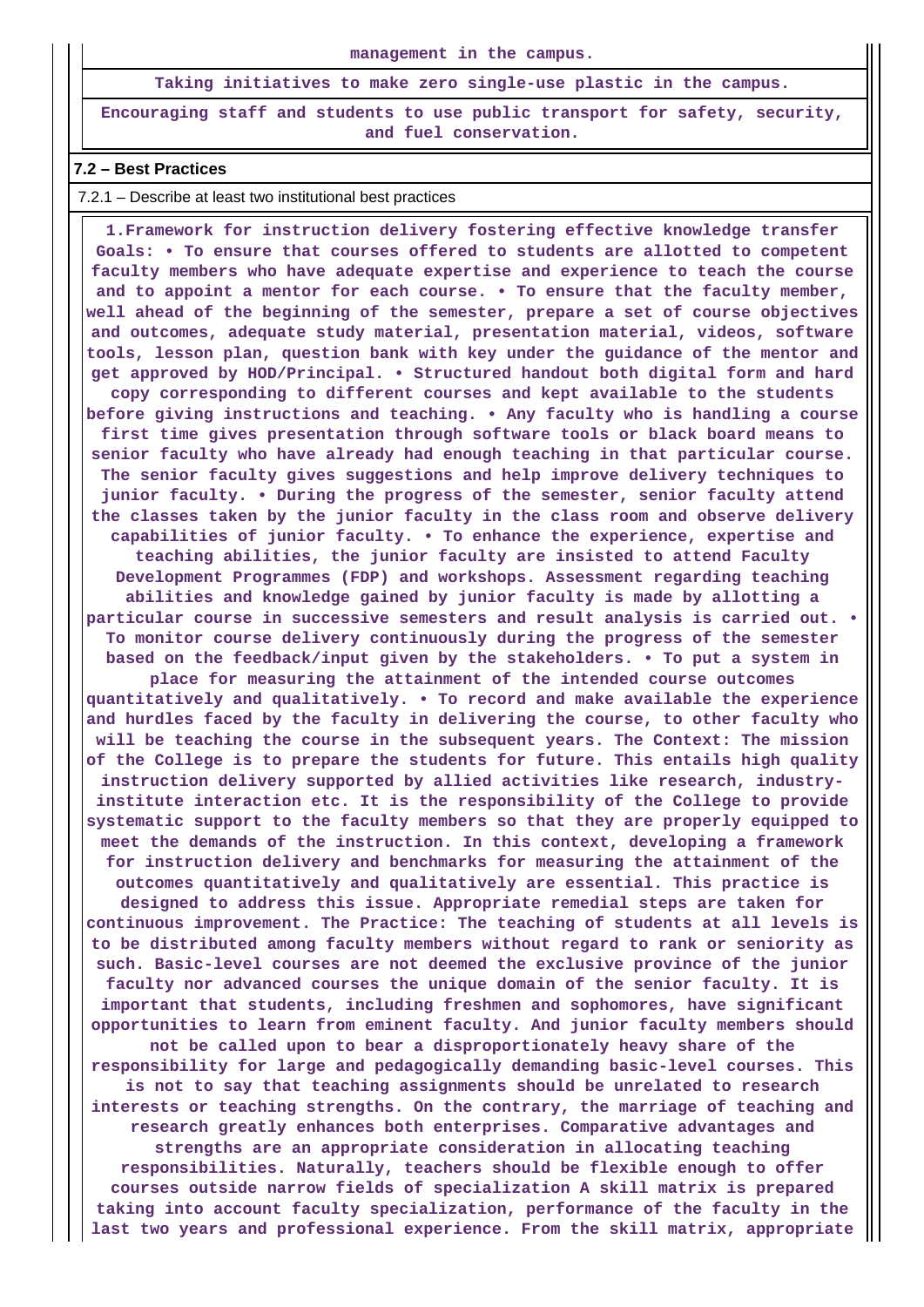**faculty is identified for teaching each course in consultation with the faculty. The faculty with vast teaching experience and expertise is identified as a mentor for the course. Mentor of a particular course guides the faculty members in defining the course objectives and course out comes based on the syllabus and assist them in preparing lesson plan, notes on lesson and other adequate study material, presentation material, videos, software tools and question bank with key. Well ahead of the beginning of the coursework, it is ensured that teachers are well equipped to handle the courses assigned to them. As the semester progresses, courses are delivered as per the lesson plan. Periodically the mentors of a particular course interact with the faculty offering the course and ensure that the delivery is in line with the lesson plan. In case of any deviation, suitable measures are taken to bring it in line with the lesson plan. On last Saturday of every month the HOD reviews the progress of the course delivery. To ensure the quality and effectiveness of the course delivery, periodic feedback is collected and appropriate measures are taken as detailed below: • Feedback from the students collected in the Class Committee meeting arranged after the first and second internal assessment tests (Unit tests). • Online feedback is taken from the students on the teaching of every course between 6th and 8th week from the start of the semester. • Once in a semester, general counselling is arranged. During general counselling, each student is counselled by a senior faculty belonging to any other department so that, the student feels free to express his difficulties and issues concerning the teaching learning process. • Once in a semester a parent-teacher meeting is arranged to get parents' views also. For all the concerns raised appropriate actions are taken. Performance of the students in the internal assessment tests is taken as an indicator of attainment of course outcome. In this regard, the weightage given for different course outcomes and the performance of the individual students in each course outcome are evaluated and quantitative assessment of attainment of course outcome is made after every assessment tests. It serves as guideline to make sure whether the intended outcomes are achieved or not. Wherever the attainment is low, appropriate corrective measures are taken. At the end of the semester, the teacher prepares a comprehensive end semester course review form which provides input for the teachers who will be handling the same course in the next term. Evidence of Success: The following table depicts the overall improvement in the pass percentage achieved by final year students during 2014-20. Academic Year Pass Percentage Academic Year Pass Percentage 2014 – 15 83.38 2017 – 18 84.08 2015 – 16 82.59 2018 – 19 87.29 2016 – 17 84.71 2019 – 20 91.19 2 Title of the Practice: Creation and maintenance of an Eco-friendly Campus Objectives of the Practice: The objectives of this initiative are: • Creating awareness among the college community an atmosphere and learning environment that advances a civil and sustainable growth. • Cheering the college community to steer and uphold sustainable solutions through teaching, research and extension activities that tackle live issues of the campus and its adjacent communities. • Ensuring the preservation of biological diversity and the protection of this eco-sensitive area by adopting thud and sustainable growth. • Fastening the traditional knowledge and practices of local communities and involving them in the conservation and sustainable use of these resources. Context: • Since college is located in drought area, plantation of trees leads to increase in rainfall. • To maintain pollution free environment in the college premises. The Practice: Eco-Friendly Practices followed by both the faculty and the students on the campus are: • Bicycles and Public Transport: The faculty members and the students residing nearby are encouraged to come on bicycles. Thus the emission of carbon dioxide is prevented on the campus. The institution is located beside four lane road connecting Kadapa and Pulivendula. So staff and students are encouraged to use public transport for safety, security and fuel conservation purpose. • Pedestrians Friendly Roads: The campus has wide, well maintained black top roads, covering every nook and corner of it. • Plastic free campus**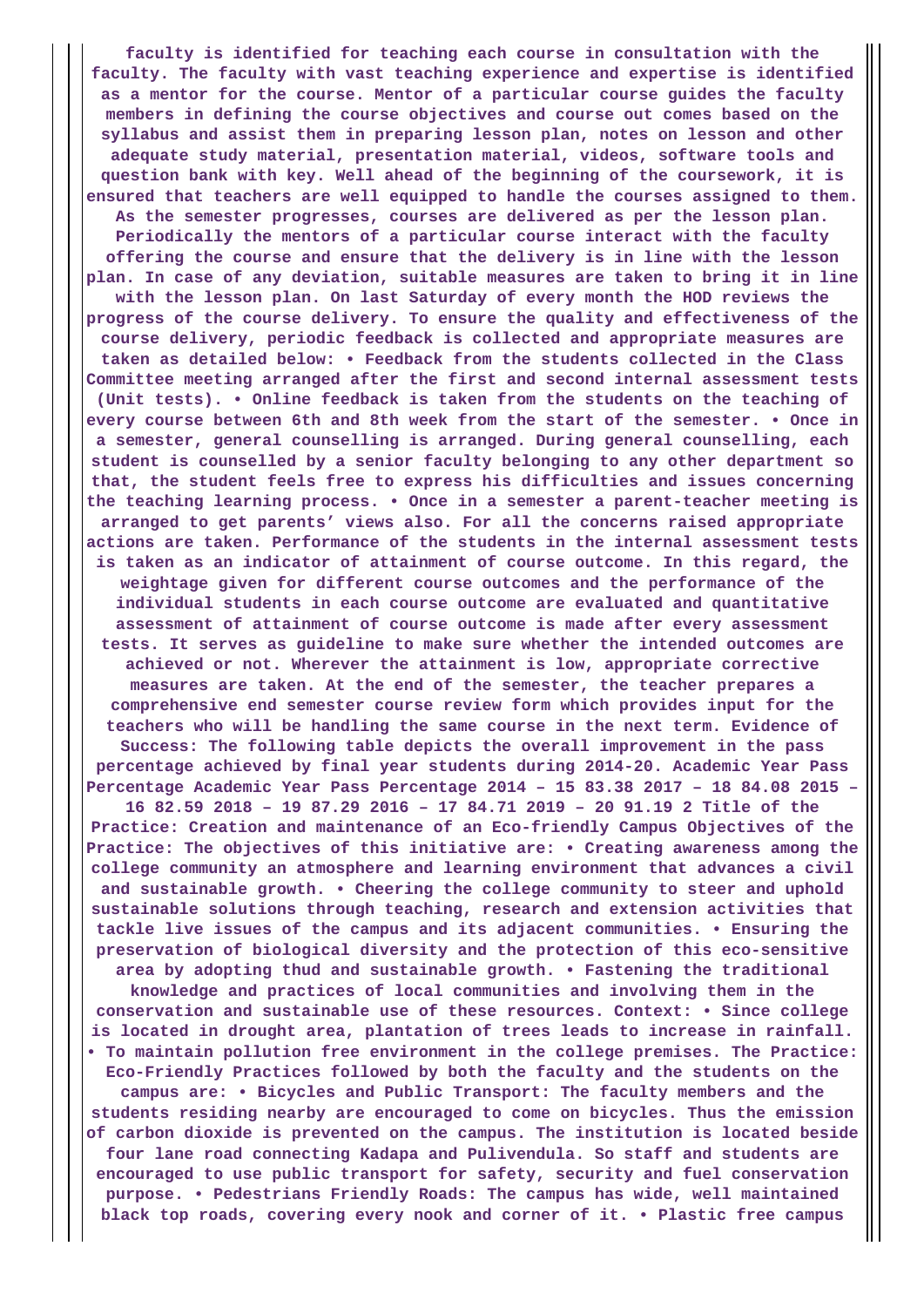**and Paperless office: Use of plastic bags and cups are discouraged inside the institution. Also, in the canteen, it is insisted on usage of steel plates/ leaf plates and steel cups or paper cups as mandatory. The institution is laid special attention on avoiding paper usage maximum in every part of the administration. The ultimate vision is to see the office completely as paperless. All accounts/office as well as academic information is stored and maintained through systems only. The total campus is Wi-Fi enabled. It is also an easier way to maintain paperless activities properly and promptly. Even the official information and circulars are preferred to be sent only through mails. • Green landscaping with trees and plants: The institution has taken several measures for plantation with the vision Green Campus. 50 of total area is covered with trees. Tree plantation on the campus is the regular activity of the NSS wing. • Grid connected roof top solar photo voltaic power projects: The College has embarked upon roof-top solar installations with an installed capacity of 200 kWp. If the power requirement of the Institution is less than the solar generated power, then the surplus generation is feed to the grid.**

 Upload details of two best practices successfully implemented by the institution as per NAAC format in your institution website, provide the link

[https://www.ksrmce.ac.in/demo1/office/Best\\_Practices1.pdf](https://www.ksrmce.ac.in/demo1/office/Best_Practices1.pdf)

#### **7.3 – Institutional Distinctiveness**

 7.3.1 – Provide the details of the performance of the institution in one area distinctive to its vision, priority and thrust in not more than 500 words

 **The distinctiveness of KSRM College of Engineering consists mostly in creating for its students an ambiance that provides a 'probing environment' in the area of career and setting of goals for their social sustainability. An individual's personality is an aggregate conglomeration of the decisions they have made throughout their life, and the memory of the experiences to which these decisions led. There are inherent natural, genetic, and environmental factors that contribute to the development of individual personality. To make academics, skill programs, research, innovation and incubation we focused on the following aspects: • Improving Skills and learning new ones • Building or renewing identity /self esteem • Our primary purpose of the incubation center is to facilitate the creation and invention that benefits stake holders of the college and society. • We look for great teams with innovative products, ideas which can solve real problem areas and can scale up to become profitable ventures. • Seminars, Paper presentations, Workshops. • Projects, Project expose Field projects. • Innovation is considered a key to success in the technology startup space. • We conduct research method to the tools that one uses to do research. To make benefit the College is organizing activities focused on following aspects: • Improving self awareness • Improving self knowledge • CRT programs • Improving skills and/or learning new ones • Building or renewing identity/self esteem • Developing strengths or talents • Improving a career • Identifying or improving potential The Institution organizes activities on above said aspects in association with the following consultants. • Career conduit Management Solutions Pvt. Ltd., Hyderabad • Tapasya Infotech., Hyderabad • TIME Institute, Hyderabad • RICHMAN FREELAND., Hyderabad • Mr. Ashiwin Co., Chennai • Seventh Sense., Bangalore • Coign Management Solutions., Hyderabad • Self Motivation by Md. Shakeer • KUBE Technologies., Hyderabad In addition the Institute organizes Webinars, workshops to improve advanced Technical skills, also conducts awareness programs on competitive exams like GATE, GRE, GMAT TOEFL. A person with a high self esteem exhibits the following: • Has a positive feeling about self • Understands that there are self strengths and self weaknesses • Believes to have a higher number of strengths than a number of weaknesses • Believes that strengths are more important than weaknesses • Believes that he or she is an important person With continuous**